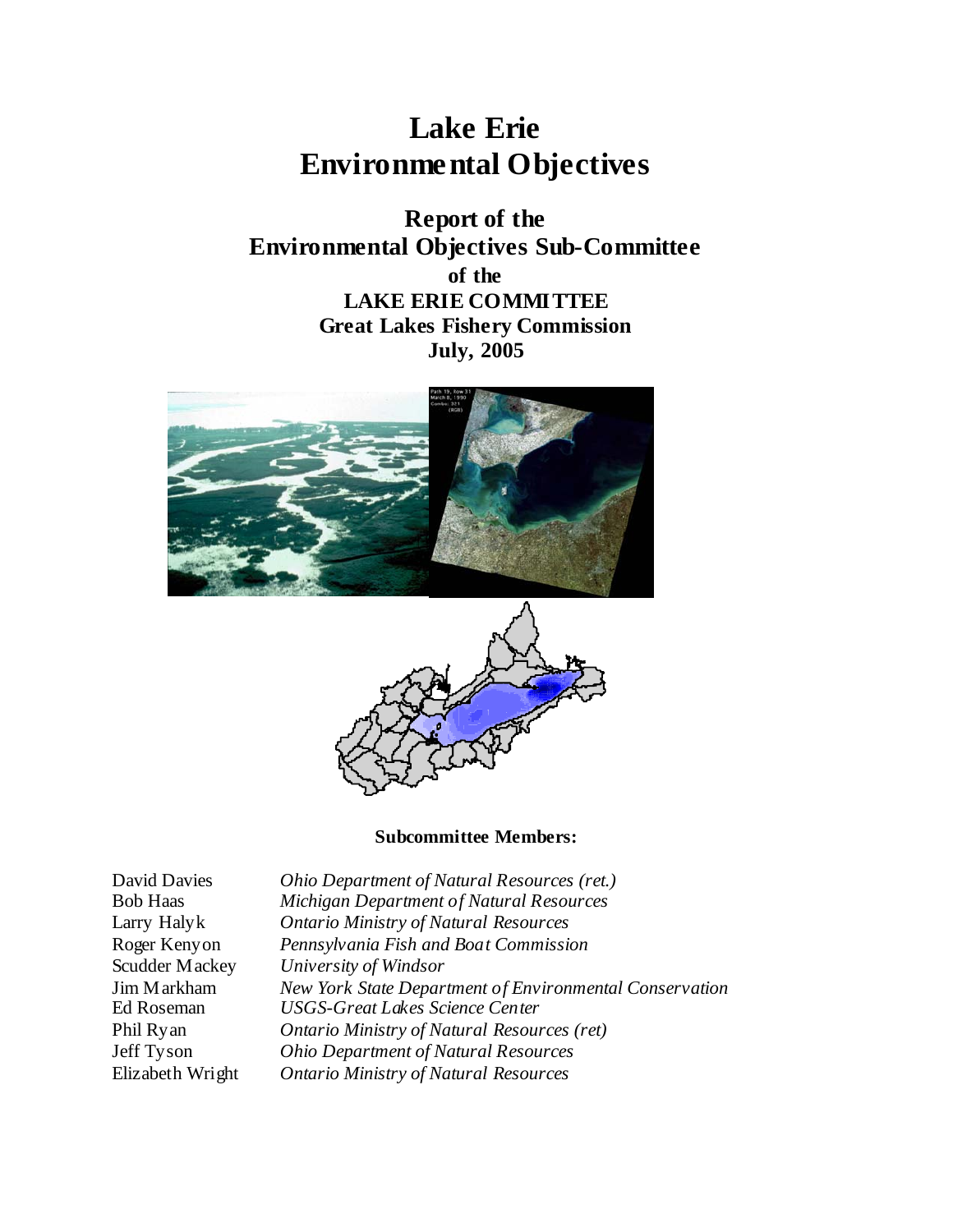# **Lake Erie Environmental Objectives**

# **Report of the Environmental Objectives Sub-Committee**

**of the** 

# **LAKE ERIE COMMITTEE Great Lakes Fishery Commission**

# **July, 2005**

#### **Subcommittee Members:**

| <b>David Davies</b> | Ohio Department of Natural Resources (ret.)             |
|---------------------|---------------------------------------------------------|
| <b>Bob Haas</b>     | Michigan Department of Natural Resources                |
| Larry Halyk         | <b>Ontario Ministry of Natural Resources</b>            |
| Roger Kenyon        | Pennsylvania Fish and Boat Commission                   |
| Scudder Mackey      | University of Windsor                                   |
| Jim Markham         | New York State Department of Environmental Conservation |
| Ed Roseman          | <b>USGS-Great Lakes Science Center</b>                  |
| Phil Ryan           | <b>Ontario Ministry of Natural Resources (ret)</b>      |
| Jeff Tyson          | <b>Ohio Department of Natural Resources</b>             |
| Elizabeth Wright    | <b>Ontario Ministry of Natural Resources</b>            |
|                     |                                                         |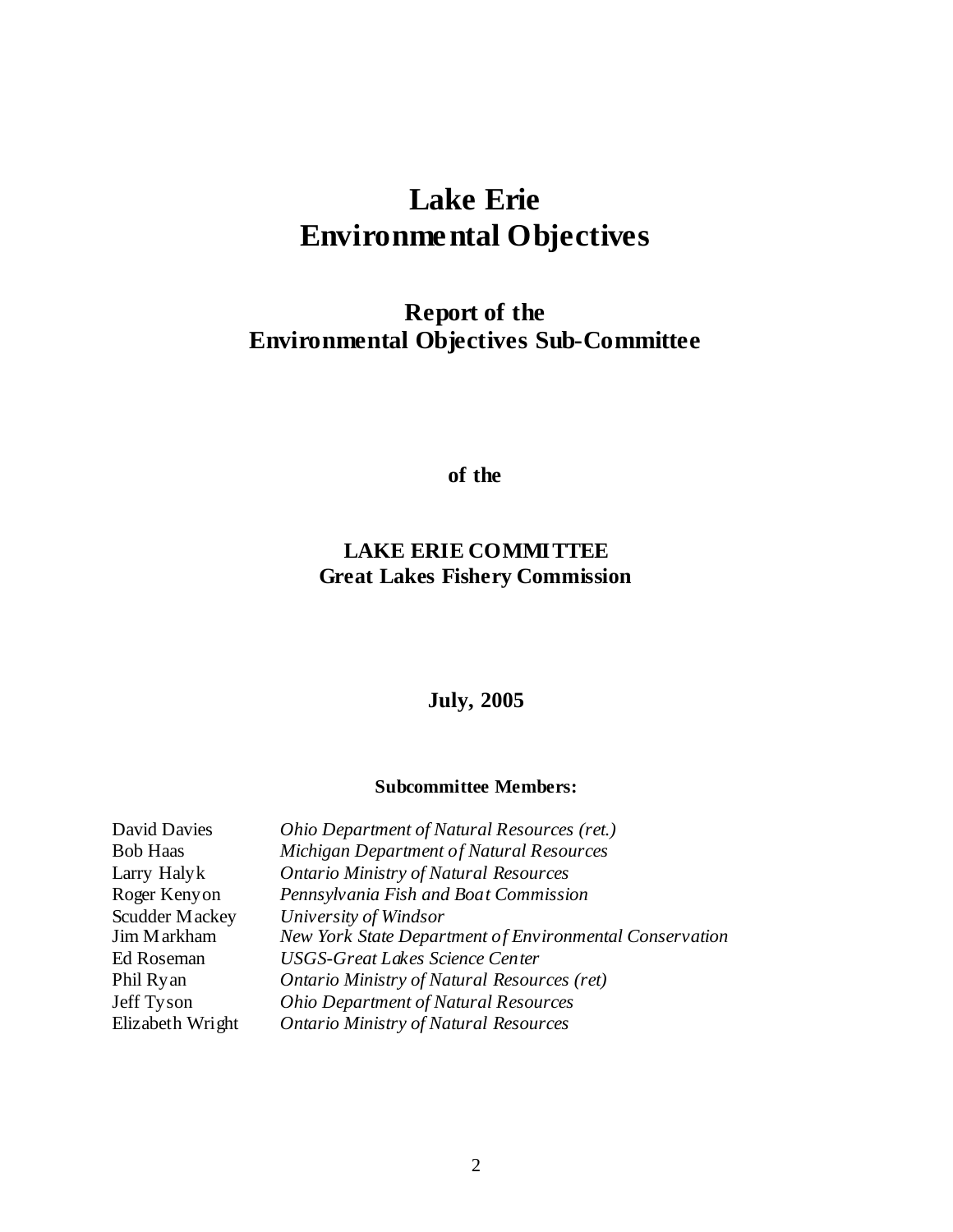# **TABLE OF CONTENTS**

| APPENDIX 1: LAKE ERIE COMMITTEE POSITION STATEMENTS47                                |  |
|--------------------------------------------------------------------------------------|--|
|                                                                                      |  |
| Lower Trophic Level Changes and Their Implications to Fish Community Composition and |  |
|                                                                                      |  |
|                                                                                      |  |
|                                                                                      |  |
|                                                                                      |  |
|                                                                                      |  |
|                                                                                      |  |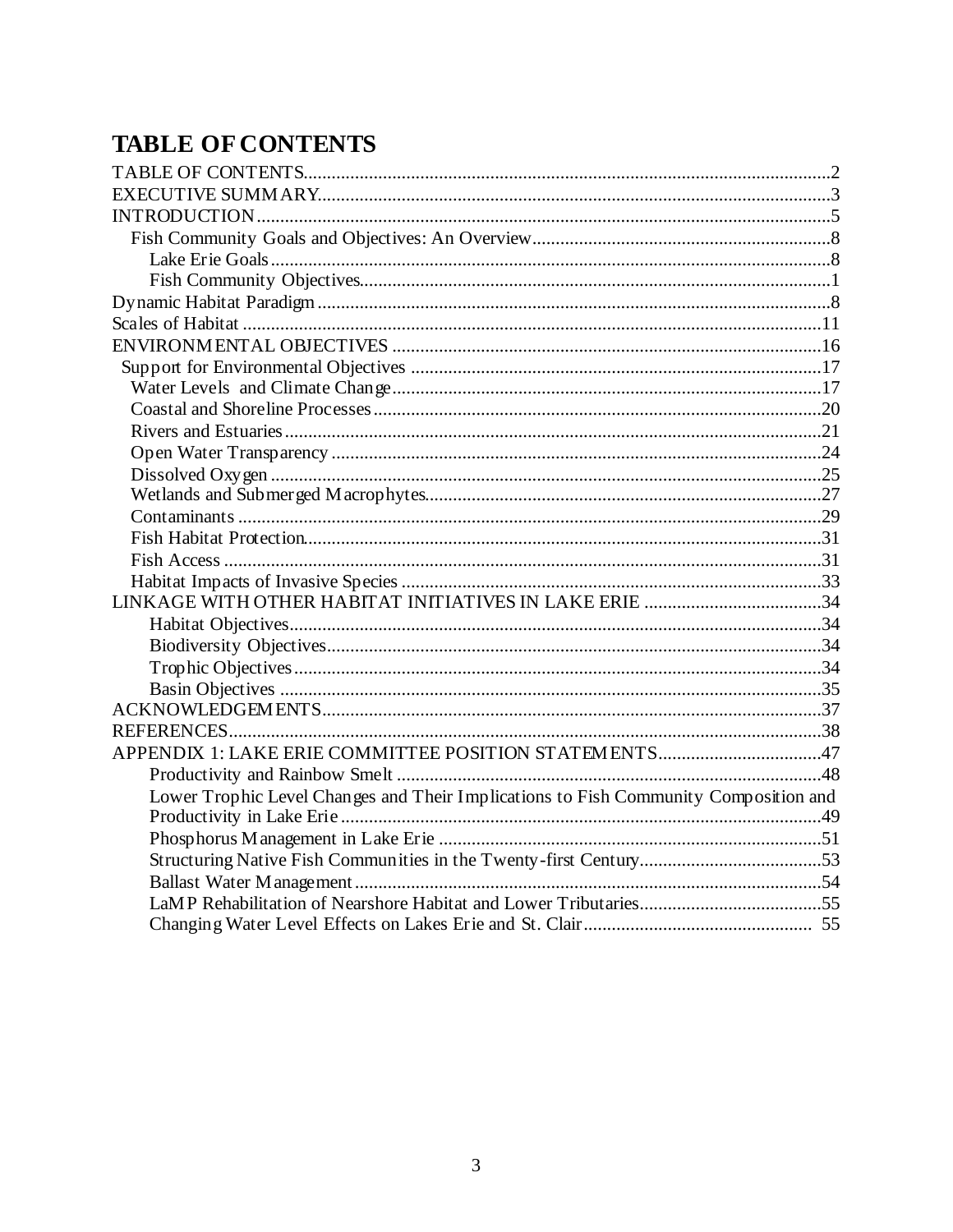# **EXECUTIVE SUMMARY**

In accordance with the Joint Strategic Plan for Great Lakes Fisheries Management , fisheries managers from the five jurisdictions responsible for fisheries management in Lake Erie have established Fish Community Goals and Objectives (FCGOs) for the lake. The next step in the Joint Strategic Plan strategy is to identify the environmental conditions required to support achievement of FCGOs, and to define them as Environmental Objectives. Environmental problems or issues may occur lake-wide or at local scales. Problem resolution may require lake or basin wide recognition, to ensure that resources can be brought to bear at appropriate scales. Fisheries managers will act to achieve those objectives that fall within their operational responsibilities and advocate for the achievement of other objectives with appropriate agencies and lawmakers. The Lake Erie Lakewide Management Plan was recognized by the LEC in 2002 (Appendix 1) as important to achievement of the Environmental Objectives.

Environmental Objectives are intended to outline issues or conditions necessary to achieving habitat conditions that are important to achieving the Lake Erie Committees stated FCGOs. Habitat is defined in two ways – as an identifiable environmental feature (wetland, bay, rubble shoal) or as a place where conditions were suitable for a fish species (e.g. oxygen, transparency). Lake Erie is a mosaic of habitats whose distribution and characteristics depend on the current dynamic equilibrium of physical structuring forces interacting with substrates and the water column as well as biological structuring. Habitat units are lost or modified when the physical forces or processes are modified – e.g. shoreline structures interfere with coastal drift; modified hydrology of rivers changes the seasonality of flows.

In Lake Erie, ten Environmental Objectives have been identified to address achievement of the 13 FCGOs. These ten objectives identify important environmental structures, processes or conditions that must be addressed at a number of spatial scales to effect achievement of the FCGOs. Restoration of natural physical processes to the extent possible – i.e. natural (unfettered) coastal processes, and natural hydrological cycle in rivers, will promote recovery or re-creation of a more natural habitat mosaic and further allow the Lake Erie fish community to adapt to forecasted declines in water levels. Three objectives were defined in support of restoration of processes in Lake Erie: *1. Restore natural coastal systems and nearshore hydrological processes, 2. Restore natural hydrological functions in Lake Erie rivers and estuaries and 3. Recognize and anticipate natural water level changes and long-term effects of global climate change and incorporate these into management decisions*.These objectives have been written from a lakewide perspective, but actions needed to achieve them or to protect existing lake features (e.g. Long Point sediment nourishment by maintaining coastal drift) need to be conducted at a number of scales including lake basin, meso-scale, and local scales.

Four Environmental Objectives were identified that dealt with current conditions in Lake Erie as a whole or in specific PMAs (Priority Management Areas). These environmental conditions need to be addressed to permit recovery of specific components of the fish communities identified in the FCGOs. These objectives include: *1. Re-establish open water transparency consistent with mesotrophic conditions that are favorable to walleye in the central basin and areas of the eastern basin, 2. Maintain dissolved oxygen conditions necessary to complete all life history stages of fishes and aquatic invertebrates, 3. Restore submerged aquatic macrophyte*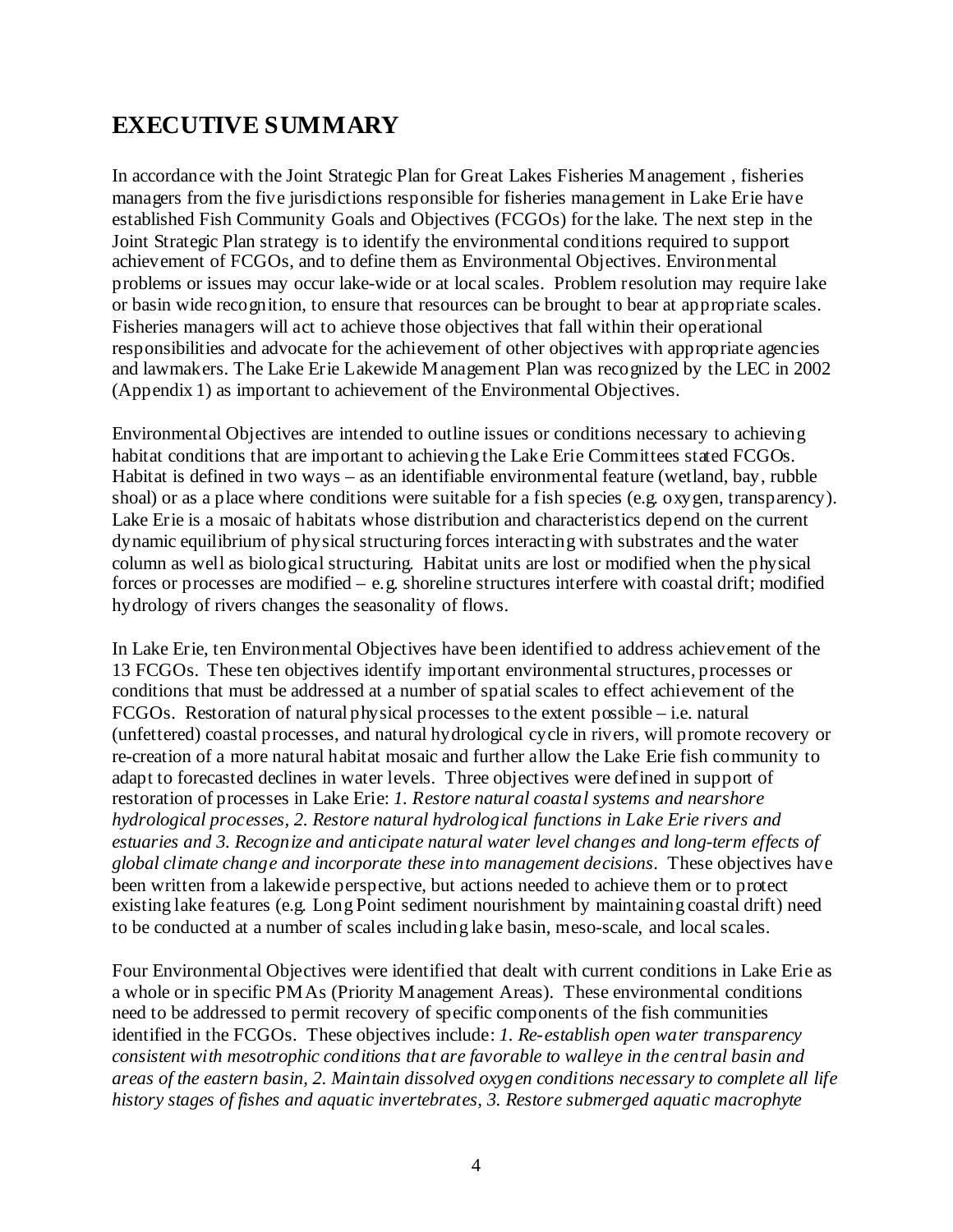*communities in estuaries, embayments, and protected nearshore areas, and 4. Minimize the presence of contaminants in the aquatic environment such that the uptake of contaminants by fishes is significantly reduced.* These objectives recognize that the natural state of Lake Erie is mesotrophy, with moderate fertility, and typical water transparencies in the 3-5 m range, in contrast to other Great Lakes. If a favorable nutrient loading regime is maintained (current Great Lakes Water Quality Agreement objective, 11,000 MT/year of total P) then this will contribute to restoration of submerged aquatic macrophytes, maintenance of walleye populations in the central and eastern basins and help to maintain dissolved oxygen levels above critical levels in the open waters of Lake Erie. Secondly, these objectives recognize the need for a food web that is configured to maintain strong predation pressure on pelagic zooplankton. To achieve and maintain these conditions, it likely will be necessary to re-establish a native, open-water planktivore in the eastern basin, such as lake herring. Contaminants, although not as prevalent in Lake Erie as other Great Lakes, continue to be an issue that needs to be recognized. A strong network is in place to address the need for contaminant monitoring in Lake Erie's fish and the aquatic community, and this network has shown that that most food fishes are suitable for consumption. However, there are still some locations (AOCs) or size ranges of particular species that exceed contaminant objectives. The contaminant objective is provided in recognition of the need for continued work to identify and remediate sources, as well as provide impetus for Lake Erie fisheries managers to continue to interact with other regulatory agencies.

Three Environmental Objectives recognize that Lake Erie and the fish community continue to be negatively affected by human or biota mediated habitat degradation. These objectives include: *1. Halt cumulative incremental loss and degradation of fish habitat and reverse, where possible, loss and degradation of fish habitat, 2. Improve access to spawning and nursery habitat in rivers and coastal wetlands for native and naturalized fish species, and 3. Prevent the unauthorized introduction and establishment of additional non-native biota into the Lake Erie basin, which have the capability to modify habitats in Lake Erie.* These three objectives recognize that, particularly in tributaries and nearshore areas, habitats continue to be degraded. Altering habitat by preventing access, through dams and dikes, continues to be a significant issue relative to achievement of FCGOs. Cumulative losses of habitat in nearshore areas continue to be an impediment to achievement of FCGOs. Additionally, the unauthorized introduction and establishment of non-native biota that have the capability to modify habitats is of concern and this objective recognizes this.

Our increasing knowledge of the finer detail of population structure has led to recognition that particular places are unique because sub-units of the population, or stocks, have adapted their life history to use of those places. Priority management areas were selected in recognition of the importance of specific locations relative to the recovery of depressed or extirpated fish stocks, to the fish community of Lake Erie. Ultimately, achievement of Environmental Objectives, initially at PMAs, and eventually at other identified locations, should lead to significant progress in achievement of FCGOs for Lake Erie. Achievement of these objectives, however, cannot be completed by fisheries managers alone. Fisheries managers must identify the ecological and economic benefits of targeted rehabilitation work, develop strategic alliances, and influence priorities for funding with other agencies working in the environmental management realm.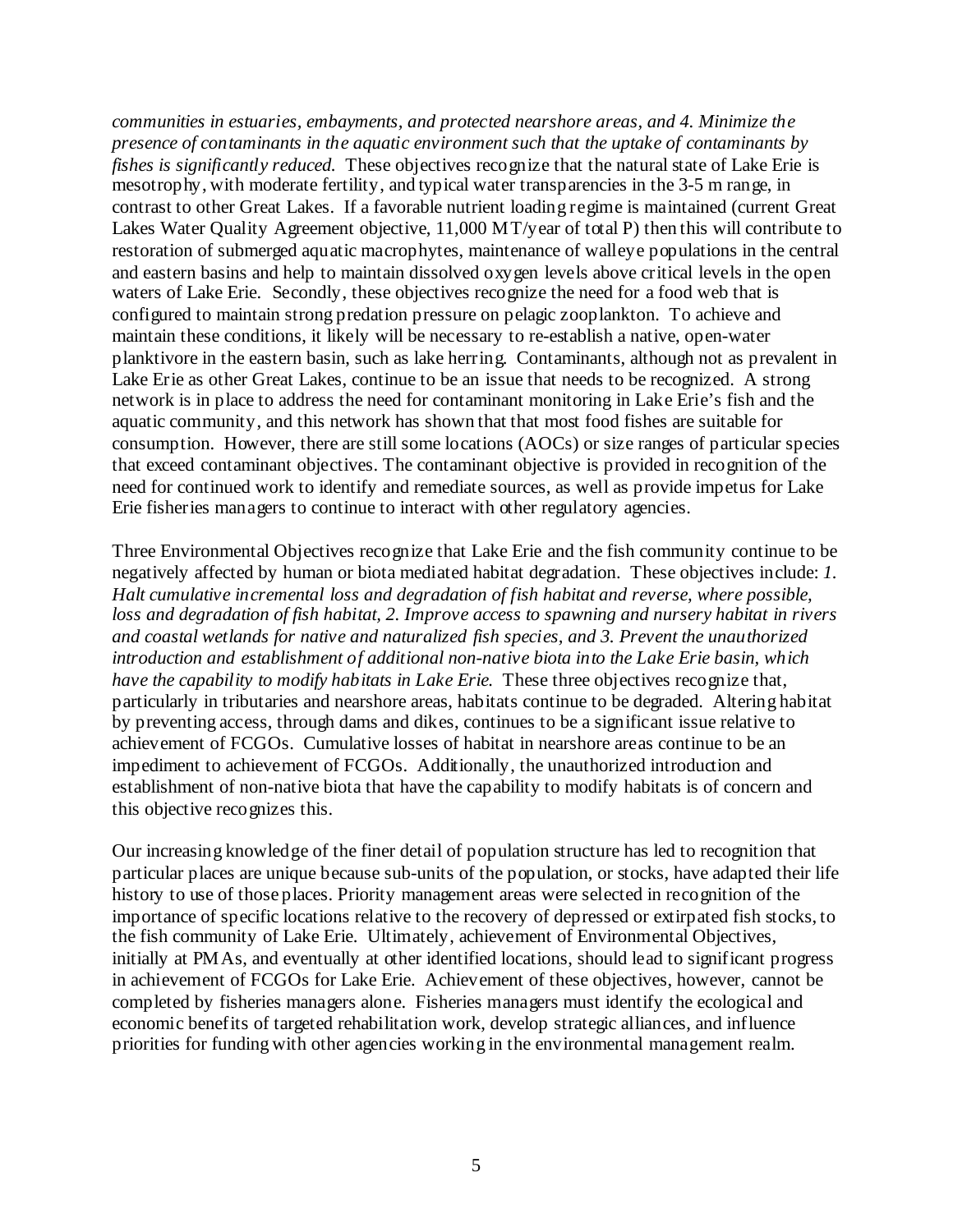# **INTRODUCTION**

The Joint Strategic Plan for Management of Great Lakes Fisheries was developed by member agencies of the Great Lakes Fishery Commission (GLFC) in 1980 as a commitment to interjurisdictional, coordinated, and ecosystem-based fisheries management.

The following common goal was established in Joint Strategic Plan for all Great Lakes:

*"To secure fish communities, based on foundations of stable self-sustaining stocks, supplemented by judicious plantings of hatchery-reared fish, and provide from these communities an optimum contribution of fish, fishing opportunities and associated benefits to meet needs identified by society for: wholesome food, recreation, cultural heritage, employment and income, and a healthy aquatic ecosystem" (GLFC 1980; 1997).* 

The Joint Strategic Plan directed the Lake Committees to develop Fish Community Goals and Objectives (FCGOs) for each lake, to identify environmental issues that may impede achievement of the FCGOs, and to develop Environmental Objectives that would complement and facilitate the achievement of the FCGOs. Both the Great Lakes Water Quality Agreement (GLWQA) and the Joint Strategic Plan use the ecosystem approach. The GLWQA deals directly with water quality issues, environmental conditions, and ecological integrity. The Joint Strategic Plan exercise to establish fish community goals and objectives can provide some of the measures of progress towards recovery of ecological integrity associated with impacts from the GLWQA.

This document provides guidance to fishery and environmental management agencies in the form of descriptions of the various environmental conditions affecting Lake Erie fisheries resources (Figure 1) and conditions that are needed to ensure that Lake Erie's FCGOs will be achieved. Following the guiding principles outlined in the FCGOs, this document identifies critical environmental conditions that should be the premise for achievement of FCGOs. Additionally, this document provides examples of indicators of favorable conditions and provides policy, regulation, and strategic recommendations for achieving those conditions. Several position statements that address related aspects of Lake Erie habitat/environment have been issued by the Lake Erie Committee and are provided in the Appendix.

# **Methodology**

Environmental Objectives (EOs) were derived directly from an evaluation of the FCGOs. Each Fish Community Objective (FCO) was examined critically to identify environmental conditions and processes necessary for realization. This included an evaluation of the various physical, chemical, and/or biological conditions or processes that either help or hinder the achievement of the FCO.

Many of the environmental problems and issues affecting the achievement of the FCGOs and associated EOs originate beyond the actual physical boundaries of Lake Erie. The scope of the EOs necessitates the consideration of a range of habitat types, including those associated with watersheds, tributaries, coastlines, and nearshore and open-lake areas of Lake Erie. A cornerstone in the development of the EOs is the development and application of a dynamic habitat paradigm that identifies recurring processes (or structures) that directly or indirectly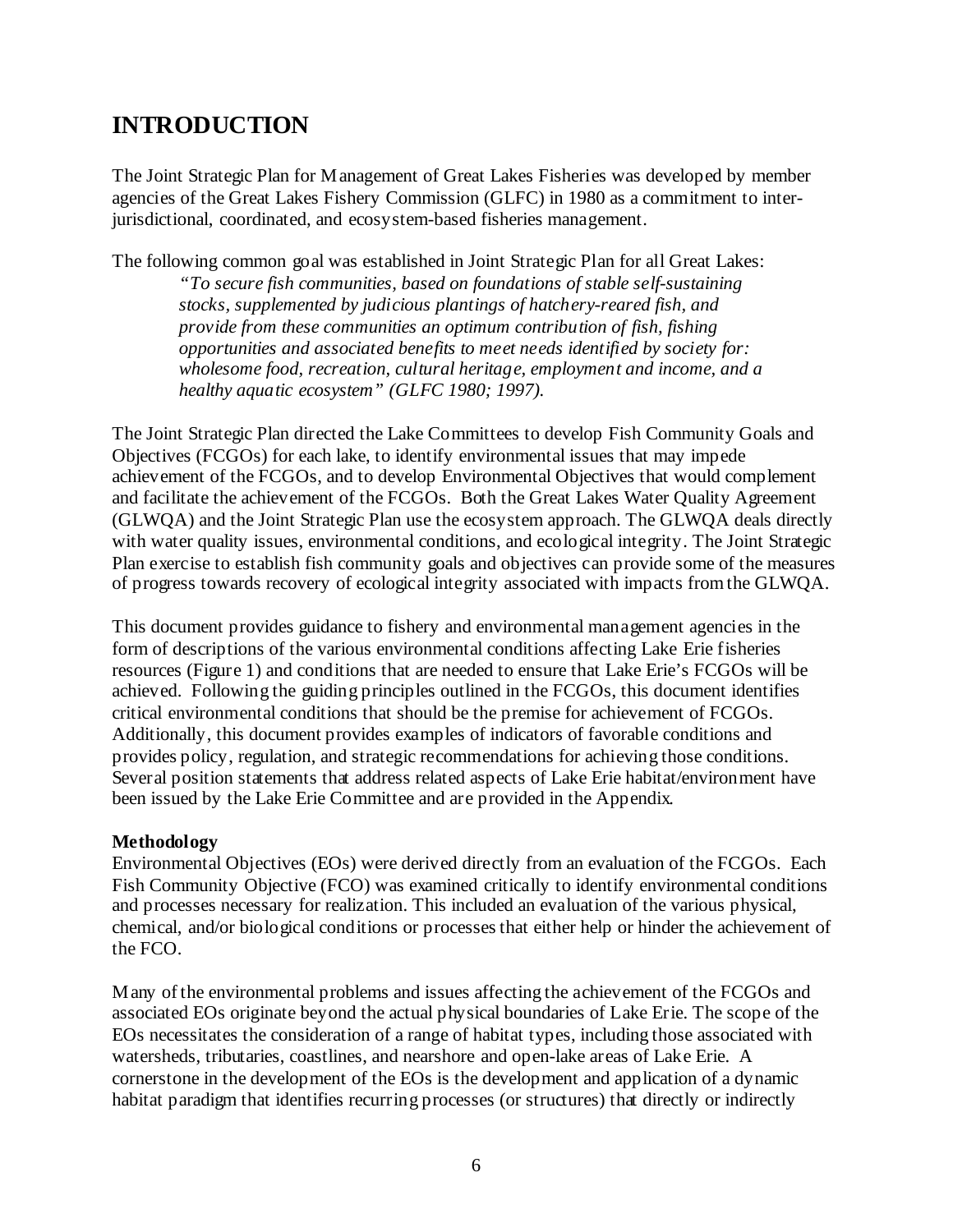shape environmental conditions to which aquatic communities respond. Another central concept in the development of the EOs is the stock concept (Ihssen et al. 1981) and, where appropriate, a stock perspective was used to identify the spatial scales of habitat that need to be addressed in each environmental objective.



Figure 1. Area of focus for the Lake Erie Environmental Objectives, from the mouth of the Detroit River to the mouth of the Niagara River. Bathymetric 1-meter contour intervals are shown (National Geophysical Data Center 1998).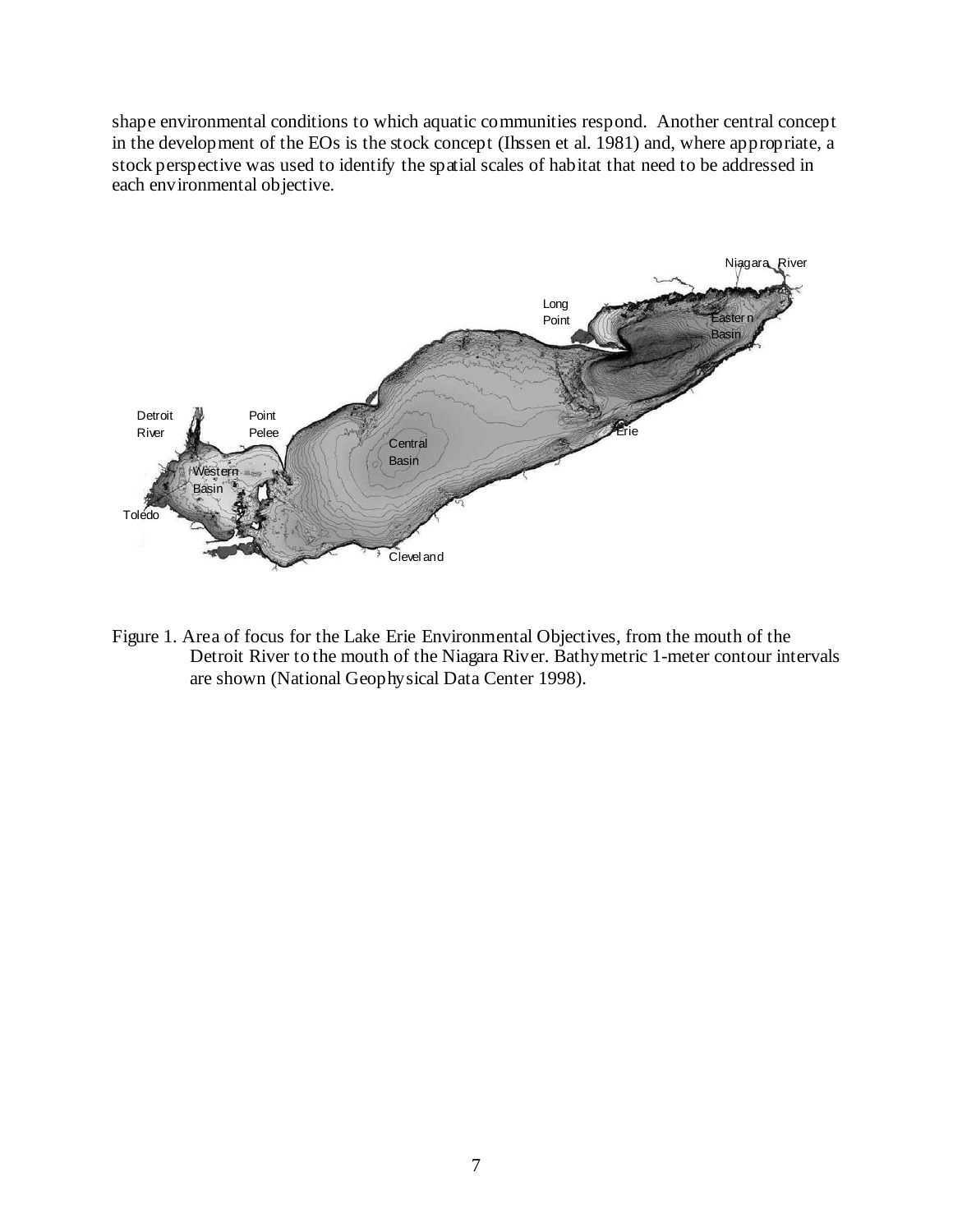# **Fish Community Goals and Objectives: An Overview**

A summary of the Lake Erie Fish Community Goals and Objectives (Ryan et al. 2003) is presented below to demonstrate the linkages between the Fish Community Goals and Objectives and the Environmental Objectives.

# *Lake Erie Goals*

- To secure a balanced, predominantly cool-water fish community, with walleye as a key predator in the western basin, central basin, and the near-shore waters of the eastern basin, characterized by self-sustaining indigenous and naturalized species that occupy diverse habitats, provide valuable fisheries, and reflect a healthy ecosystem.
- To secure a predominately cold-water fish community in the deep, offshore waters of the eastern basin with lake trout and burbot as key predators.

#### *Fish Community Objectives*

#### • **Ecosystem Conditions**

Maintain mesotrophic conditions (10-20  $\mu g \text{L}^{-1}$  phosphorus) that favor a dominance of coolwater organisms in the western, central, and nearshore waters of the eastern basins; summer water transparencies should range from 3-5 m (9.75-16.25 ft) in mesotrophic areas.

#### • **Producti vity and Yield**

Secure a potential annual sustainable harvest of 13.6-27.3 million kg (30-60 million lb) of highly valued fish.

#### • **Nearshore Habitat**

Maintain nearshore habitats that can support high quality fisheries for smallmouth bass, northern pike, muskellunge, yellow perch, and walleye.

#### • **Riverine and Estuarine Habitat**

Protect and restore self-sustaining, stream-spawning stocks of walleye, white bass, lake sturgeon, and rainbow trout.

#### • **Western Basin**

Provide sustainable harvests of walleye, yellow perch, smallmouth bass, and other desired fishes.

#### • **Central Basin**

Provide sustainable harvests of walleye, yellow perch, smallmouth bass, rainbow smelt, rainbow trout, and other desired fishes.

#### • **Eastern Basin**

Provide sustainable harvests of walleye, smallmouth bass, yellow perch, whitefish, rainbow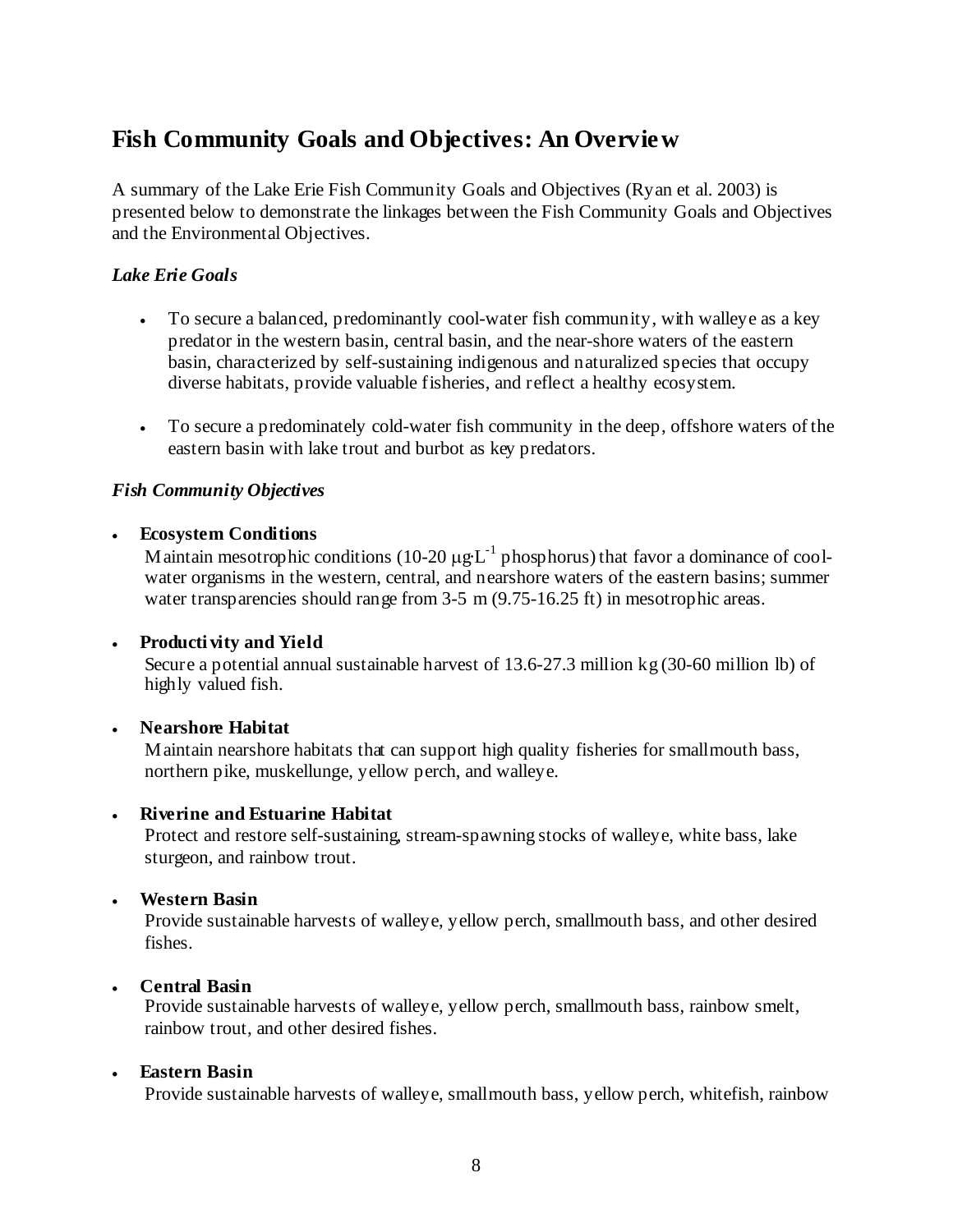smelt, lake trout, rainbow trout, and other salmonids; restore a self-sustaining population of lake trout to historical levels of abundance.

# • **Contaminants**

Reduce contaminants in all fish species to levels that require no advisory for human consumption and that cause no detrimental effects on fish-eating wildlife, fish behavior, fish productivity, and fish reproduction.

# • **Fish Habitat**

Protect, enhance, and restore fish habitat throughout the watershed to prevent degradation and foster restoration of the fish community.

# • **Genetic Diversity**

Maintain and promote genetic diversity by identifying, rehabilitating, conserving and/or protecting locally adapted stocks.

# • **Rare, Threatened, and Endangered Species**

Prevent extinction by protecting rare, threatened, and endangered fish species (e.g. lake sturgeon and lake herring) and their habitats.

# • **Forage Fish**

Maintain a diversity of forage fishes to support terminal predators and to sustain human use.

# • **Food Web Structure**

Manage the food web structure of Lake Erie to optimize production of highly valued fish species. Recognize the importance of *Diporeia* sp. and *Hexagenia* sp. as key species in the food web and as important indicators of habitat suitability.

# **Dynamic Habitat Paradigm**

In order to describe the environmental conditions needed for the Lake Erie FCGOs to be achieved, we need to define aquatic habitat. Aquatic habitat can be described as any combination of a multitude of variables that define or delimit the space in which biota live (Sly and Busch 1992), but essentially is a set of physical and biological conditions within which a species can find all of the requirements to allow for successful completion of its life history (Jones et al. 1996). In most aquatic systems, we need to recognize that aquatic habitat is defined by its dynamic three-dimensional nature (Christie and Regier 1988) or stated alternatively, habitat is "probabilistic" at "site specific" scales (Sly and Busch 1992).

A unit of habitat may be flexibly defined as an environmental feature (e.g., water sorted cobble), a volume (e.g., a water mass with certain characteristics and location), a region of the water body (bay, basin), or a recurring landform/waterscape pattern (wetland), which may be anticipated to favor or support a stage in a life cycle of a species or a characteristic set of biota. Most importantly, aquatic habitat units are not necessarily defined by the fish species of interest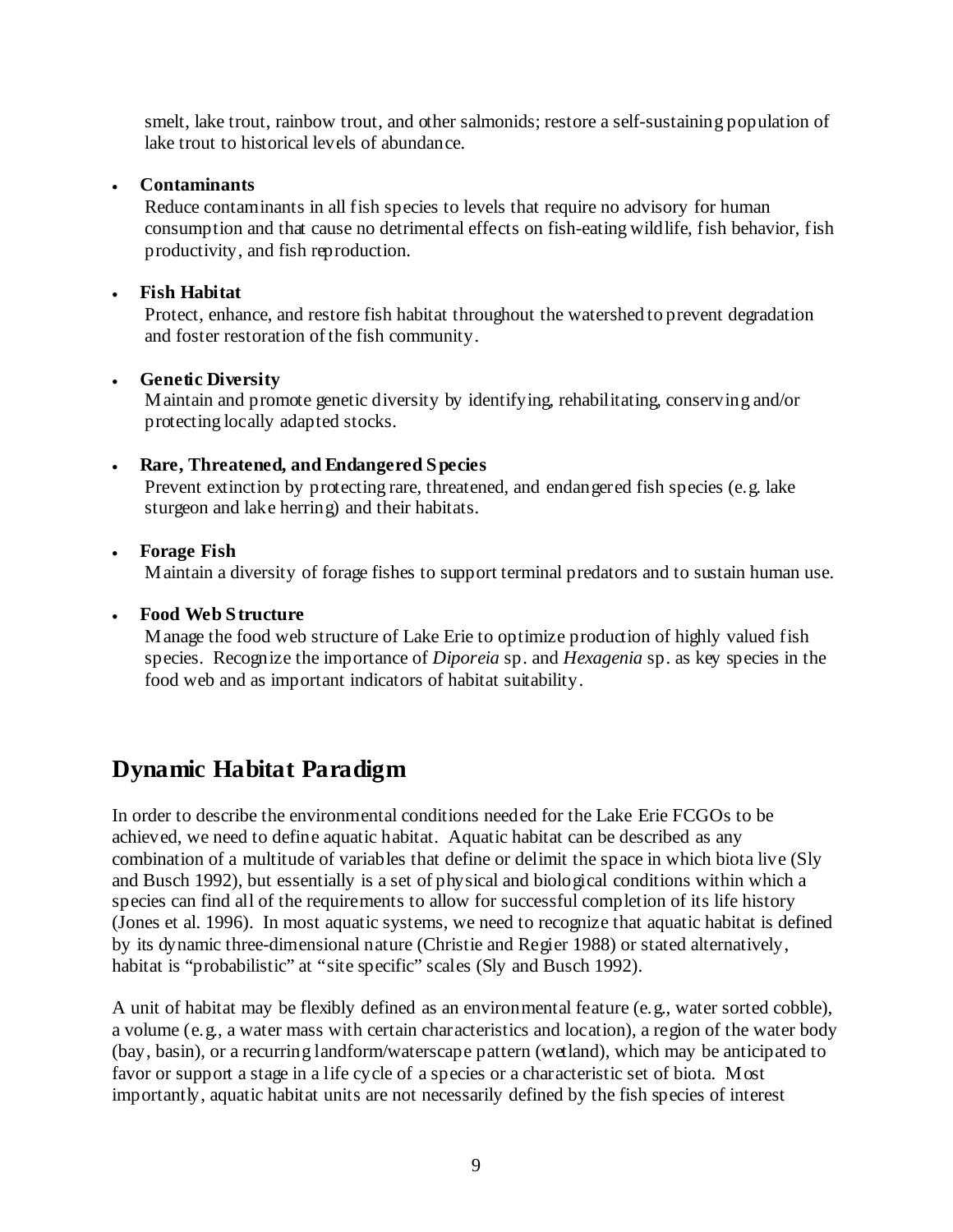themselves, but are adapted to by identified species through biological accommodation or stock development. Aquatic habitat units are created and maintained through the interaction of energy (climate and gravity) with broad-scale geologic, geomorphic, and hydrologic features on the landscape over varying spatial and temporal scales (Legendre and Demers 1984) (Figure 2). Moreover, these physical processes must result in habitat units that are repeatable in space and time such that biological accommodation or adaptation can occur (i.e., biological communities can co-evolve, adapt, and successfully use these habitats during various life stages, stock development, etc.) (Marshall and Ryan 1987). Repeatable characteristics include, but are not limited to seasonal changes in flow and temperature, hydraulic connectivity, substrate distribution, water levels, open-lake circulation patterns, productivity and availability of food supplies, refugia, and suitable spawning and nursery habitats. Some of these characteristics may remain relatively stable for decades, while others are in a state of continual flux. Achievement of FCGOs will require attention to such flexibly defined habitat units, and to how these key habitats directly link to fish life histories.





As indicated above, fish stock development is an integral part of identifying environmental conditions conducive to achievement of the FCGOs. A stock of fish can be defined generally as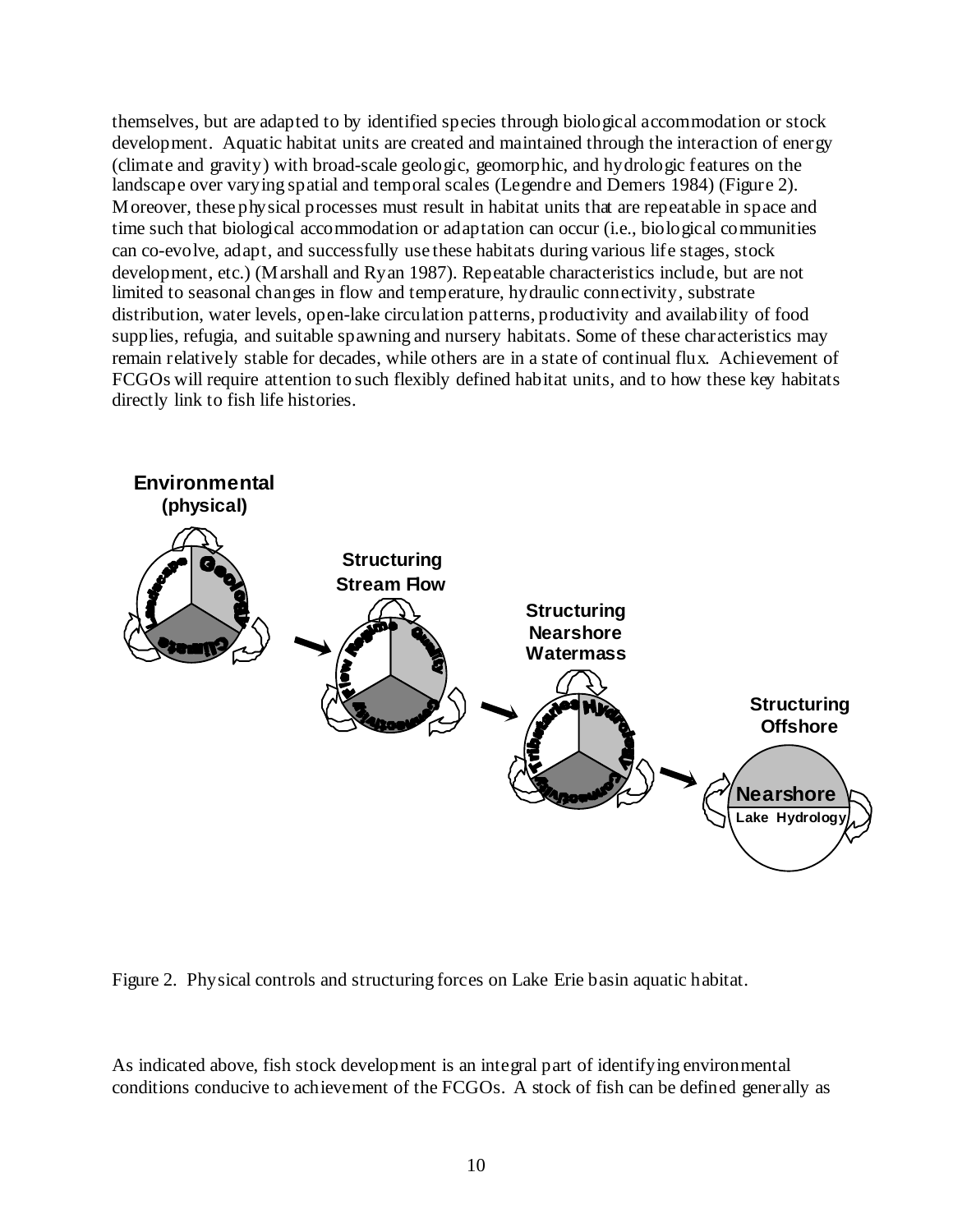a sub-division of a population into more or less genetically distinct subunits that maintain and sustain themselves over time in likely different, definable areas (or habitat units). The stock concept has long been recognized as important in the management of many populations of exploited fish (Van Vooren 1978; Colby and Nepszy 1981; Ryder et al. 1981). Recognition of stocks is also important for enhancement of existing populations or re-establishment of lost components of the fish community (Van Vooren 1978; Saunders 1981; Gatt et al. 2003). The stock concept allows fisheries and environmental managers to identify geographic ranges of independently reproducing populations, as related to specific life history stages, and to pursue enhancement/rehabilitation opportunities within more manageable habitat areas. The likelihood of stock structure for many of Lake Erie's principle species can be inferred from maps of historical spawning areas (Goodyear et al. 1982), tagging data (Van Vooren 1978; Wolfert and Van Meter 1978; Colby and Nepszy 1981) and electrophoretic and genetic analyses (Stepien and Faber 1998).



Figure 3. Lake Erie walleye life history stage-specific habitat scale.

Ultimately, to develop environmental objectives that assist fishery and environmental managers in achieving the FCGOs, we need to recognize that the species identified in the FCGOs are comprised of different stocks of fish that utilize different habitat units by life stage and season. These environments or habitat units can be maintained by physical forcing associated with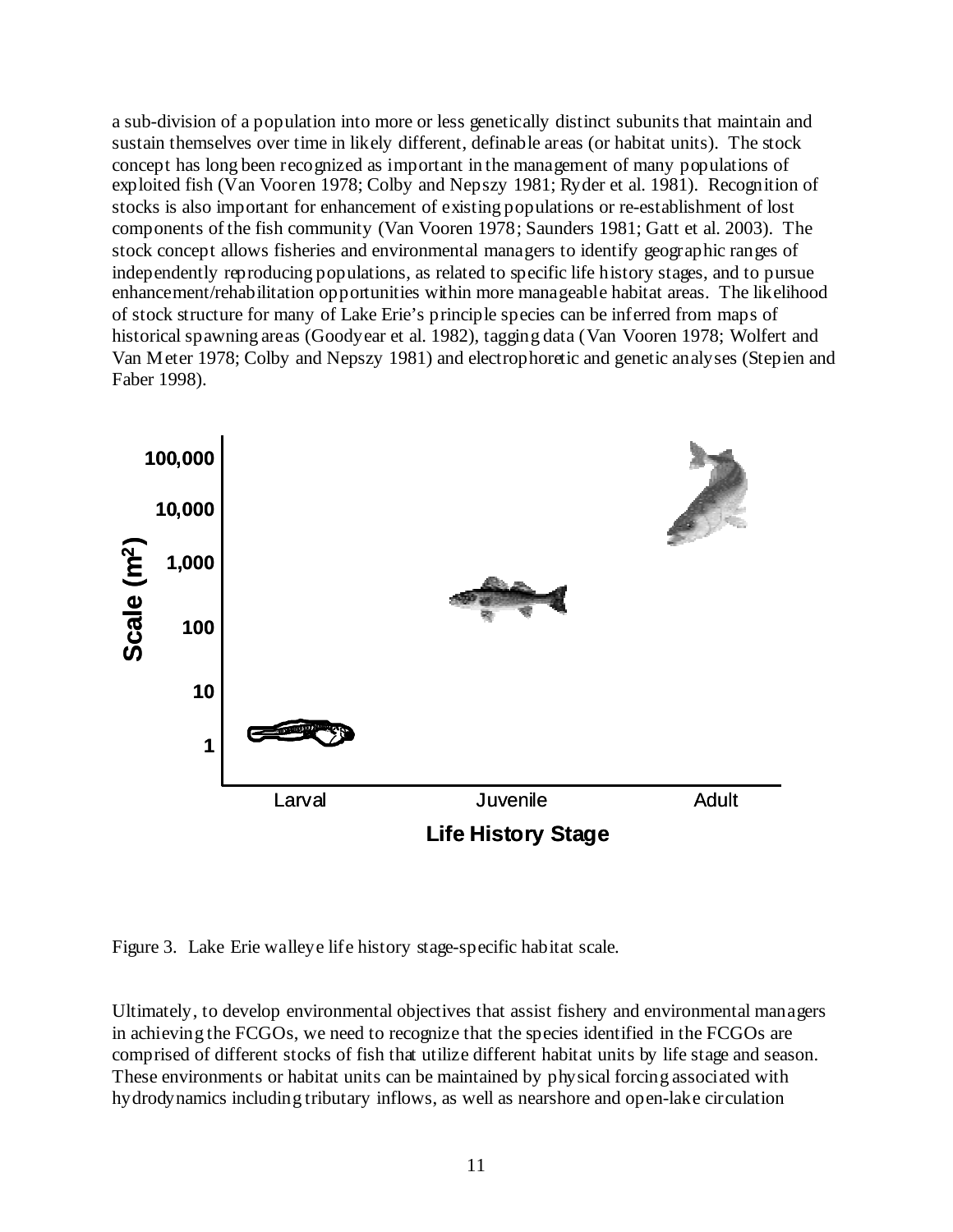patterns and can be altered by invasive species. The patterns of such processes are spatially and temporally dynamic, but are repeatable in space, time or both, such that stocks of fish have developed upon these patterns in physical processes. The quantity, characteristics, and continuing existence of these habitat units is dependent on maintenance of the hydrodynamic forces, as well as water quality and structural constraints within these units.

# **SCALES OF HABITAT**

In order to develop Environmental Objectives, we must first understand fish-habitat relationships and recognize that habitat conditions at three spatial scales influence these fish-habitat relationships (Rabeni and Sowa 1996). There are three spatial scales that fish stocks in Lake Erie respond to including:

- 1. Local-scale instream habitat/stream flows as they influence spawning habitat and outwelling zones;
- 2. Meso-scale nearshore zones influenced by tributary inflows, bays, lake effect zones of rivers, and the interactions between these and coastal features; and
- 3. Broad-scale offshore water masses defined by gyres, open-lake hydrodynamics, and largescale inflows.

Below is a summary of these spatial scales, processes that affect them, and potential impacts to important fish species.

# *Local-scale instream habitat/stream flows*

Rivers are directly affected by watershed condition and land use practices. Landscape conditions affect the structuring forces of water quantity (flow regime), water quality, and connectivity of stream flow in river ecosystems. The natural flow regime (magnitude, timing, duration, frequency, and rate of change of water and energy within the watershed, e.g., Poff et al. 1997) evolved based on the connectivity of headwater streams and their drainage sources (surface runoff, through-flow, or ground-water driven systems). Anthropogenic changes in flow regime alter natural flow patterns, specifically by altering the frequency and magnitude of high water events and eliminating connections between the landscape and the aquatic system, with resulting adverse impacts on organisms that depend on these flows (i.e., esocids, some cyprinids, and sturgeon, e.g., Galat et al. 1998).

In Lake Erie, tributaries provide water, nutrients, and sediments that structure fish habitats. Tributaries provide important spawning and nursery habitat for walleye *Sander vitreus*, white bass *Morone chrysop*, lake sturgeon *Acipenser fulvescens,* and many other species. Tributary flows are the primary link between tributary spawning areas and nursery habitats (Mion et al. 1998). Tributary flows also extend into the lake and may influence nearshore and open-lake water quality, circulation, and water-mass characteristics (Figure 4). These seasonal flows connect spawning and nursery habitats and provide repeatable spatial and temporal habitat structure necessary for both riverine and shoal spawning walleye stocks to successfully reproduce in Lake Erie (e.g., Mion et al. 1998; Roseman 2000) and other Great Lakes systems. For example, Eshenroder (2004) has shown that the persistence of walleye stocks in the upper Great Lakes is linked to minimum tributary flow  $(100 \text{ m}^3 \text{s}^{-1})$  and thermal regimes of tributary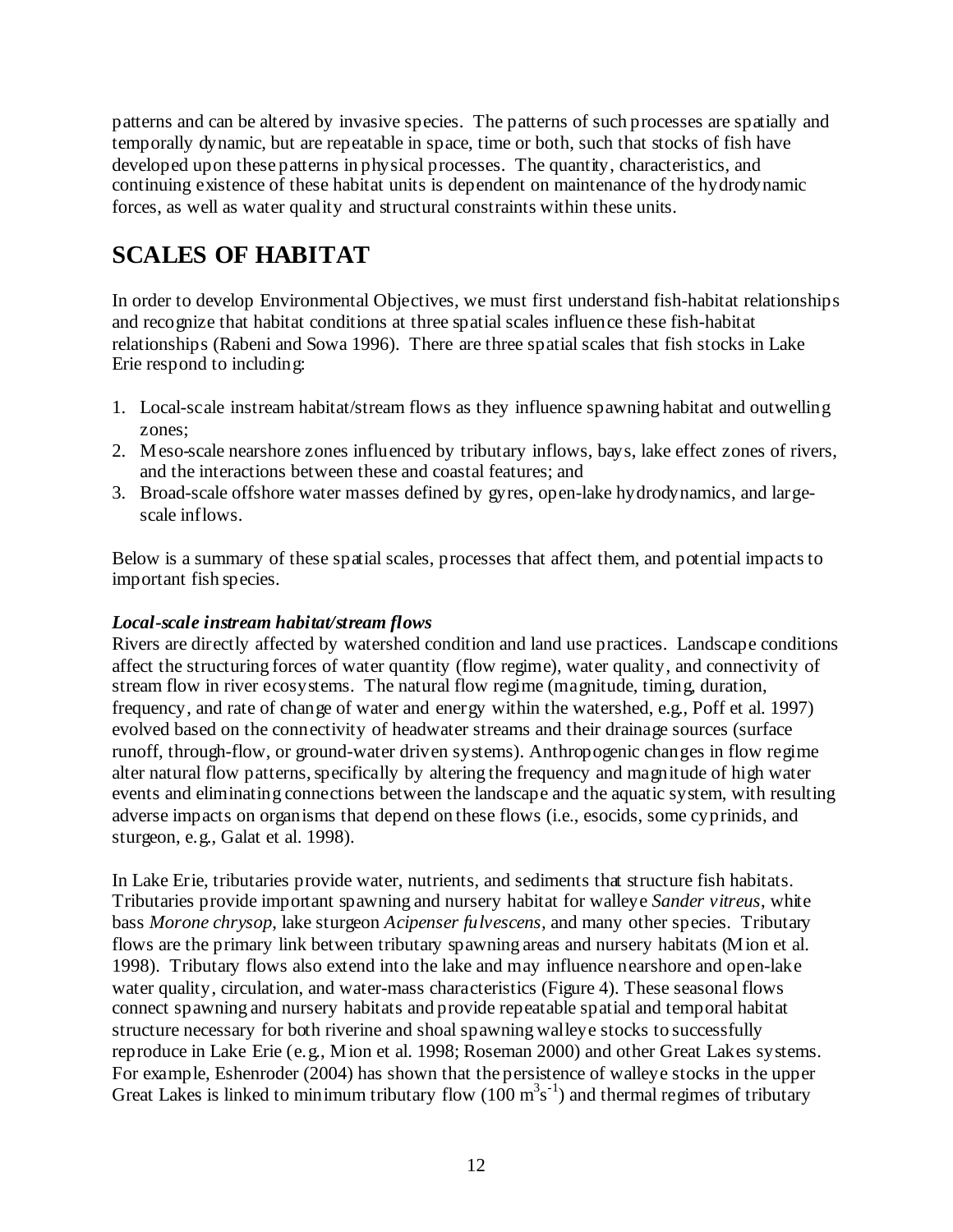mouths. In Lake Erie, similar physical processes have contributed to walleye stock persistence (J. Tyson, Sandusky Fisheries Research Unit, Ohio Department of Natural Resources, Division of Wildlife, 305 E. Shoreline Drive, Sandusky, Ohio, 44870, unpubl. data.). The contributions of both river and shoal spawning walleye stocks to the walleye populations in Lake Erie is just one example of how the integration between lakes and rivers can influence fisheries stocks. Recent research by Ludsin and Stein (2001) has also shown that springtime tributary flows has a significant impact on yellow perch *Perca flavescens* year-class strength.



Figure 4. Lake Erie watershed. Highlighted watersheds are those that have an average discharge of  $>$ 20 m<sup>3</sup> $\cdot$ s<sup>-1</sup>, and likely have significant lake affected zones. Cross-hatch areas are demonstrated outwelling zones (Tyson et al. 2001), while question marks indicate areas that likely are influenced by tributary outwelling.

#### *Meso-scale habitat/nearshore water masses*

The importance of meso-scale limnological features to fish population structure and recruitment variability has been recognized for many marine fish populations (Hjort 1914; Illes and Sinclair 1982; Nelson et al. 1977; Werner et al. 1997). For example, the "larval retention area"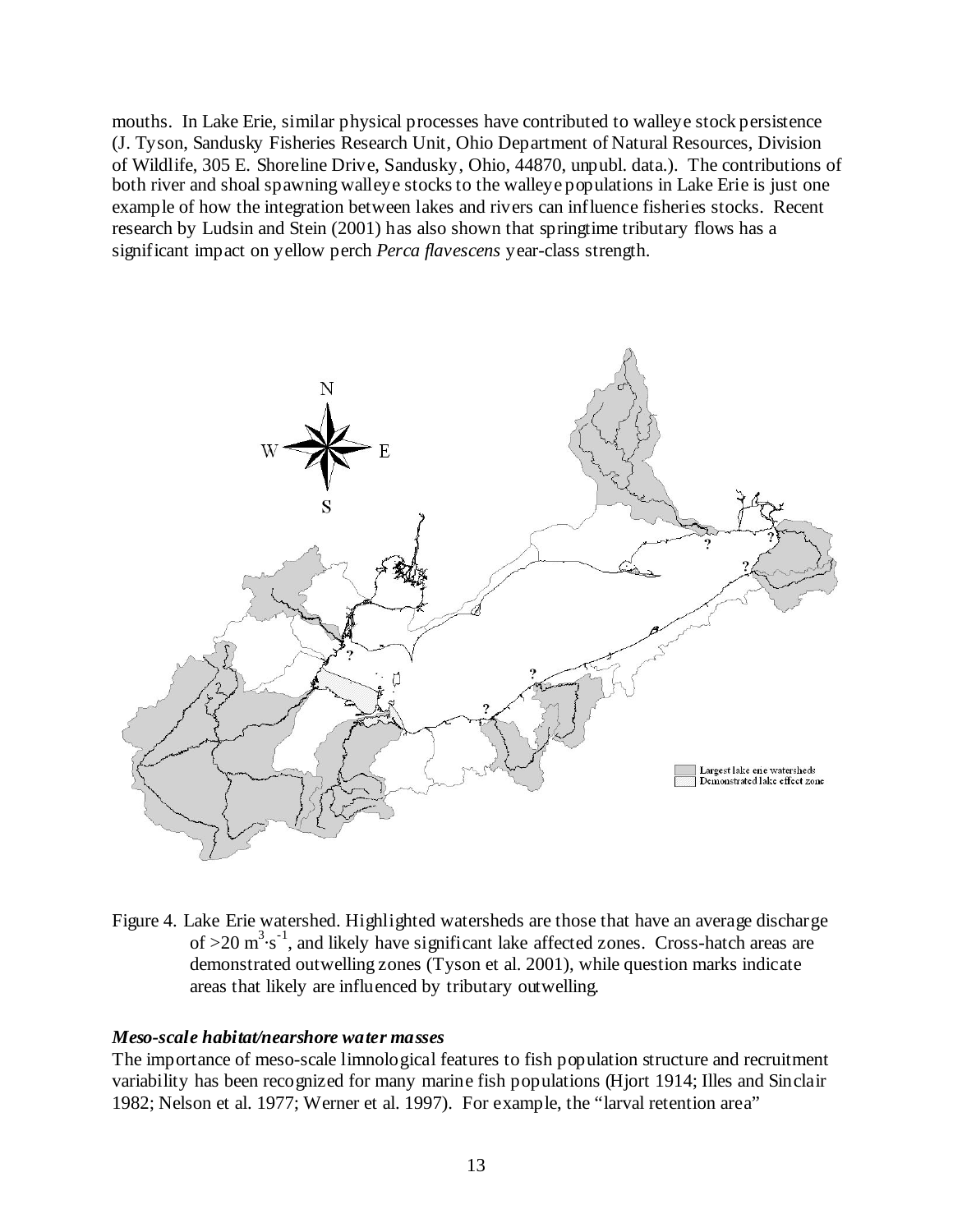hypothesis for marine herring predicts that stock size will depend upon the volume of suitable larval habitat (temperature, clarity, and productivity etc.) (Illes and Sinclair 1982). In Lake Erie, these meso-scale features are also important structuring influences and are generally linked to tributaries and their associated plumes or outwelling zones. Plumes are the locations where carbon and nutrient outwelling from the tributaries create special habitat zones in which water transparency and temperature are favorable for survival of many larval fish (Mitsch et al. 1998; Odum 1968). Spawning areas in rivers and wetlands are generally linked to nursery areas through movement of water from tributaries to retention areas.

In a more open lake setting, larval retention areas may depend upon the dynamic interactions between stream flow and along-shore currents with coastal features. For example, the Grand River Ontario drains a large fraction of southwestern Ontario and influences a large area of the lake that extends well past its point of discharge. Two walleye stocks found there are associated with different spawning areas: one using typical habitat in the Grand River itself and another using nearshore reefs in the outwelling zone (C. Wilson, Aquatic Biodiversity and Conservation, Ontario Ministry of Natural Resources, Trent University, 1600 West Bank Drive, Peterborough, Ontario, CANADA, K9J 8N8, unpubl. data). Nearshore areas of western Lake Erie, especially embayments and protected coves, are known to provide suitable habitat for larval and juvenile walleye, yellow perch, and other species. Studies examining pelagic larval distribution in the western basin identified annual repeatable patterns in larval fish distribution that were typically associated with patches of high zooplankton density, high water temperature, reduced transparency, and high abundance of larval forage fish (Ludsin 2000; Mion et al. 1998; Roseman 2000).

#### *Broad-scale habitat/offshore water masses*

Lake Erie is comprised of three basins with distinct geophysical, chemical, and hydraulic properties that provide very different environmental conditions to support aquatic food webs. In the western basin, two distinct water masses predominantly influence the physical and biological conditions in the basin. These water masses are defined by river inflows (Detroit and Maumee Rivers) (Tyson et al. 2001). The Detroit River mass largely originates from the upper Great Lakes, enters Lake Erie from the northwest, and flows easterly along the northern portion of the basin. The Maumee River drains a large, agricultural watershed in northern Ohio, Indiana, and Michigan and flows easterly along the southern shore. These discrete water masses are generally persistent, repeatable, and homogenous (Charlton 1987; J. Tyson, Sandusky Fisheries Research Unit, Ohio Department of Natural Resources, Division of Wildlife, 305 E. Shoreline Drive, Sandusky, Ohio, 44870, unpubl. data.). Tyson (unpubl. data) also showed that plankton and benthic fish communities differed between these discrete water masses. The central basin has two dominant gyres east to west demarcated by Pointe-Aux-Pins. The western gyre typically circulates counter-clockwise, while the eastern gyre generally circulates in a clockwise direction. Apparent differences in chlorophyll and chlorphyll:total phosphorus ratios demonstrate patterns similar to those associated with the two different water masses in the central basin (Charlton et al. 1999). The eastern basin also appears to be structured by two dominant gyres, one along the north shore and one along the south shore, demarcated by the extension of Long Point (Mullen 1980; Saylor and Miller 1987), and these two gyres demonstrate discretely different water quality and plankton community characteristics.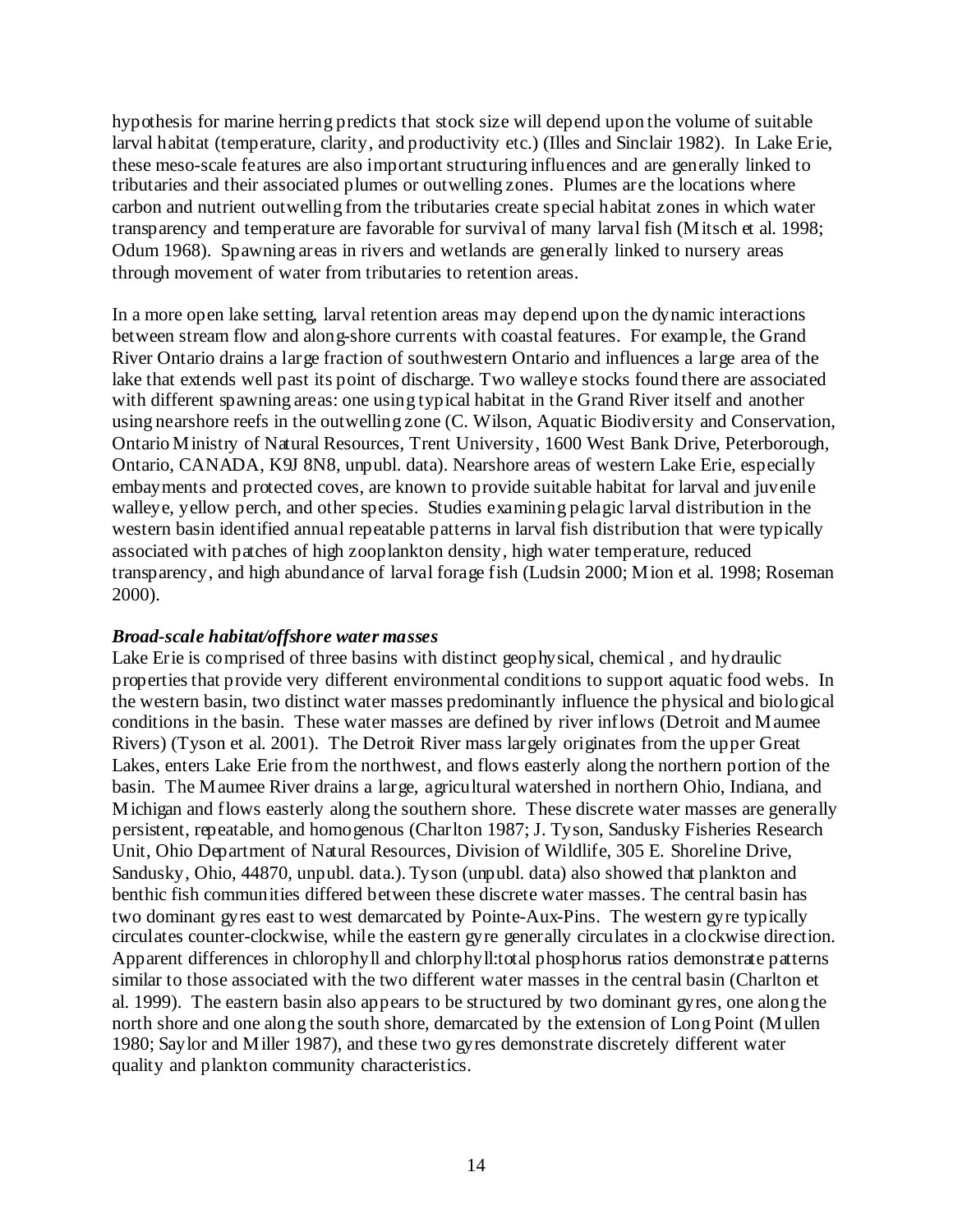

Figure 5. Dominant water circulation patterns observed in Lake Erie (reproduced from Saylor and Miller 1987).

The Environmental Objectives for Lake Erie incorporate the above dynamic habitat paradigm with identifiable habitat units, the fish stock concept, and spatial scaling issues. The following is a list of environmental objectives for Lake Erie that incorporates these concepts.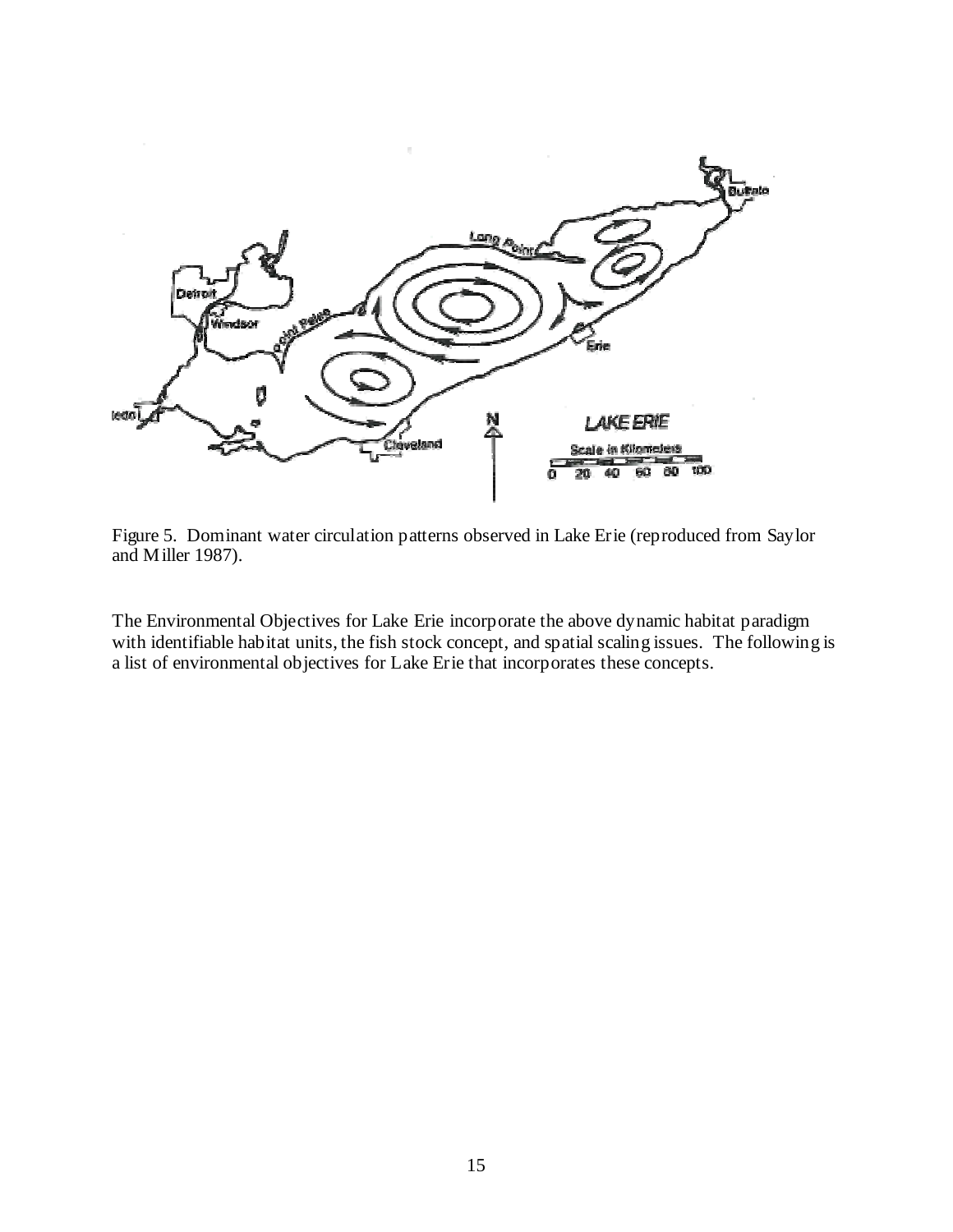# **LAKE ERIE ENVIRONMENTAL OBJECTIVES**

# • **Water Levels and Climate Change**

Recognize and anticipate natural water level changes and long-term effects of global climate change and incorporate into management decisions;

# • **Coastal and Shoreline Processes**

Restore natural coastal systems and nearshore hydrological processes;

### • **Rivers and Estuaries**

Restore natural hydrological functions in Lake Erie rivers and estuaries;

### • **Open Water Transparency**

Re-establish open water transparency consistent with mesotrophic conditions that are favorable to walleye in the central basin and areas of the eastern basin;

### • **Dissolved Oxygen**

Maintain dissolved oxygen conditions necessary to complete all life history stages of fishes and aquatic invertebrates;

### • **Wetlands and Submerged Macrophytes**

Restore submerged macrophyte communities in estuaries and embayments and protected nearshore areas;

#### • **Contaminants**

Minimize the presence of contaminants in the aquatic environment such that the uptake of contaminants by fishes is significantly reduced;

#### • **Fish Habitat Protection**

Halt cumulative incremental loss and degradation of fish habitat, and reverse where possible, loss and degradation of fish habitat;

# • **Fish Access**

Improve access to spawning and nursery habitat in rivers and coastal wetlands for native and naturalized fish species;

# • **Habitat Impacts of Invasive Species**

Prevent the unauthorized introduction and establishment of additional non-native biota into the Lake Erie basin, which have the capability to modify habitats in Lake Erie;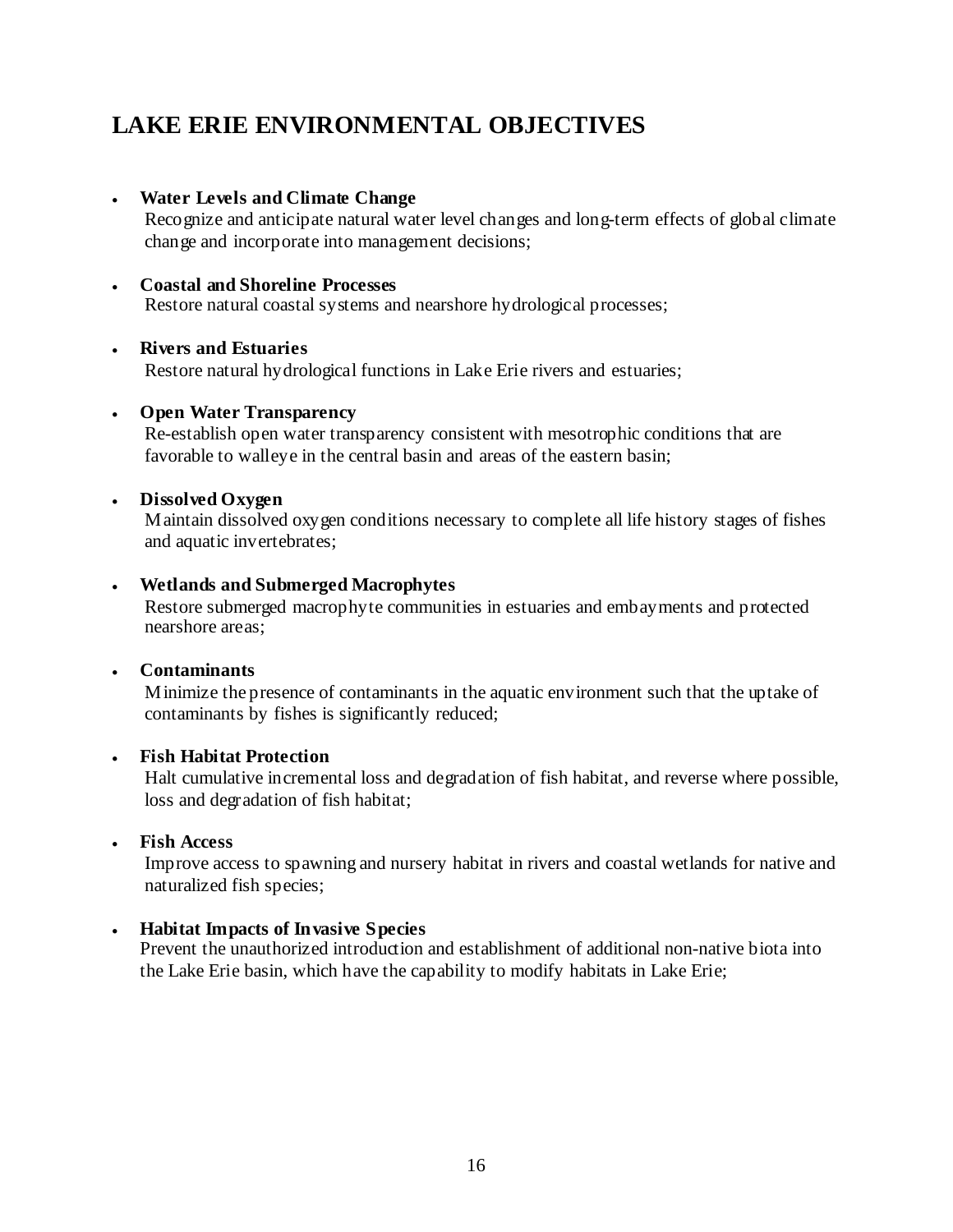#### *Support for Environmental Objectives*

Each Environmental Objective is detailed further below with background information and a synopsis that defines the importance of the objective to components of the FCOs. Where possible, targets and endpoints, as well as suggested implementation actions and information needs are identified.

#### *Priority Management Areas*

The use of Priority Management Areas (PMAs) is a first step toward identifying geographic locations where specific actions associated with an Environmental Objective may be applied. Priority Management Areas are defined as locations within the watershed of Lake Erie, where rehabilitation of environmental conditions will contribute incrementally to achievement of Fish Community Objectives. Priority Management Areass identified in this document are selected to support rehabilitation of stocks and/or recovery of physical structuring forces to benefit species identified in the FCGOs. The list of PMAs in this document is not static, but is simply suggested as a starting point for rehabilitation of regionally and ecologically significant stocks of fish identified in the FCGOs.

# *Water Levels and Climate Change*

*Recognize and anticipate natural water level changes and long-term effects of global climate change and incorporate into management decisions* 

#### **Synopsis**

Lake Erie water levels change on short-term (daily and seasonally) and on long-term (annual, decadal) scales. Historically, the natural water level of the lake has varied over a range of 2-m (Lenters 2001; Quinn 2002; Lofgren et al. 2002). Changing water levels and the resulting shifts in shoreline location and the littoral zone have been implicated as having a large impact on structure, function, and productivity in aquatic systems (Chubb and Liston 1985). Given the low relief topography associated with Lake Erie, Lake St. Clair, and associated connecting channels, large expanses of shoreline areas typically become inundated and/or exposed with changes in water level. Hydraulic connectivity, water exchange, and fish access between coastal wetlands, embayments, and the open lake are directly related to the magnitude, timing, duration, frequency, and rate of change of these fluctuating water levels (S.D. Mackey, Habitat Solutions, 37045 North Ganster Road. Beach Park, Ill. 60087, pers. comm.).

Even though there is considerable uncertainty as to the impact of global climate change, a decline in Lake Erie water levels over the next several decades irrespective of cause (e.g., water withdrawals, diversions, modifications to connecting channels, or global climate change) will create new, natural shorelines. For example, the best estimates for the effects of global climate change over the next 70 years predict a 1-2 m decline in water levels of the Great Lakes (Lofgren et al. 2002; Mortsch and Quinn 1996; Lee et al. 1996), subsequently resulting in a reduction of the lakes' surface area and total volume and moving the shoreline distances of less than 1 km to as much as 6 km lakeward. Continuing development pressures threaten newly exposed areas, resulting in degradation and the risk of permanent loss of these critical fishery habitats and associated biodiversity as well as a loss of productive capacity.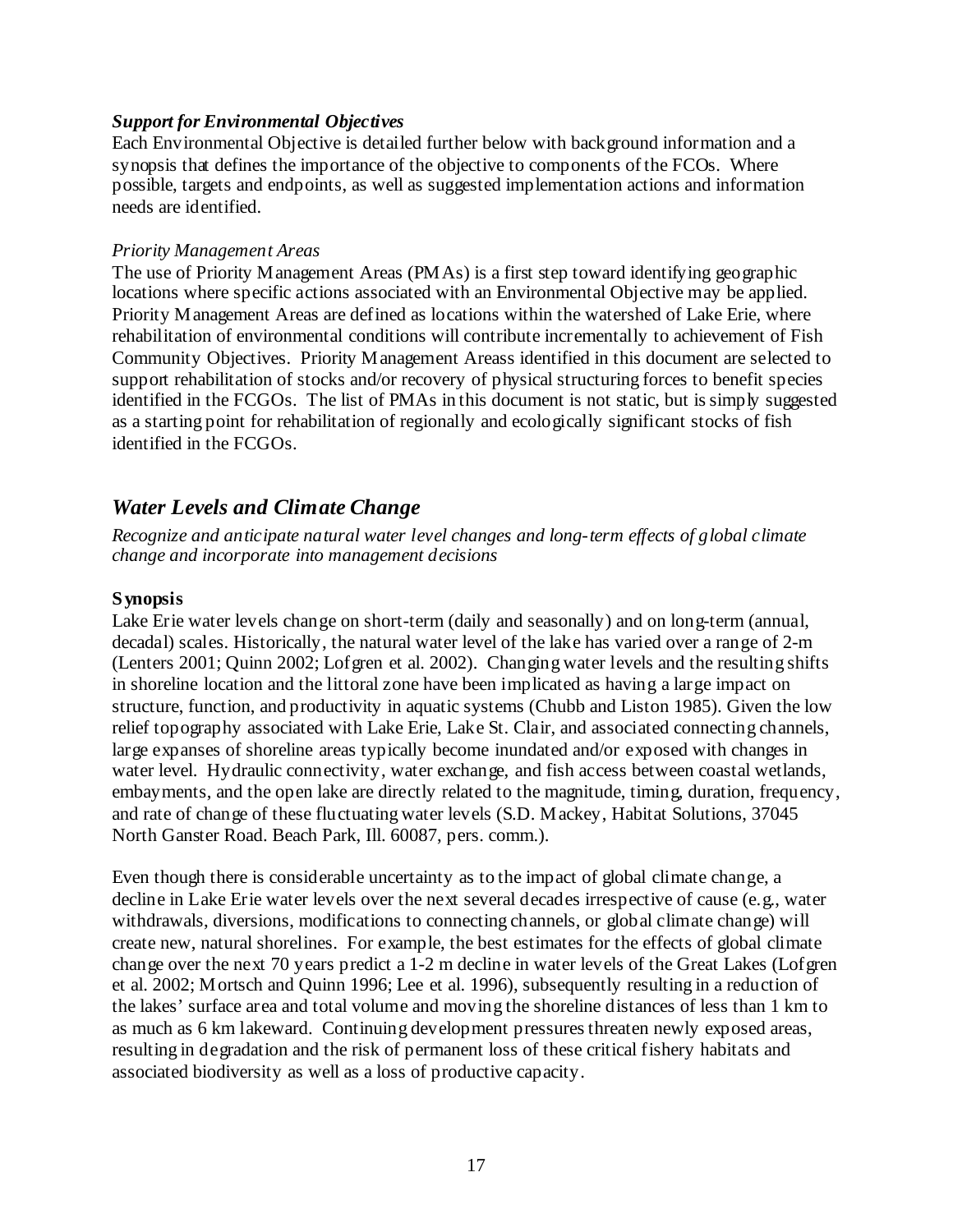Reductions in water levels could hydraulically isolate many high-quality wetland and estuarine areas that provide spawning, nursery, and forage habitat for Lake Erie and Lake St. Clair fish communities. Over 40% of Lake Erie's fish species are classified as wetland dependent or facultative wetland dependent. Moreover, reduced water levels will alter nearshore littoral and sub-littoral habitats, permanently altering benthic and fish community structure throughout Lake Erie and Lake St. Clair. The effects of lower water levels will not be limited to habitat, but may fundamentally affect seasonal timing and connectivity, food web dynamics, and the distribution, structure, composition and abundance of fish communities in Lake Erie, Lake St. Clair, and associated connecting channels (Casselman et al. 2002, Kling et al. 2003). For example a decrease in total water volume could lead to greater spatial overlap between predators and prey and could elevate predator-prey interactions (i.e. possibly increasing predation and/or feeding rates for some species at certain stages).

Under natural conditions, these habitat losses would be short-term as the ecosystem would adapt to a new water level regime and new wetlands and coastal/nearshore habitats would be created. However, anthropogenic modifications affecting the processes that create and maintain these critical habitats have limited the ability of the Lake Erie and Lake St. Clair ecosystems to recover and adapt. Modifications that alter the hydrodynamic environment can degrade habitat by changing substrate compositions, circulation patterns, and nutrient dynamics, which permit the establishment of new plant and animal assemblages and force the elimination of others. The permanent loss/change in the distribution of these critical wetland, estuarine, and nearshore habitats could have potential long-term consequences for Lake Erie and Lake St. Clair fisheries.

A warmer climate (e.g., Sousounis and Grover 2002) could also affect the thermal structure of Lake Erie causing changes in both lake chemistry and lake ecology. Climatic effects, such as lower precipitation and higher evaporation rates could result in lower water levels, higher surface water temperatures, a deeper and stronger thermocline, and a reduced water volume in the hypolimnion resulting in more frequent episodes of anoxia. Lower water levels have been implicated as one of the possible causes for the recent recurrence and expansion of the Lake Erie Central Basin "Dead Zone". Reduced water volumes in the hypolimnion, combined with selective feeding and altered nutrient cycling by invasive zebra/quagga mussels (*Dreissenid*  spp*.)*, may increase decomposition rates and thereby rapidly deplete dissolved oxygen in the hypolimnion (Lam et al. 1987, 2002; Charlton and Milne 2004). Warmer water temperatures may yield an increase in potential secondary production rates and nutrient recycling, coupled with an increase in the prey demand required to meet those higher rates (Shuter and Meisner 1992; Shuter and Ing 1997; Brandt et al. 2002). Moreover, the rate of contaminant (mercury) accumulation in the food chain may increase due to increases in temperature and the relationship between temperature and mercury contamination in fish (Bodaly et al. 1993; Yediler and Jacobs 1995).

Warmer water temperatures, a deeper thermocline, and an expanded "dead zone" will potentially cause shifts in the distribution of both cold- and warm-water fishes in Lake Erie and its tributaries. The abundance of several species of important recreational and commercial fish (lake trout *Salvelinus namaycush*, walleye, and northern pike *Esox lucius*, and lake whitefish *Coregonus clupeaformis*) varies with the amount of thermally suitable habitat (Christie and Regier 1988; Lester et al. 2004). A warm thermal structure may cause a northward shift of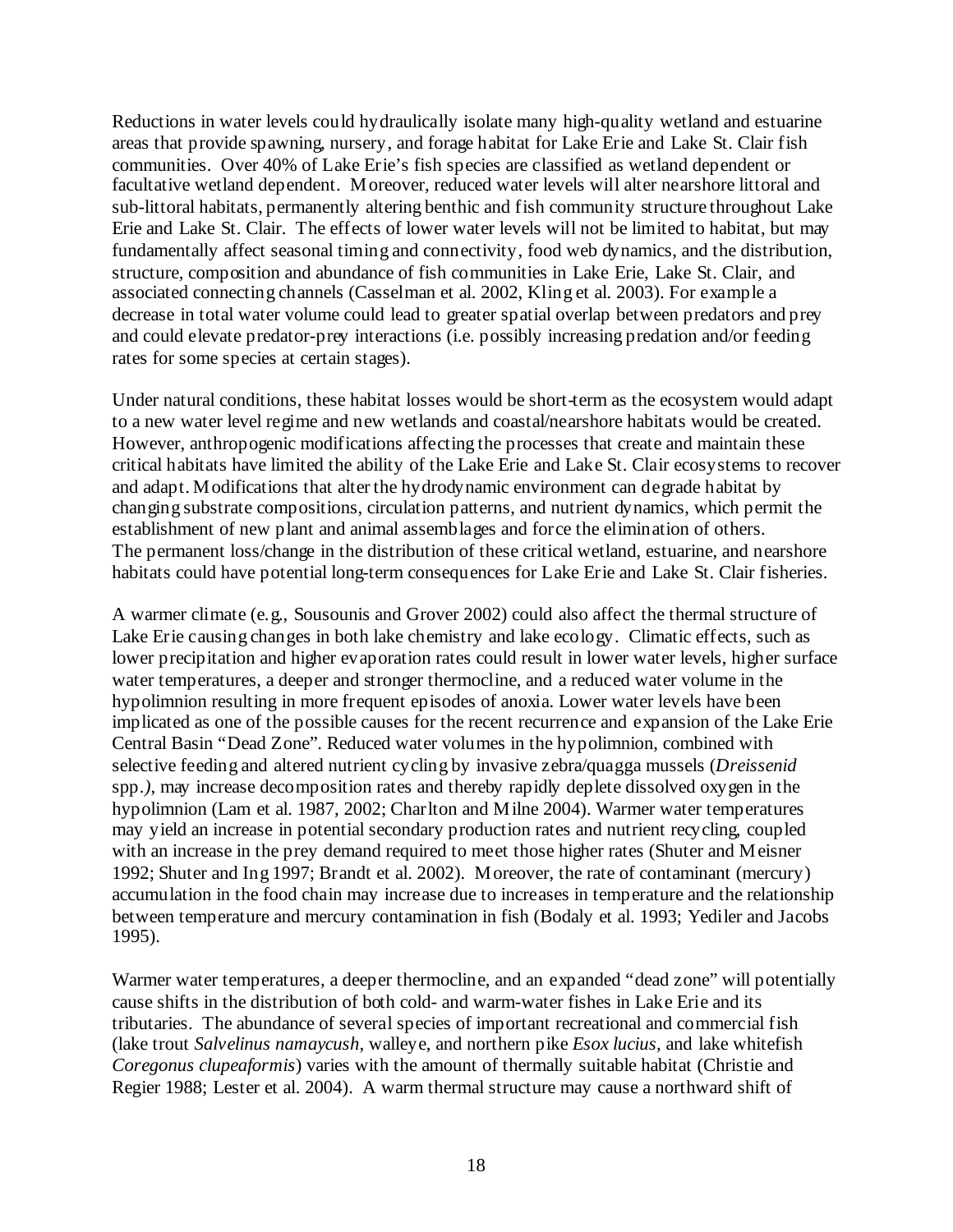boundaries for both warm- and cold-water fishes, affecting abundance, distribution, and sensitivity to exploitation (Minns and Moore 1992; McCormick and Fahnenstiel 1999; Casselman 2002; Kling et al. 2003). For example, coldwater fish (e.g., lake trout, rainbow trout *Oncorhynchus mykiss*, smelt *Osmerus mordax*) may be adversely impacted by a warmer thermal regime, while warm water fish (e.g., smallmouth bass *Micropterus dolomieu*, white bass, white perch *Morone americana*) will find a warm thermal regime hospitable (Casselman 2002).

Warming could relax the thermal constraints that have protected the Great Lakes in the past and increase the potential number of organisms that can successfully invade the lake (Mandrak 1989). Moreover, in response to these shifted thermal boundaries, zebra/quagga mussels, round gobies (*Neogobius melanostomus*), and other aquatic nuisance species could expand their existing ranges northward into the upper Great Lakes as well.

# **Targets and Endpoints**

A precautionary approach is to limit, where possible, impediments to transitional habitats and establishment of a natural shoreline in response to changing water-level regimes. This would include the protection of areas with naturally occurring aquatic vegetation, coastal wetlands associated linkages between these wetlands and the open lake, and areas that support abiotic nearshore coastal processes and hydrology. These areas would include shallow embayments, open-lake shallow water areas (water depths less than 5 m), and adjacent coastal wetlands/estuarine areas that would be directly impacted by a 1-3 m drop in water level.

#### **Implementation Actions**

- 1. Promote general recognition that protection and restoration of coastal land-margin ecosystems is crucial to ecosystem rehabilitation and achievement of EOs and FCGOs.
- 2. Develop and use predictive models to quantify changes in habitat in response to changing water-level regimes. Identify existing and future habitat areas requiring protection and restoration. Identify future habitat areas that can be enhanced based upon changing waterlevel regimes.
- 3. Once identified, develop and implement conservation and protection Actions to protect potential refugia, transitional, and newly created habitats in coastal and nearshore areas from anthropogenic modification and/or degradation.
- 4. Adopt a proactive approach to fisheries that recognizes and anticipates potential long-term changes in water level and thermal conditions resulting from global climate change.

# **Information Needs**

Irrespective of cause, we must understand how lower water levels will change basin and connecting channel configurations and flows and how this will alter the distribution of critical fisheries habitat, fish recruitment, and fish community structure in Lakes Erie and St. Clair. Moreover, additional efforts are needed to predict and assess the future location and extent of essential coastal, nearshore, and benthic habitats in response to varying lake-level and thermal regimes and likely consequences for the long-term sustainability of the food web and fish community. These efforts would include identification of threatened transitional habitats and anthropogenic factors or stressors that limit the ability of the fish community to adapt to changing lake-level regimes.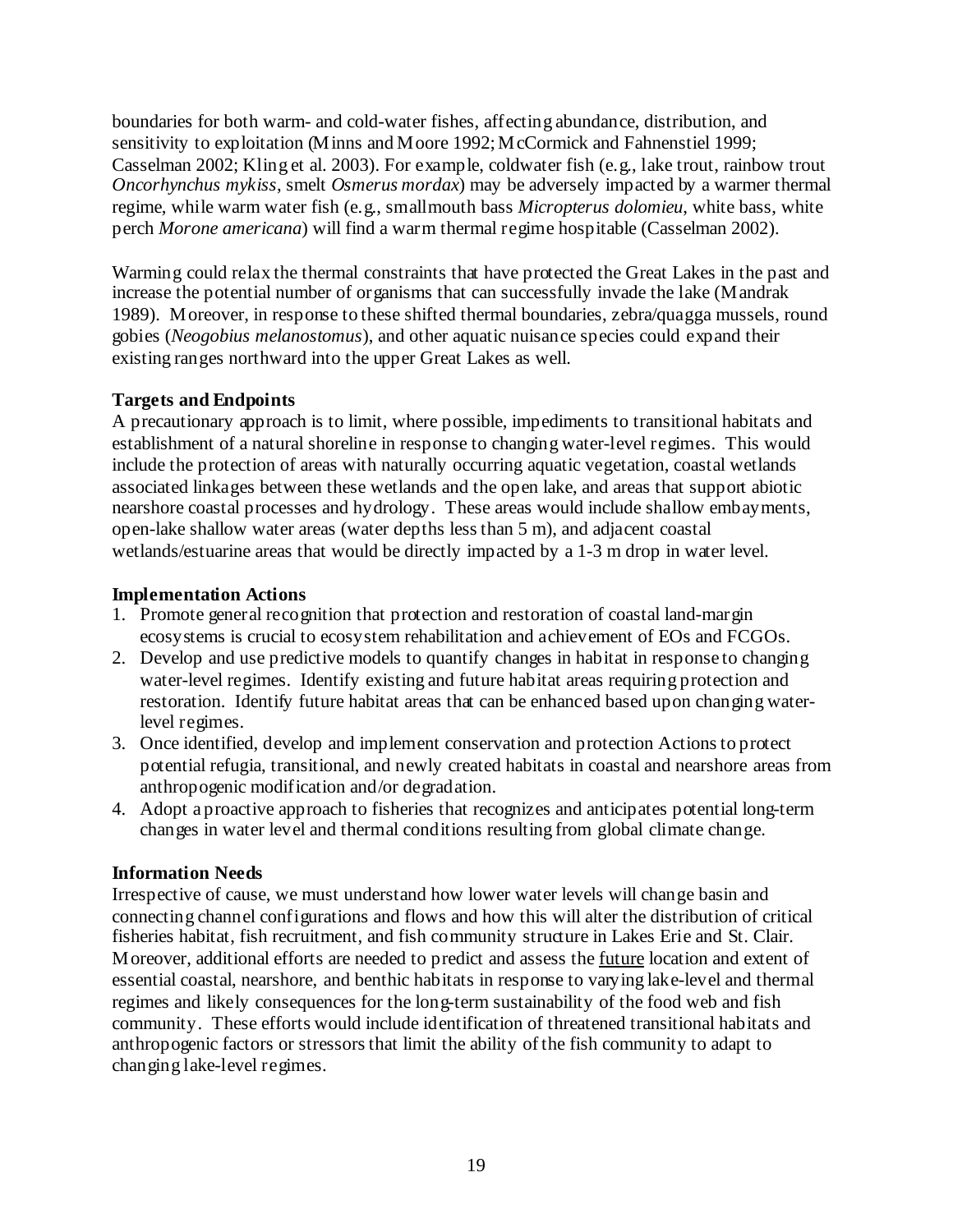# *Coastal and Shoreline Processes*

*Restore natural coastal systems and nearshore hydrological processes* 

# **Synopsis**

Nearshore areas provide spawning and nursery habitat for many Great Lakes fish species (Lane et al. 1996). These species exhibit a range of reproductive actions, requiring a diversity of habitat structures, environmental cues, and ecological interactions. Examples include: nesting in sheltered embayments by bass and other centrarchids, use of nearshore and offshore habitats by walleye during different life history stages, and accessibility of coastal and estuarine wetland spawning and nursery habitats (Casselman and Lewis 1996) for the success of Northern pike and muskellunge *Esox masquinongy* populations.

Coastal systems are comprised of diverse habitats (both terrestrial and aquatic) that are interconnected and dependent upon the natural physical processes that create and maintain them. Land-margin ecosystems are strongly influenced by coastal hydromodification, which alters physical processes and imposes constraints on aquatic habitat suitability, habitat utilization, and ultimately, productive capacity. Multiple stressors related to shoreline development have altered Great Lakes ecosystems (Kelso et al. 1996). Nearshore fish habitat has been lost or degraded at local sites along Lake Erie and associated tributaries due to agriculture, forestry, dredging and urban land use activities. Nearshore areas are especially susceptible to terrestrial landscape alterations due to proximity to shoreline areas and comparatively shallow waters that readily mix and distribute sediments and nutrients from terrestrial sources.

In 1993, approximately 50 % of the Lake Erie shoreline was protected by some type of manmade structure (IJC 1993). In Ohio, which has one of the most extensively developed shorelines in the Great Lakes, the percentage of protected shoreline ranges from 62% in Ashtabula County to 98% in Lucas County. The percentage of protected shoreline more than doubled in Ohio between 1970 and 2000 in response to increased shoreline development and erosion caused by near-record high Lake Erie water levels (Jonathan Fuller, Ohio Department. of Natural Resources, Division of Geological Survey, Lake Erie Geology Group, 1634 Sycamore Line, Sandusky, OH 44870). Impacts have been most pronounced along the southern and western shore of the western basin of Lake Erie, where dredging, shoreline armoring, infilling and diking of wetlands, and other shoreline modifications have eliminated land-margin connections, altered substrate and water-mass characteristics, and degraded spawning and nursery habitat for a wide variety of fish species. Erosion control and navigation structures such as breakwaters, jetties, and piers interrupt nearshore sediment transport processes, change nearshore water depths and energy dynamics, and alter nearshore circulation patterns and substrates. Given continuing development pressures on the Lake Erie shoreline, the percentage of protected shoreline will likely continue to increase over the next several decades.

Healthy wetlands are a valuable and intensively utilized fish habitat in the Great Lakes (Brazner and Beals 1997). Hardening the shoreline has resulted in the loss of access (connectivity) to coastal wetlands for obligate and facultative wetland species and loss of historically significant export production to the littoral zone and open lake. Direct and irreversible loss of coastal wetland and estuarine habitat is estimated to be about 80% lakewide (Snell 1987; Maynard and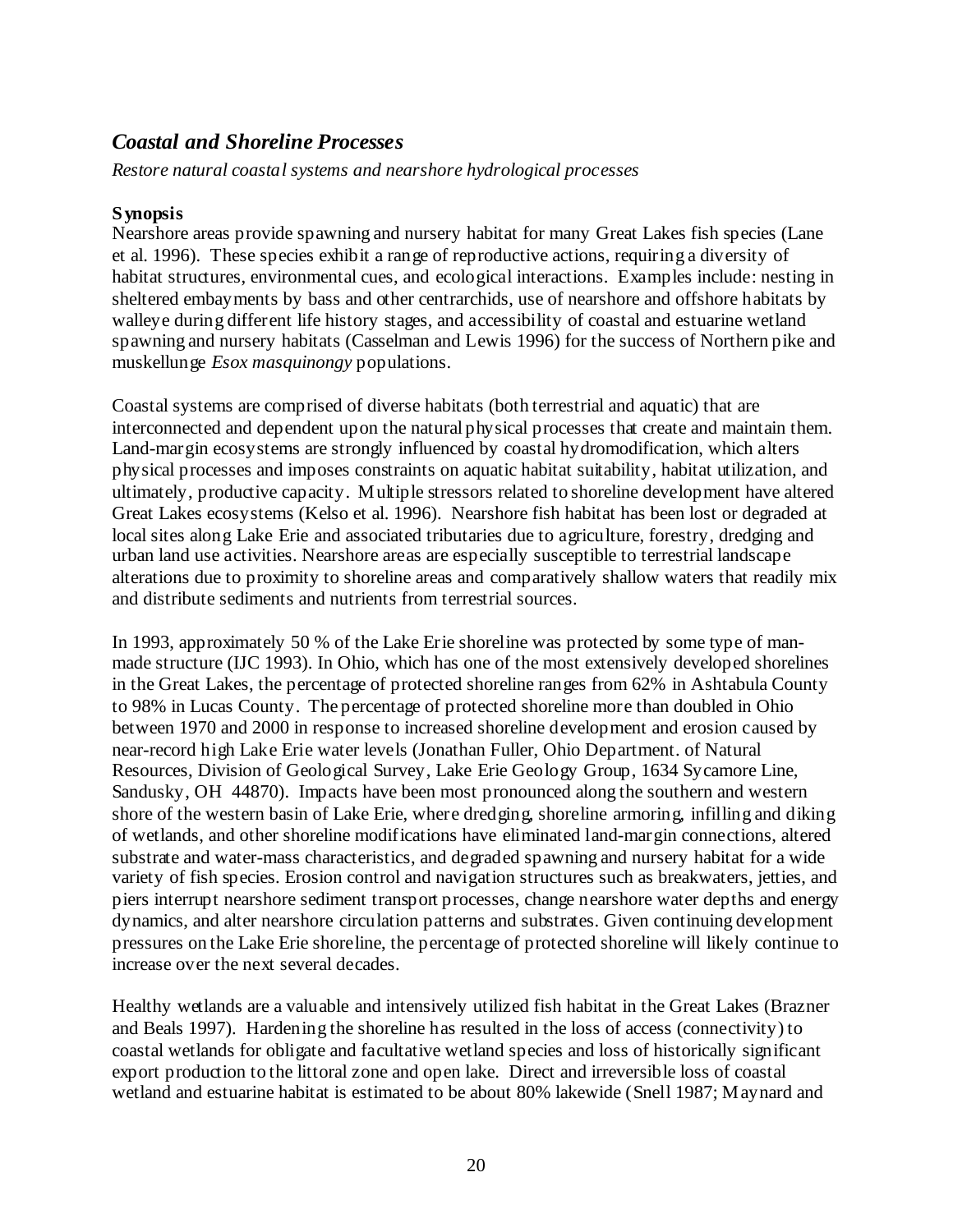Wilcox 1996). Degradation of remaining wetlands by infilling, dredging, diking, tributary loadings, and other physical, chemical, and biological perturbations is likely a major factor in restructuring the Lake Erie nearshore fish community.

## **Targets and Endpoints**

Impediments to naturally functioning coastal processes and hydrology should be limited. The rate of shoreline armoring and hydro-modification must be reduced and "fish habitat friendly" designs must be implemented to protect and restore Lake Erie fish habitat. This includes the protection and restoration of areas with naturally occurring aquatic vegetation, coastal wetlands and associated linkages between these wetlands and the open lake, and areas that are critical to abiotic nearshore coastal processes and hydrology. These efforts should initially be focused on identified  $PMAs<sup>1</sup>$ .

<sup>1</sup> Draft Lake Erie PMAs for coastal and shoreline processes:

Metzger Marsh, Ohio Lackawanna waterfront, New York Sandusky Bay, Ohio Maumee Bay, Ohio Rondeau Bay, Ontario Grand River, Ontario Presque Isle Bay, Pennsylvania

# **Implementation Actions**

- 1. Promote general recognition that protection and restoration of coastal land-margin ecosystems and processes that function in a dynamic equilibrium are crucial to ecosystem rehabilitation and achievement of EOs
- 2. Identify, delineate, and prioritize coastal systems for protection and/or restoration of fish habitat, including the identification of additional PMAs.
- 3. Develop "fish habitat friendly" designs and management Actions that minimize disturbance to natural processes, restore natural connectivity and fish habitat in nearshore and coastal areas, and promotes sustainable fish habitats in the future.

# **Information Needs**

Managers need to develop a better scientific understanding of the physical processes that create and maintain nearshore and coastal fish habitats in Lake Erie. Abiotic factors, such as hydrology (flow, water-mass characteristics), geology (substrate), and energy (water depth, hydrodynamics) need to be integrated in order to identify and delineate critical coastal, littoral, and sub-littoral processes that affect nearshore habitat structure in Lake Erie. Collecting and integrating abiotic and biotic geo-spatial data by lake basin and coastal/nearshore segments will aid in defining critical nearshore and coastal habitats appropriate to community assemblages and life history of individual species. Assessments need to be made of the degree and type of shoreline armoring and changes to nearshore substrate, water depth, energy, connectivity, and the impact of armoring on coastal and shoreline processes relative to a more natural, less-disturbed historical condition. This will require collection of additional inventory data and establishment of new research initiatives focused on linkages between biotic and abiotic characteristics within coastal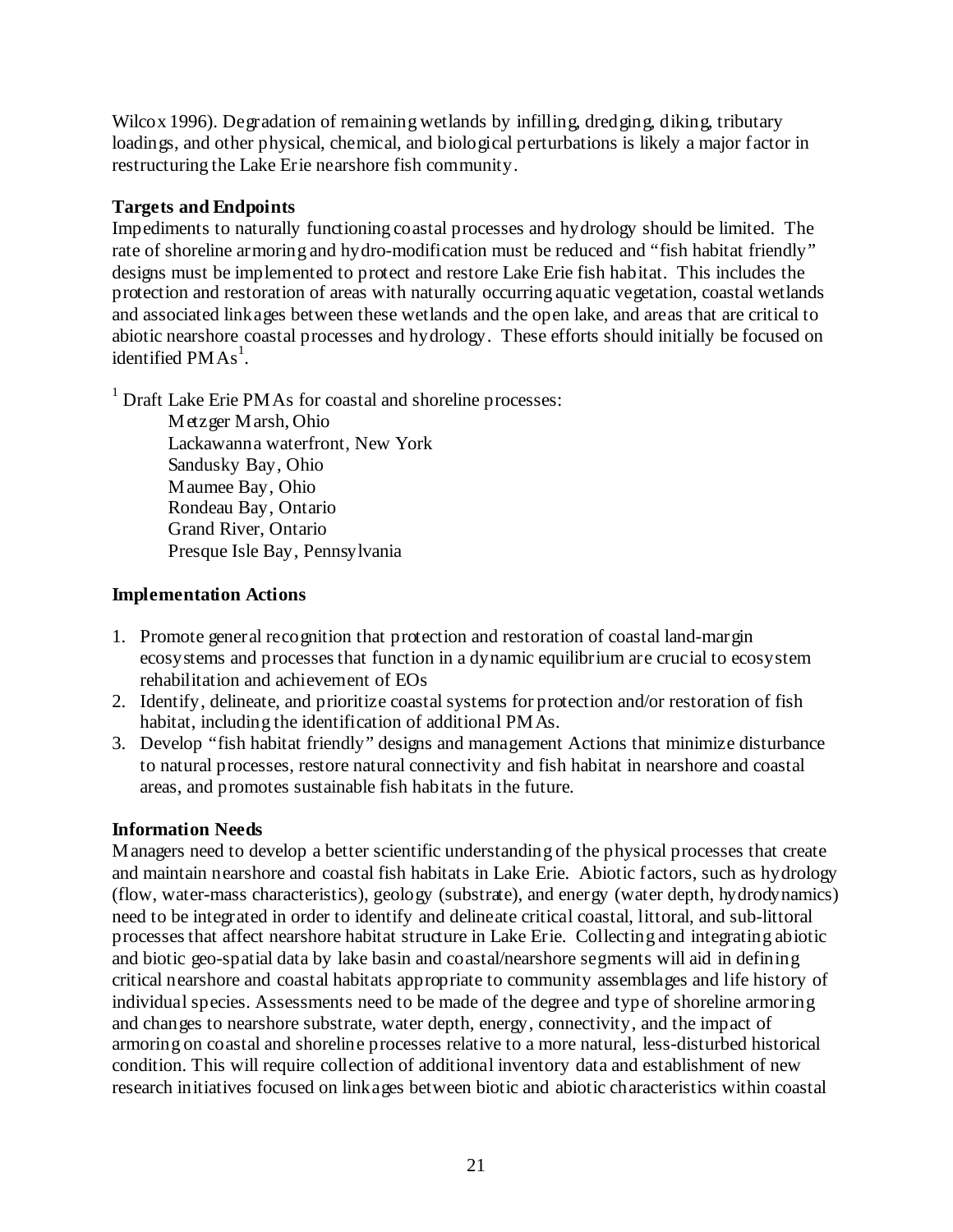and nearshore zones.

# *Rivers and Estuaries*

*Restore natural hydrological functions in Lake Erie rivers and estuaries* 

# **Synopsis**

Modification of abiotic processes from watershed impacts is probably the most widespread habitat problem affecting fish stocks dependent upon rivers and estuaries. The most significant water quality and habitat impacts are largely due to intensive row-crop agriculture (mainly corn and soybeans), impervious soils (high rates of surface run-off), and a rapidly developing urban and industrial landscape. Urban and agricultural land uses have modified flow regimes at the watershed scale and increased sediment and nutrient loading to virtually all Lake Erie tributaries, Altered flow regimes have also increased peak flows, lowered base flows, and increased turbidity.

In addition, extensive channel and floodplain modifications (diking and channelization) have effectively isolated the tributaries from their floodplains (Baker et al. 2004). Channel modifications degrade the quality of spawning and nursery habitats in upstream reaches of estuarine wetlands and cut off access to seasonal floodplain pools located in riverine riparian zones and coastal wetlands. In many cases, potential upstream spawning and nursery habitat in rivers are isolated by dams (e.g., Grand River, Ontario; Sandusky and Maumee Rivers, Ohio). Riparian wetlands in major rivers have been filled or excavated for marinas and the rivers often flow between steel retaining walls and/or armor-stone breakwaters. Dissolved oxygen concentrations are unfavorable in the lower reaches of some tributaries and their lake effect zones (Buffalo River, Grand River, Cuyahoga River, Maumee River). Resident fish associations in these habitats have low indices of biotic integrity because they are dominated by tolerant species (Thoma 1999). Restoration of riparian and flow-through wetlands in the tributaries would improve habitat structure and water quality in rivers (Mitsch et al. 1998; Wang and Mitsch 1999).

Ecological restoration of river and estuary habitats requires that we manage physical hydrology and sediment dynamics at watershed and landscape scales by restoring desirable landscape conditions to support recovery of natural flow regimes and hydraulic connectivity. A dynamic equilibrium exists between the interaction of discharge (flow regime), channel slope, and the available sediments that create and maintain habitat units for fish and other biota in riverine and estuarine systems. Systematic changes in the flow regime affect stream power (i.e., its ability to grab/hold/move material) and modify the structure of habitat essential to the health of native species. Mion et al. (1998) found that recruitment of walleye from the Maumee River was affected by flow regime due to variations in the length of time it took for larvae to reach the lake. Eshenroder (2004) showed that the persistence of walleye stocks in the upper Great lakes is linked, in part, to minimum tributary flow  $(100 \text{ m}^3 \cdot \text{s}^{-1})$  and thermal structure at tributary mouths. Anthropogenic modifications that reduce minimum tributary flows and/or alter thermal structure within Lake Erie tributaries can adversely impact walleye stocks.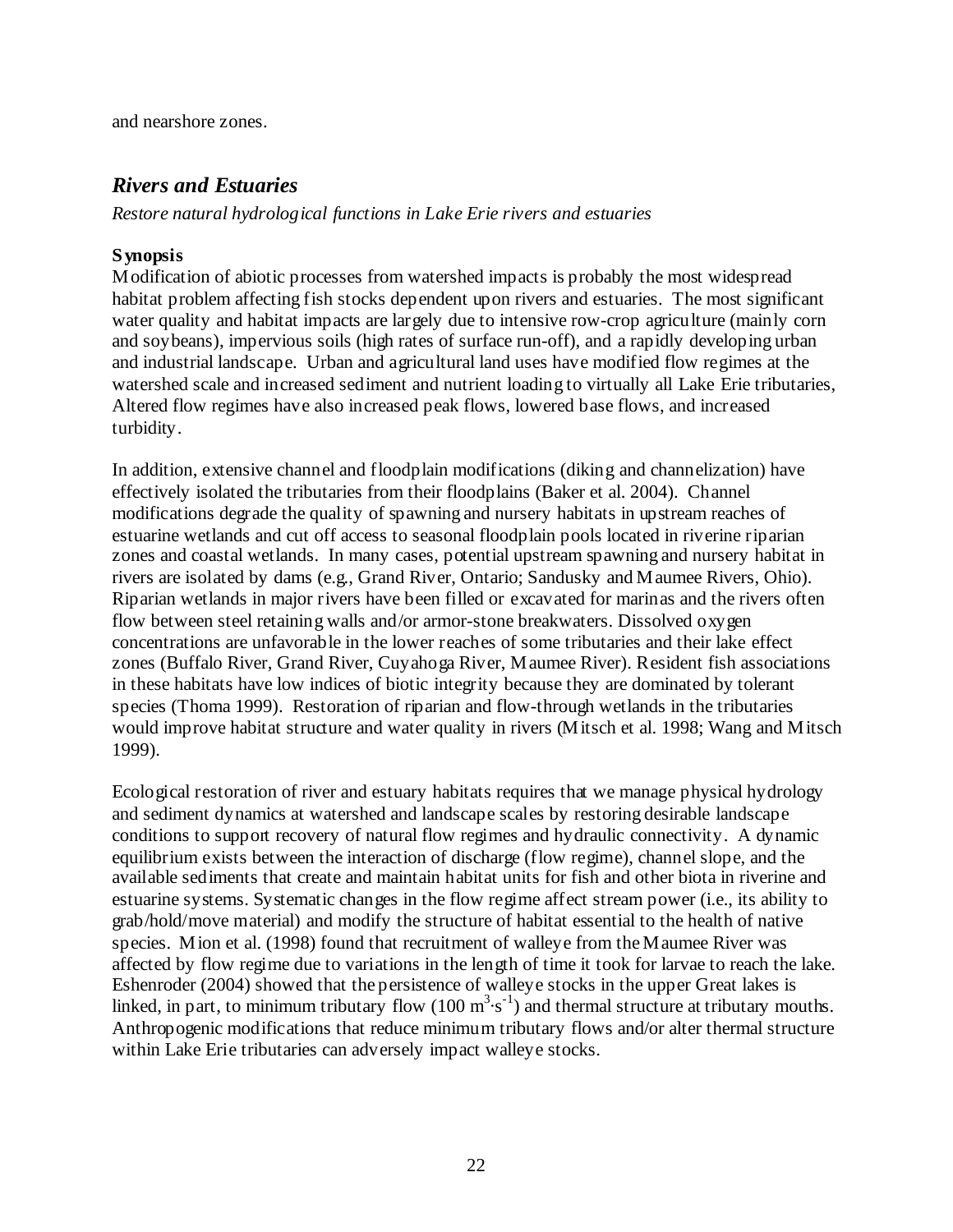## **Targets and Endpoints**

Where possible, impediments to naturally functioning riverine processes and hydrology should be limited so as to sustain critical fish habitats. Tributary flows need to be shifted towards more natural flow regimes, including restoration of natural connectivity between tributaries, estuaries, floodplains, and associated wetlands. Restoration efforts should include implementation of "fish habitat friendly" designs and management actions that minimize disturbance to natural hydrologic processes and restores/rehabilitates fish habitat in riverine and estuarine environments.

 The Riverine and Estuarine Habitat FCO suggests that restoration of habitat for stream spawning stocks will exert some measurable control on year class strength. Sites can be prioritized based upon key species identified in the FCOs, principally walleye, lake sturgeon, and white bass. Watersheds with extant spawning stocks of these species should be protected or enhanced, while watersheds where stocks are ecologically extirpated or absent could be rehabilitated or restored. These efforts should initially be focused within identified  $PMAs<sup>1</sup>$ .

<sup>1</sup> Draft Lake Erie PMAs for rivers and estuaries:

Grand River, Ontario (walleye, lake sturgeon) Big Otter Creek, Ontario (walleye) Cattaraugus Creek, New York (walleye) Sandusky River, Ohio (walleye) Maumee River, Ohio (walleye, lake sturgeon) Portage River, Ohio (walleye) Huron River, Michigan (walleye) Detroit River, Michigan/Ontario (walleye, lake sturgeon, lake whitefish, white bass) Cuyahoga River, Ohio (walleye)

# **Implementation Actions**

- 1. Promote general recognition that protection and restoration of landscapes and watersheds that promote natural flow regimes, reconnect tributaries to floodplains and estuaries, and enhance fish spawning and nursery habitats are crucial to ecosystem rehabilitation, and achievement of EOs.
- 2. Identify, delineate, and prioritize riverine and estuarine systems for protection and/or restoration of fish habitat, including the identification of additional PMAs.
- 3. Develop and use models to predict the degree of hydrologic alteration and associated fish habitat impacts. Use models to identify stressors and potential hydrologic and fish habitat improvements.
- 4. Develop "fish habitat friendly" designs and management strategies that minimize disturbance to natural processes; restores the natural connectivity between tributaries, estuaries, floodplains, and associated wetlands; and promotes sustainable fish habitats in the future.
- 5. Use an adaptive management approach to fisheries that recognizes and anticipates potential long-term changes in tributary flows and fish habitats.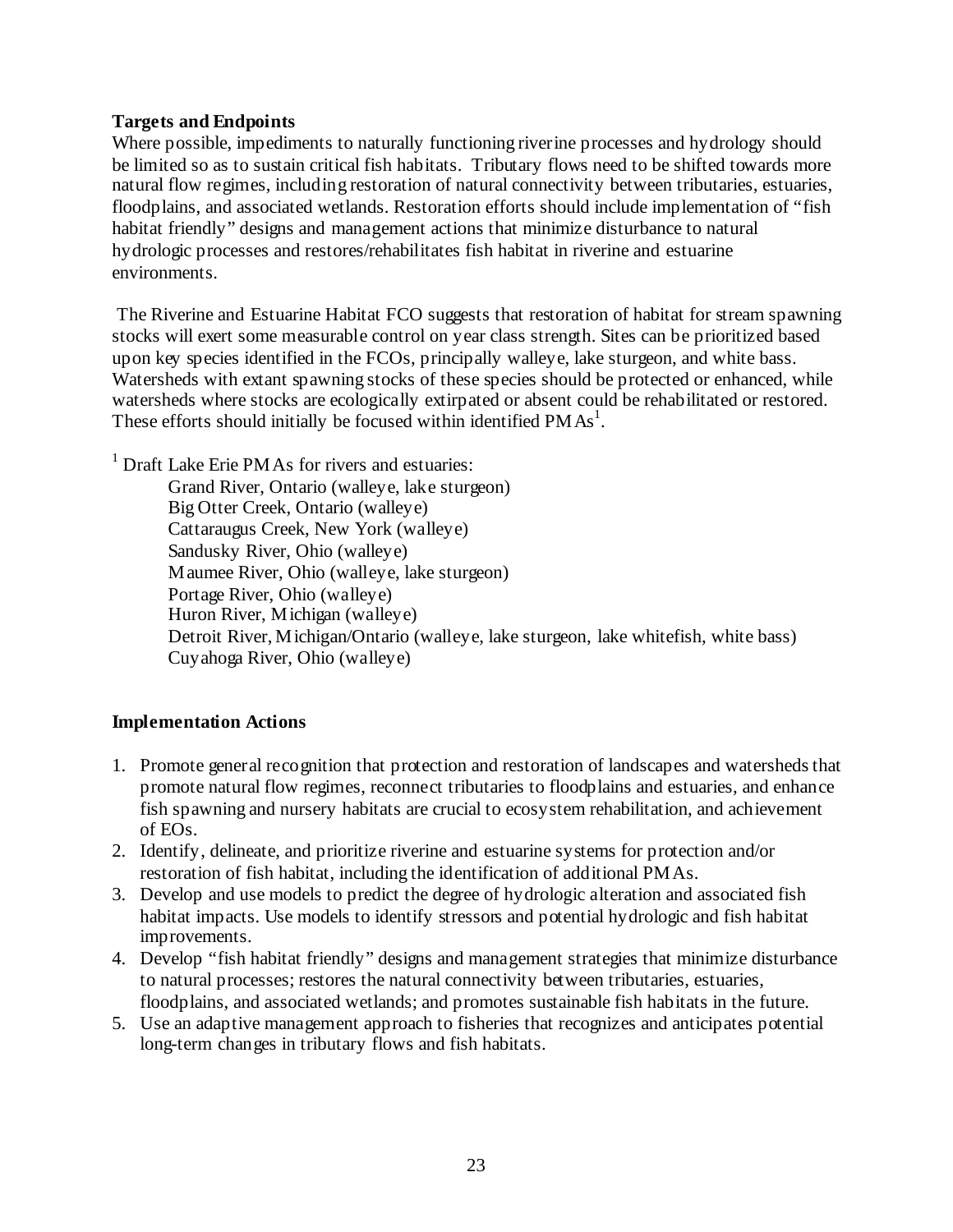#### **Information Needs**

Work is needed to analyze the current flow regimes of many of the Lake Erie tributaries, as well as work to define favorable flow regimes as recovery targets for each river system. The need for restoration work on the landscape should be estimated from historical analysis of landscape cover and resulting hydrograph, regional targets for landscape rehabilitation (Environment Canada 2004) or other models.

# *Open Water Transparency*

*Re-establish open water transparency consistent with mesotrophic conditions that are favorable to walleye in the central basin and areas of the eastern basin* 

# **Synopsis**

The water transparency of 1929 reflected mesotrophic conditions (Fish et al. 1960). The water transparency of the central basin was indicative of mesotrophic conditions in the 1970s, although surface waters were predominantly nutrient rich (Charlton 1987). After the arrival of zebra mussels *Dreissena polymorpha* in the late 1980s, significant areas of the lake had very high water transparency values (Charlton 1994) and this likely has a profound influence of the distribution of habitat and the fish community in Lake Erie (Ryder 1977; Ryan et al. 1999).

A mesotrophic state can be described by a combination of phosphorus conditions, chlorophyll *a* levels, and water transparency (Carlson 1977). The latter two factors represent the amount of phytoplankton present and the effect that they have on light attenuation. The potential amount of phytoplankton present in the water column depends upon the amount of phosphorus present (Schindler 1977), but the relationship between phytoplankton abundance and phosphorus concentration can be affected by zooplankton grazing (Mazumder 1994) or *Dreissena* spp. (Millard et al. 1999) grazing in shallow waters.

The zooplankton grazing effect is most pronounced if large-bodied cladocerans are present. Recovery and maintenance of native fish planktivores (e.g., lake herring) could reduce zooplankton abundance, which could increase phytoplankton biomass (from reduced grazing), and decrease water transparency.

# **Targets and Endpoints**

Total phosphorus, chlorophyll *a*, water transparency (Secchi data), and relevant food web data are used to track changes in water transparency and related factors in all basins through the Lower Trophic Level Sampling (LTLS) program administered by the Lake Erie Forage Task Group. The ratio of chlorophyll *a* to total phosphorus is an indicator of grazing pressure (Millard et al. 1999; Charlton et al. 1999) and needs to be monitored spatially, as the high transparency phenomenon is regional. Charlton et al. (1999) has mapped total phosphorus, transparency, and the chlorophyll to total phosphorus ratio for Lake Erie. The secchi disk range of 3-5 m (e.g., mesotrophic conditions) could be used as a target for achievement of this objective.

# **Implementation Actions**

1. Promote general recognition that open-water transparency consistent with mesotrophic conditions is important to sustaining and re-establishing native fish community complex and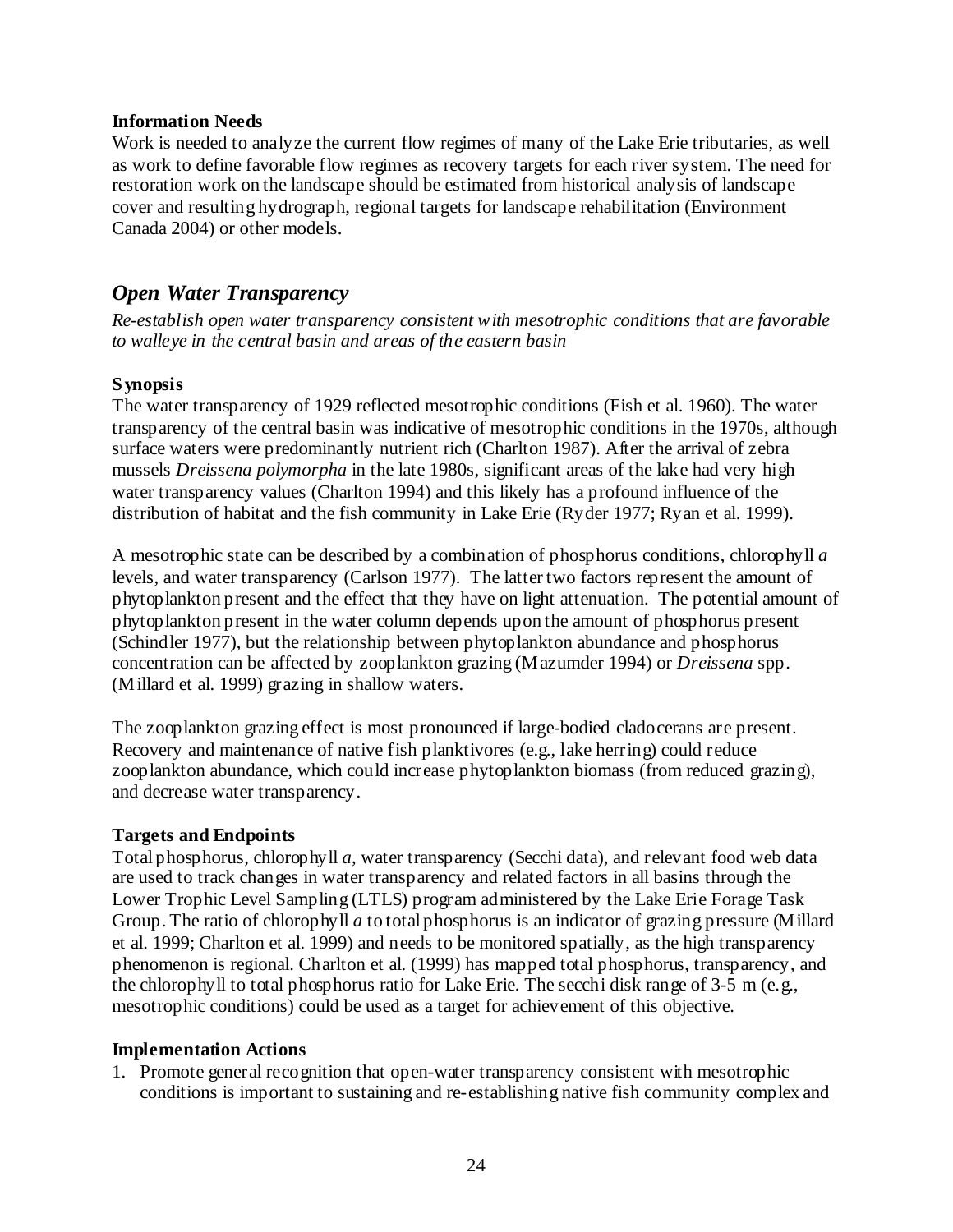achievement of FCGOs.

- 2. Work closely with agencies that have water quality mandate, particularly EPA and Environment Canada in re-authorizing the Great Lakes Water Quality Agreement
- 3. Explore opportunities to re-establish and maintain native open-water plankivores which could influence open-water transparency.

### **Information Needs**

Trend data addressing this information need (eg Charlton et al. 1999) should be integrated with current monitoring program data (LTLS program). The LTLS program provides very good temporal trend information regarding open-water transparency, chlorophyll *a*, and total phosphorus, however, the spatial coverage is limited, with each agency sampling only two stations. Broader spatial coverage is necessary to detect differences in open-water transparency and associated grazing pressure.

# *Dissolved Oxygen*

*Maintain dissolved oxygen conditions necessary to complete all life history stages of fishes and aquatic invertebrates* 

# **Synopsis**

Tributary lake effect zones, estuaries, coastal wetlands, and embayments are generally much more productive than adjacent open water areas, due to warmer temperatures and nutrient input from tablelands. In some rivers, low water flows in summer combined with nutrient rich waters allows for development of unfavorable dissolved oxygen conditions, particularly in lower reaches of streams (Cuyahoga River, OH, BuffaloRiver, NY, Maumee River OH, and Grand River, ON). In Old Woman's Creek, Ohio, periodic reductions in oxygen are a diurnal event that coincides with photosynthesis and respiration cycles. In addition to the above areas mentioned, there are several areas that are vulnerable to unfavorable oxygen conditions and are critical to the maintenance of the food web, including:

- Lake effect zones, nutrient rich wetlands, and nearshore zones in all three basins which support crucial spawning and nursery habitat and are or were important production zones for *Hexagenia* spp.
- Adequate aerobic conditions are required in interstitial spaces in spawning and nursery areas throughout the incubation period (late fall to late spring) to ensure embryo survival and development in species like walleye, smallmouth bass, lake whitefish, and lake trout
- Adequate aerobic conditions in the hypolimnion of the central basin (including the "Pennsylvania Trench" connecting the eastern and central basins) is required for the maintenance of cold stenotherm species (both fish and crustacea)
- The deeper waters of the western basin provide habitat for fish and aquatic invertebrates, especially burrowing mayflies

Complete elimination of anoxia in the central basin is unprecedented and unrealistic, as there is evidence to indicate that the west-central basin has historically experienced periodic late summer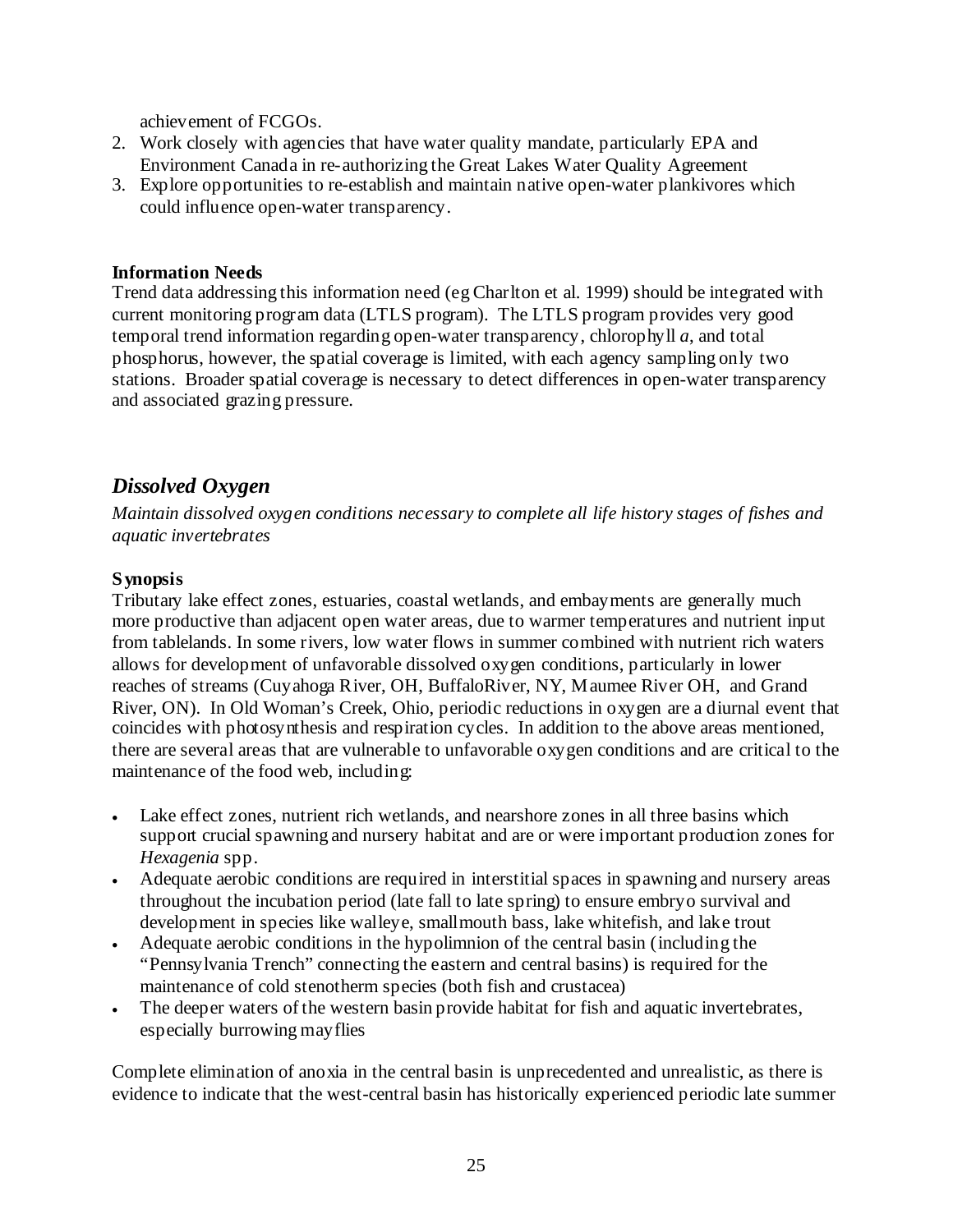anoxia (Delorme 1982; Charlton 1987; Reynoldson and Hamilton 1993). However, adequate dissolved oxygen conditions are required to ensure that the historic travel corridor is maintained between western basin spawning grounds and eastern basin adult feeding grounds for lake whitefish and walleye. Maintenance of this corridor will also be crucial to the distribution of fish and the restoration of extirpated lake herring stocks.

In the western basin, benthic anoxia that resulted in massive die-offs of *Hexagenia* spp. in the 1950s was first observed in river mouth areas before spreading throughout the entire western basin (Brit 1955; Manny 1991). Offshore benthic anoxia can occur in periods of reduced water column mixing or seiche driven movement of waters from the central basin into the western basin. Improved dissolved oxygen conditions in the western basin were at least partly responsible for the recovery of western basin *Hexagenia* spp. populations in the late 1990s (Krieger et al. 1996).

### **Targets and Endpoints**

This objective will be achieved and maintained primarily by controlling tributary loadings of sediment and nutrients that cause oxygen depletion directly, or can stimulate primary production. Several PMAs, in the following areas, should be established where improvements can be made to nearshore aerobic conditions:

Cuyahoga River, Ohio Maumee River and Bay, Ohio Sandusky River and Bay, Ohio Lower Grand River, Ontario Huron River Estuary, Michigan Buffalo River, New York

Davis (1975) developed a series of recommendations to provide protection for fish based on average values of incipient limiting dissolved oxygen levels:

| <b>Community</b>      | Level A           | Level B                        | Level C           |
|-----------------------|-------------------|--------------------------------|-------------------|
| <b>Salmonids</b>      | 7.84 mg· $L^{-1}$ | $6.00 \text{ mg} \cdot L^{-1}$ | 4.16 mg· $L^{-1}$ |
| Mixed, with salmonids | 7.27 mg $L^{-1}$  | 5.26 mg $L^{-1}$               | 3.25 mg· $L^{-1}$ |
| Mixed, no salmonids   | 5.63 mg $L^{-1}$  | $3.98 \text{ mg} \cdot L^{-1}$ | 2.33 mg $L^{-1}$  |

At Level A, few individuals will exhibit effects of low oxygen. At Level B, the average incipient limiting concentration, the average individual of a species will exhibit symptoms of oxygen distress. At Level C, a large portion of the community will be affected by low oxygen and the effects may be severe, particularly if the oxygen limitation is extended for more than a few hours. Davis (1975) indicated that these levels would provide protection for invertebrates. Acute mortality of *Hexagenia* spp. and fish eggs and larvae can be expected at dissolved oxygen levels below  $5 \text{ mg} \cdot L^{-1}$ , but sub-lethal effects on growth and survival have been noted at higher levels  $(<7 \text{ mg·L}^{-1})$  (Ericksen 1963; Winter et al. 1996).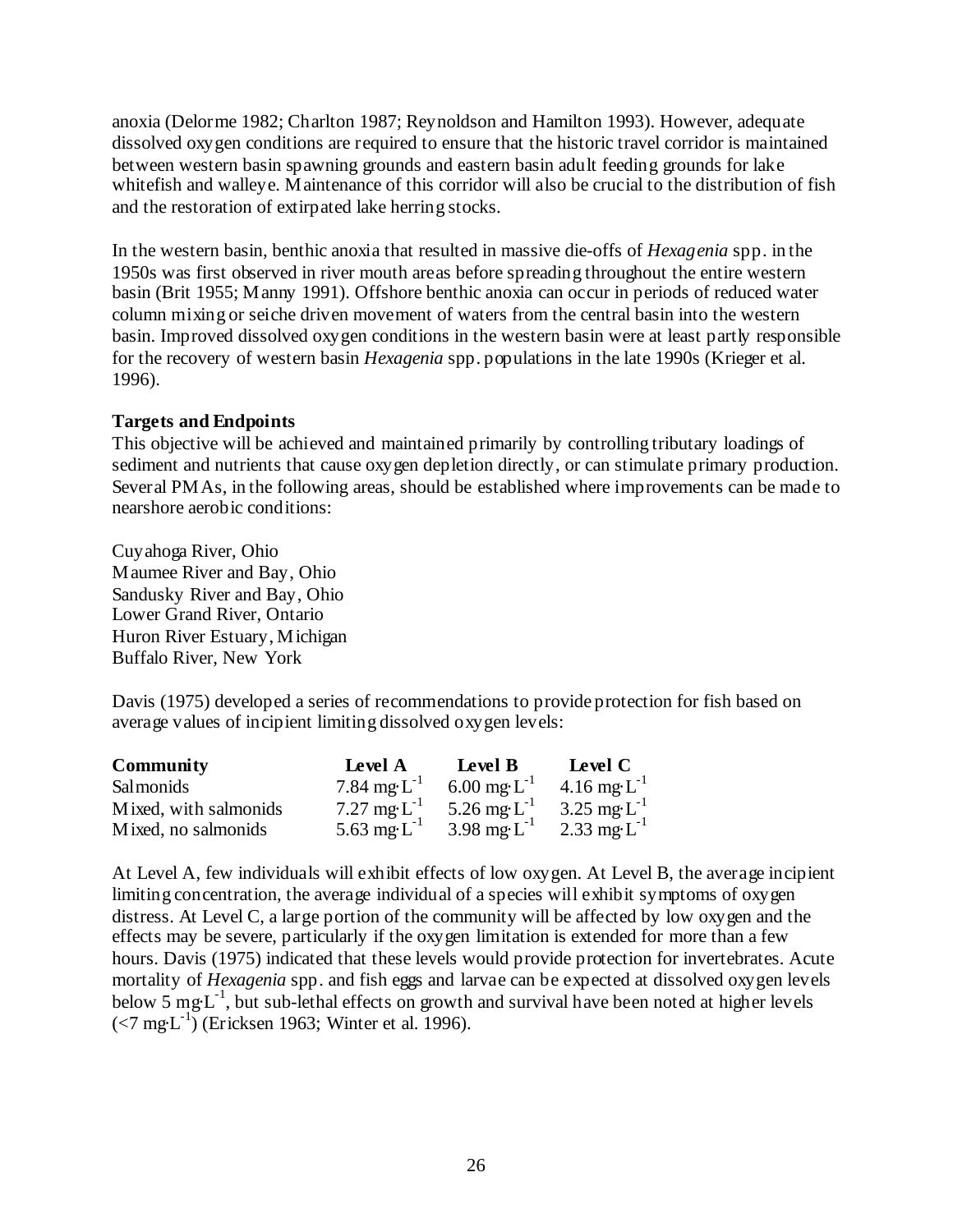### **Implementation Stategies**

- 1. The primary strategy needed to achieve this objective is to prevent further increases in loadings of sediments and nutrients. Nutrient loading above the capacity for receiving waters will be problematic. Since the signing of the Great Lakes Water Quality Agreement in 1972, phosphorus loadings (the primary nutrient promoting algal growth) have fallen to within target levels.
- 2. Other strategies to maintain adequate dissolved oxygen levels may include supplementation of base flow during periods of low dissolved oxygen through reservoir releases. Localized problem areas remain, however, because some waters are not able to adequately receive nutrients and maintain favorable dissolved oxygen conditions. These are mainly located at Remedial Action Plan Areas of Concern (e.g. Lower Cuyahoga River, OH, Wheatley Harbour, ON) and these are likely associated with the lack of lateral channel capacity to accept and process nutrients, as well as very low base flows during mid-summer.

### **Information Needs**

Dissolved oxygen, biological oxygen demand, and benthic invertebrate populations should be monitored at each PMA. The dissolved oxygen conditions identified by Davis (1975) will also provide suitable habitat for most aquatic invertebrates. *Hexagenia* spp. are probably the most appropriate indicator of adequate dissolved oxygen conditions at nearshore locations, but other species may be needed as surrogates for *Hexagenia* spp. in their absence. *Diporeia hoyi* was selected as an indicater of good water quality conditions in the profundal zone (Ryder and Edwards 1985). Unfortunately, *Diporeia* is now believed to be regionally extinct in Lake Erie for reasons not directly related to dissolved oxygen conditions. Therefore, in deep profundal regions of Lake Erie, other biological indicators of dissolved oxygen conditions need to be developed.

Total suspended solids and temperature also require the development of targets and endpoints, consistent with the anticipated composition of the rehabilitated aquatic communities.

# *Coastal Wetlands and Submerged Macrophytes*

*Restore submerged macrophyte communities in estuaries and embayments and protected nearshore areas* 

#### **Synopsis**

Historically, most Lake Erie river mouths and sheltered embayments were nutrient rich, but did not suffer from extensive algae blooms or high sediment loads, or high turbidity. Instead, they had high secondary benthic productivity, due to favorable oxygen conditions and abundant aquatic vegetation that in turn, supported rich and diverse warm- and cool-water fish communities (Langlois 1954). Vegetated river mouths and embayments reflect structurally intact watershed and coastal ecosystems with the ability to efficiently process nutrient loads.

Loss of coastal emergent and submerged vegetation associated with changes in lake level, in addition to hydro-modification of the shoreline, changes in land-use, and the introduction of exotic species (common carp *Cyprinus carpio*) all contributed to elevated turbidity in many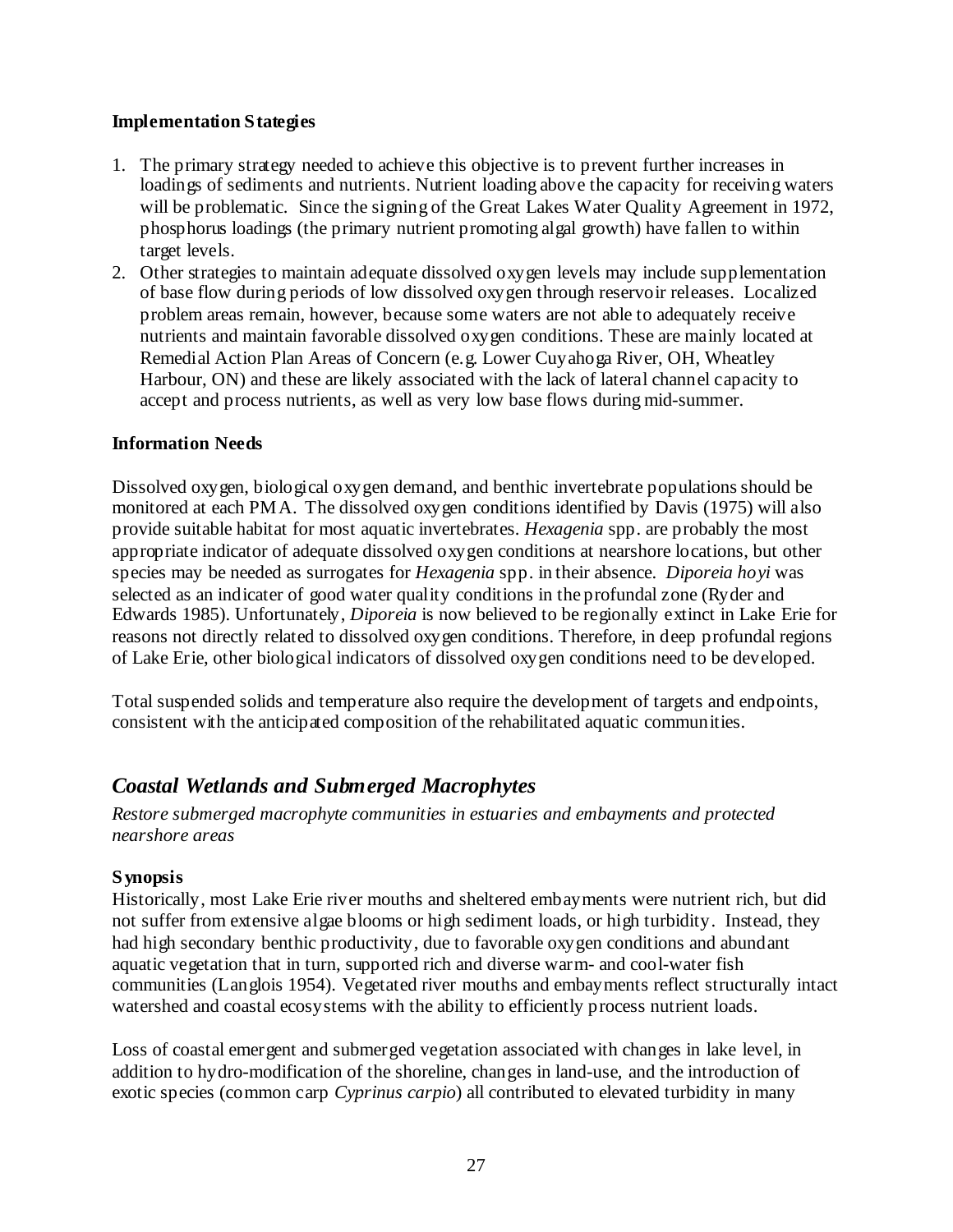nearshore areas. The growth of submergent vegetation can be limited in these areas because of reduced light penetration caused by high turbidity. These changes have shifted the nearshore fish community composition from dominance by visual piscivores to dominance by benthivores and omnivores.

In some harbours and embayments (e.g., Leamington, ON, and Dunkirk, NY, Harbours, Presque Isle Bay, PA, Long Point Bay, ON, East Harbor, OH, Sandusky Bay, OH), increased clarity, likely the result of filtering activity by *Dreissena* spp., nutrient reductions, and recent declines in lake levels has stimulated growth of submerged aquatic vegetation. In turn, this has improved juvenile and adult habitat for a variety of important fishes, including smallmouth bass and other centrarchid species, northern pike, and yellow perch. Given that *Dreissena* spp. are recent invaders, they may yet undergo further changes in abundance and population structure. Whether changes to macrophyte communities at locations affected by *Dreissena* spp. will be permanent or stable is not known. However, with declines in lake levels predicted into the near term, reestablishment of submerged aquatic macrophytes and associated nearshore fish communities may be feasible.

Many estuarine wetlands and their associated embayments still lack diverse submerged macrophyte communities due to high rates of sedimentation and turbidity, an altered fish community, and lack of natural shorelines. Continued management of non-point source loading of sediment and nutrients, and surface water retention, is necessary to re-establish submerged aquatic macrophytes and restore coastal wetlands.

#### **Targets and Endpoints**

With reductions in sediment and nutrient loadings, the following PMAs should be targeted to restore persistent, diverse aquatic vegetation communities that are measurably healthier:

Maumee Bay, Ohio Sandusky Bay, Ohio Rondeau Bay, Ontario Grand River, Ontario Wheatley Harbour, Ontario Big Creek Marsh, Ontario

In fact, all of these sites (with the exception of Big Creek Marsh) are currently the subject of formal rehabilitation programs that involve non-point source control of sediment and nutrients. The rehabilitation programs include the Maumee Remedial Action Plan, Sandusky River Basin TMDL program, Wheatley Harbour Remedial Action Plan, and the Lake Erie Lakewide Management Plan. Big Creek Marsh (the primary riverine wetland within the Long Point Marsh Complex) has a degraded submergent macrophyte community due to high suspended solid levels and requires a rehabilitation plan.

Aerial extent of vegetation coverage (%) or some surrogate (e.g., transparency) could be used as threshold criteria for recovery. Rooted macrophytes have been shown to be limited to the same depth as secchi disc transparency in Chesapeake Bay (Batiuk et al. 2000).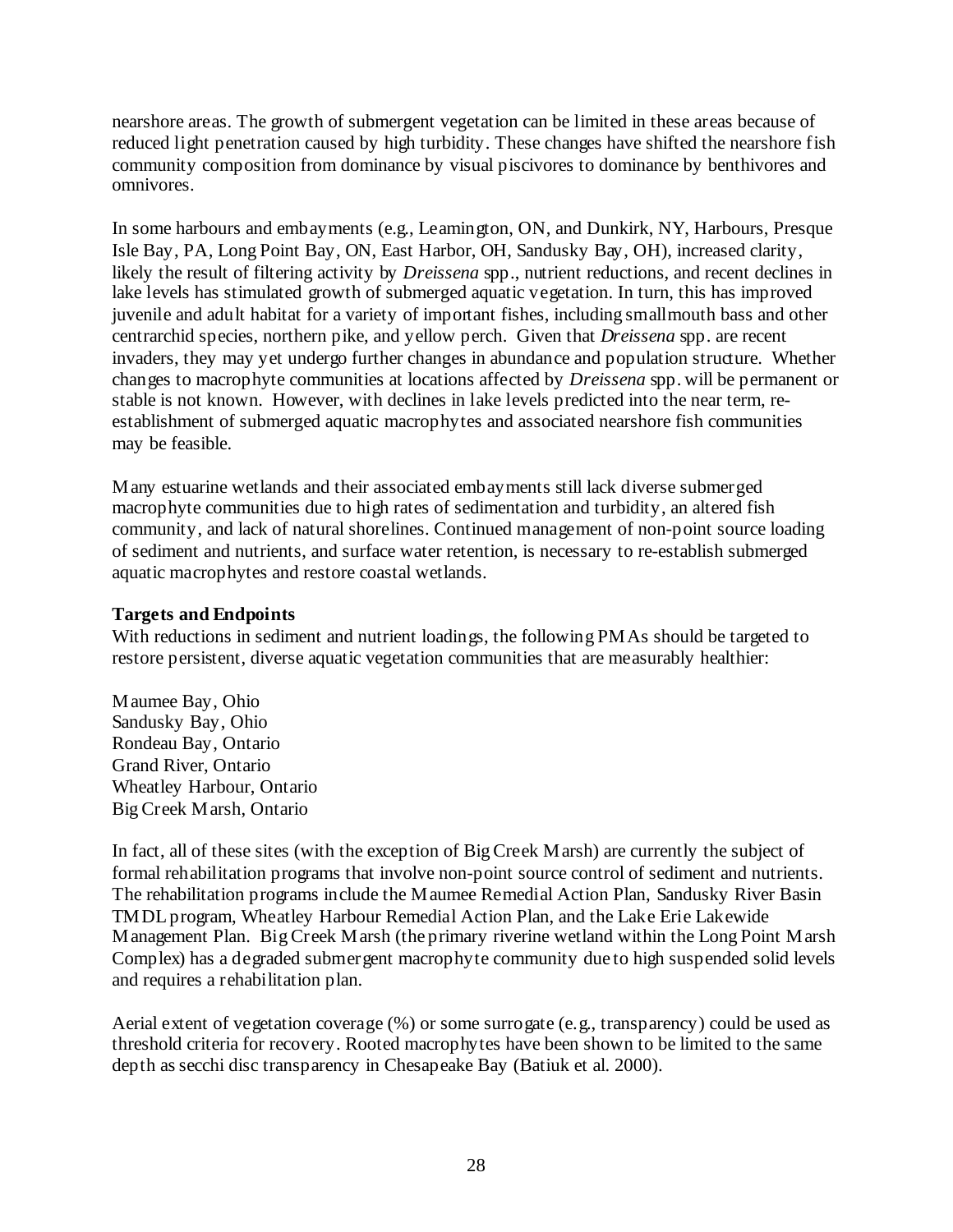#### **Implementation Actions**

- 1. Promote general recognition that protection and restoration of lake connected macrophyte habitats are crucial to ecosystem rehabilitation, and achievement of EOs.
- 2. Actively pursue opportunities to re-establish submerged and emergent aquatic vegetation beds in areas that are likely to uncover during lower lake level stands.
- 3. Pursue the use of new technologies or engineered solutions, to assist in reduction of wave energy and reduction of sediment re-suspension in PMAs to promote revegetation.
- 4. Identify additional areas that are likely candidates for re-establishing aquatic vegetation based upon changes in lake level, and changes in nearshore transparency.

# **Information Needs**

Field assessment or remote sensing to map current vegetation coverage is needed. Remote sensing technology needs to be further developed as a tool that will assist in the quantification of habitat. The Department of Fisheries and Oceans, Canada, with the assistance of Ontario Ministry of Natural Resources and Environment Canada, have conducted trials with Compact Aerial Spectrophotometric Imaging (CASI) in Long Point Bay. This technology shows the potential to be useful in the determination of specific submergent vegetation communities and substrate types to a depth of 5-m and incorporates other physical attributes. Other remote sensing tools that may prove useful include sidescan sonar, LandSat 5 & 7, MODIS, and AVHRR satellite images for determining extent and tracking change in submerged aquatic vegetation in the Lake Erie basin. Techniques for reducing sediment resuspension and submergent vegetation re-establishment in connected coastal wetlands.

# *Contaminants*

*Minimize the presence of contaminants in the aquatic environment such that the uptake of contaminants by fishes is significantly reduced* 

# **Synopsis**

Presence of contaminants in fish flesh is currently a minor problem on Lake Erie compared to other Great Lakes. There have been few advisories for human consumption of commercial and sport fish and measurable impacts to fish eating birds (e.g., bald eagles) have been reduced over the last two decades. Continued presence of toxic compounds in the environment is a problem being dealt with through the Lake Erie Remedial Action Plan (RAP) at ten Areas of Concern (AOCs) (LaMP 2004).

Impacts of contamination by one, or a combination of, toxic compounds include increased mortality rates, changes in growth rates, and potential sub-lethal effects on productivity. Both direct and indirect impacts can disrupt the ecological linkages and function of the community. These effects have not been documented in Lake Erie. In addition, the presence of contaminants in sediments poses a rehabilitation challenge due to the risk of increased bioaccumulation through benthic food webs if they are not properly removed or separated from the food chain. However, since the invasion of dreissenids and round gobies and recovery of mayflies, the potential for contaminant uptake in the food chain has increased (Corkum et al. 1997).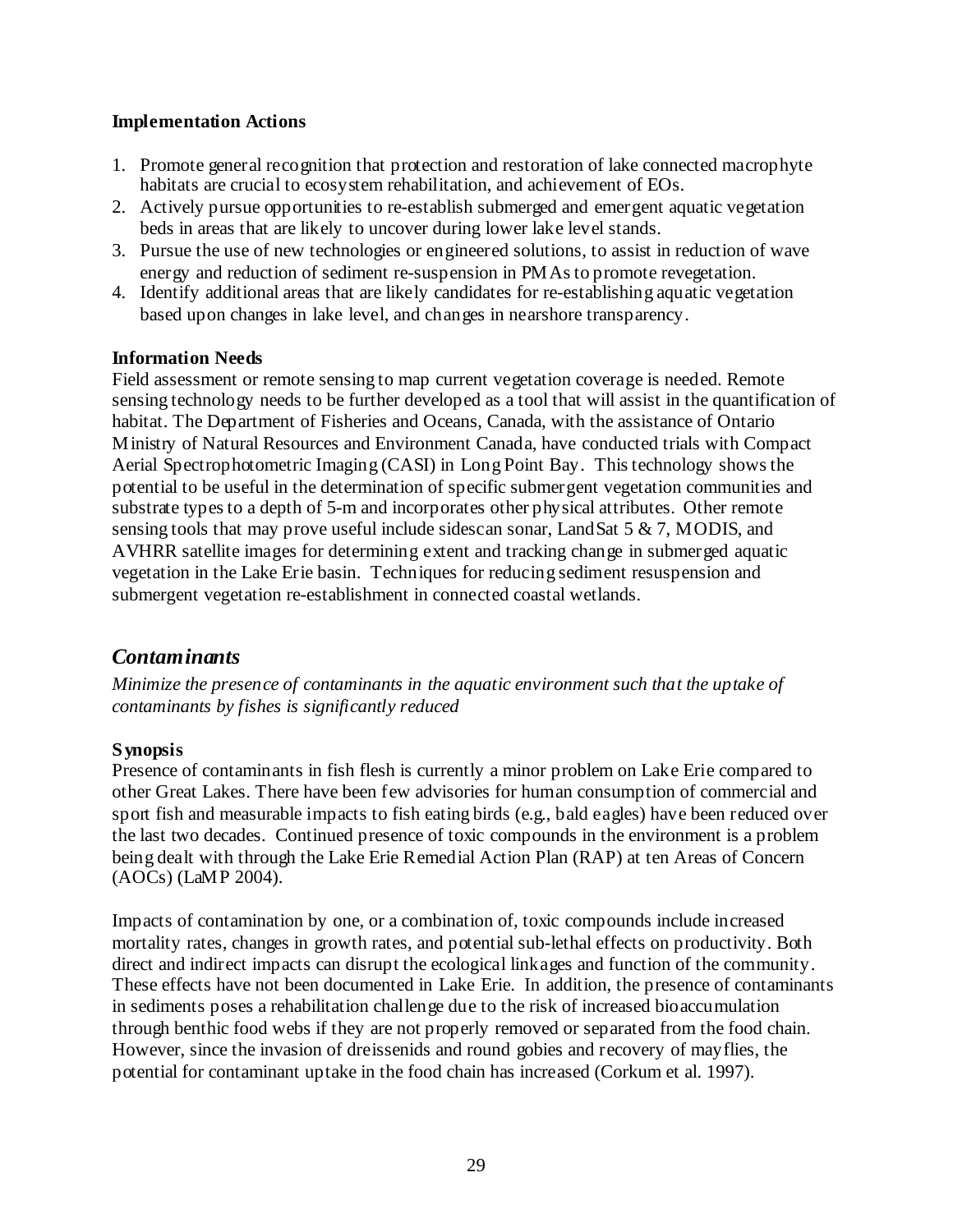### **Targets and Endpoints**

This objective will be achieved when consumption advisories are no longer issued for any Lake Erie fish species. The ten AOCs identified to date can be considered as the PMAs for this Environmental Objective: Detroit River (binational) Raisin River, Michigan; Maumee River, Ohio; Black River, Ohio; Cuyahoga River, Ohio; Ashtabula River, Ohio; Presque Isle, Pennsylvania; Buffalo River, New York; Wheatley Harbour, Ontario; Niagara River (New York and Ontario).

RAP teams have or are currently developing strategies to deal with site specific contaminated sediment issues at most of these AOCs.

### **Implementation Actions**

- 1. The strategy for addressing this objective involves continued measures to reduce loadings of toxic material and remedial measures to separate toxins from the food web at site specific contaminated sediment "hotspots". The strategies will be directed primarily at AOCs, where contaminant loadings and presence of contaminated sediments have been identified as impairments to beneficial use. Many of the ongoing loading problems are due to continued presence of combined sewer overflows (CSOs). Conversion of CSOs has been identified as a priority by RAP teams at several Lake Erie AOCs.
- 2. Prevention of bioaccumulation at existing contaminated sediment "hotspots" is a more challenging problem. Removing or capping of contaminated sediments is expensive and potentially disruptive to the environment. Some of these sites are wetlands, which may suffer from reduced ecological function after contaminant remediation. Treatment at contaminated sediment hotspots needs to be addressed on a case by case basis by RAP teams in consultation with the public.

# **Information Needs**

There is a need to expand monitoring of the lower trophic levels to track changes in the food web and contaminant uptake. *Hexagenia* spp. populations, in particular, require further investigation as they have the potential to once again play a keystone role in the Lake Erie ecosystem after a 40-year absence (Tyson and Knight 2001). See Ciborowski (1998) for a summary of research needed to monitor contaminant uptake by *Hexagenia* spp.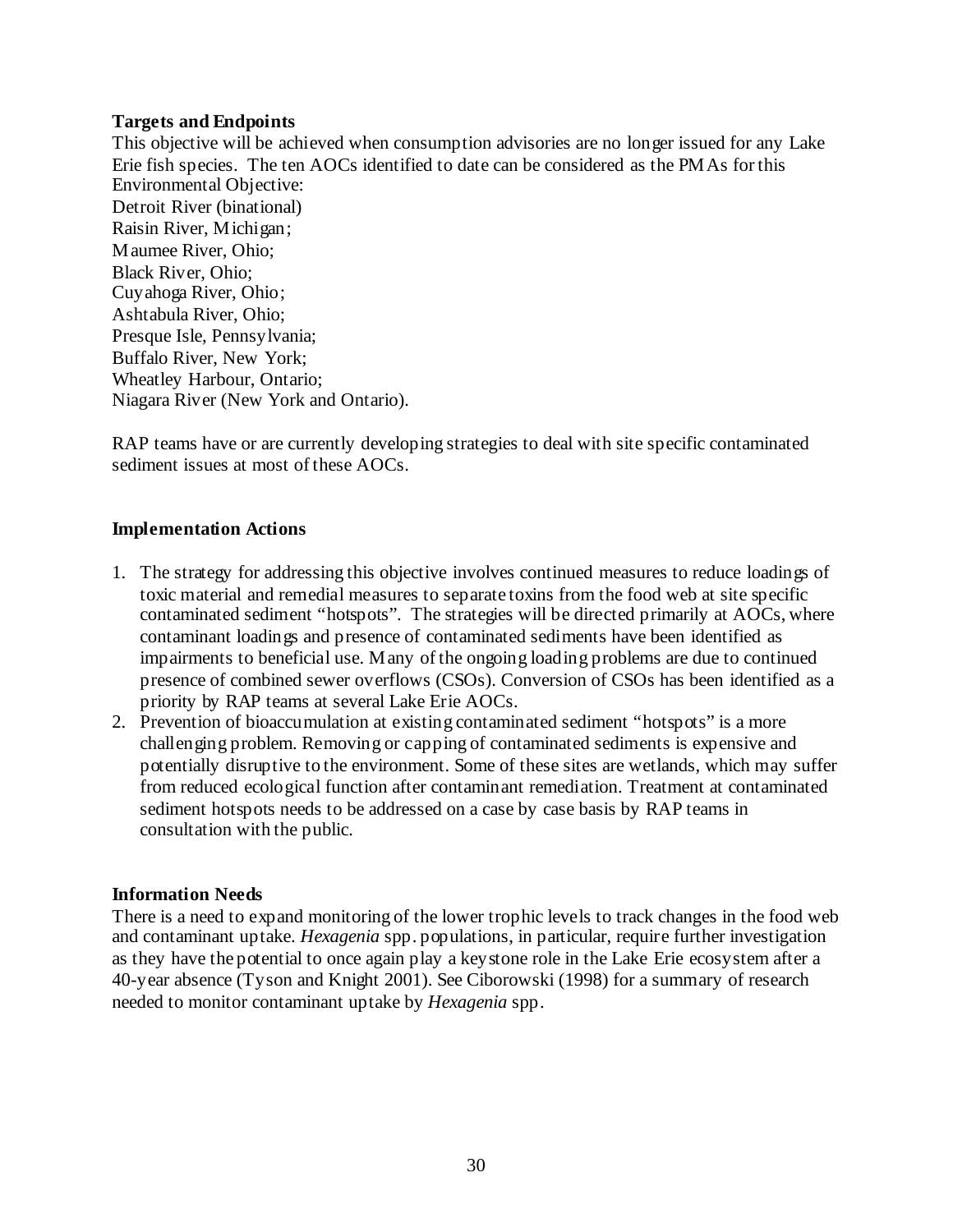# *Fish Habitat Protection*

*Halt cumulative incremental loss and degradation of fish habitat, and reverse where possible, loss and degradation of fish habitat* 

# **Synopsis**

Fish habitat loss and degradation in the Lake Erie basin over the last 200 years has been extensive (Hartman 1973; Bolsenga and Herdendorf 1993; Halyk and Davies 1998). The most pronounced impacts have been to tributaries, coastal wetlands, and nearshore habitats that are crucial fish spawning, nursery, and food production areas. Loss of historic wetlands (which serve as critical nursery areas) in the Lake Erie basin is estimated to be approximately 80% (Snell 1987; Maynard and Wilcox 1996).

The pace of habitat loss and degradation has slowed dramatically in the past decade with the implementation of more comprehensive habitat protection legislation and policies in most jurisdictions, but incremental losses still occur both in Canada and the U.S. Some losses continue to occur as a result of activities that usually do not require land use permits (e.g., poorly planned agricultural and forest management activities) while others result from activities that are authorized with inadequate environmental safeguards or compliance monitoring.

# **Targets and Endpoints**

Cumulative, incremental loss and degradation of fish habitat indicates that local scale cumulative degradations have negatively impacted the environmental conditions in Lake Erie, and compromised the functional and structural integrity of the fish community. Therefore, to address local-scale cumulative losses, agencies will need to implement local-scale enhancements. This, in concert with broad-scale habitat enhancements should contribute to reduction of habitat loss and degradation on Lake Erie.

# **Implementation Actions**

- 1. Review the municipal, state/provincial, and federal statutes and policies dealing with environmental protection to ensure that they are comprehensive enough to address the potential for large and small scale incremental habitat losses at both the site specific and cumulative levels
- 2. Incorporate biological criteria relative to FCGO species into shoreline permitting process a local, state, and provincial level. Develop and mandate "fish habitat friendly" designs and management strategies relative to shoreline permitting that minimize disturbance to natural processes.
- 3. Ensure that sufficient manpower resources and logistical support are available to enforcement and technical staff to adequately monitor permitted activities for compliance to permit conditions and environmental protection legislation.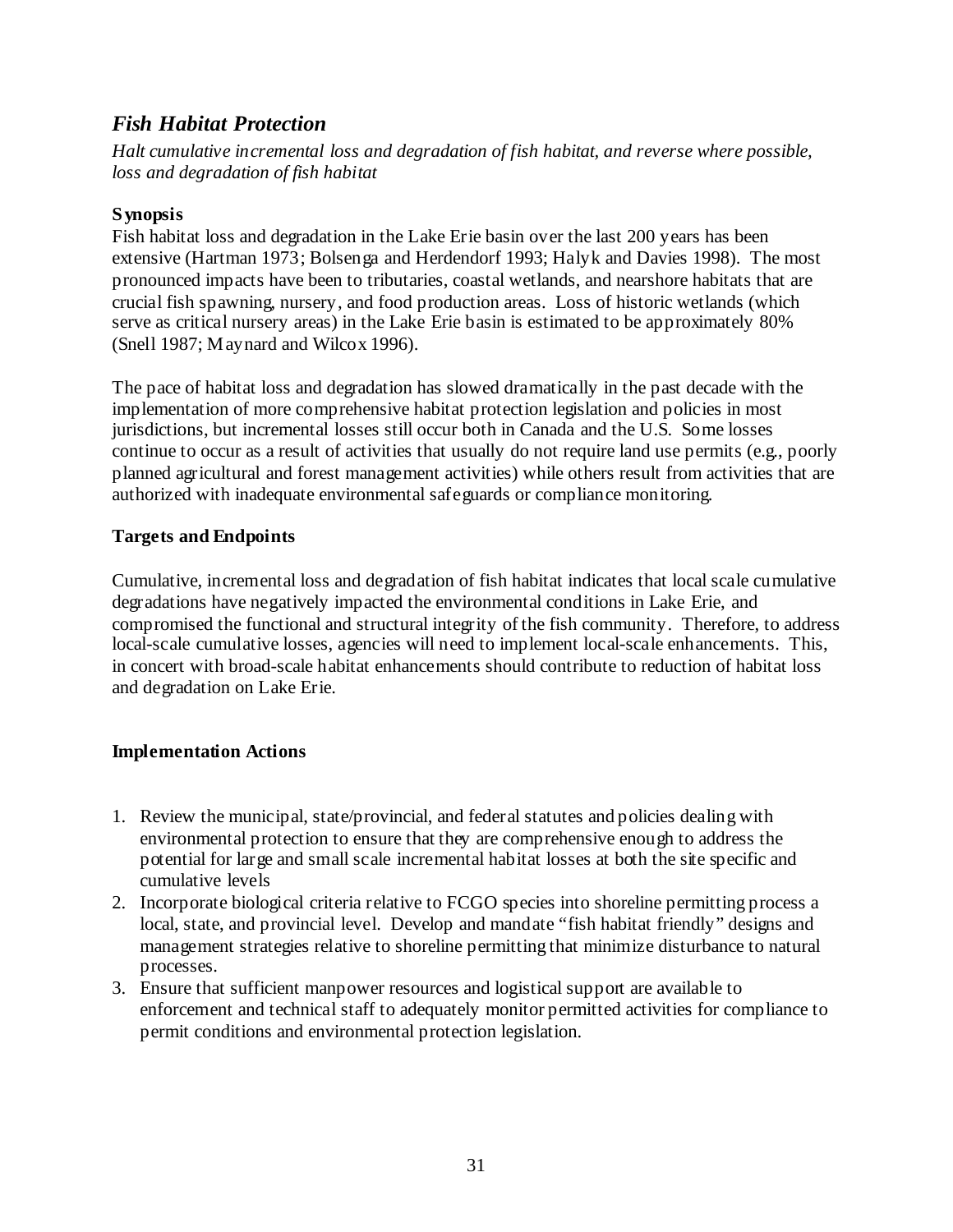#### **Information Needs**

Additional research needs to be directed at impacts of shoreline development activity on productive capacity for FCO identified species in nearshore areas of Lake Erie. Additional information is needed on techniques for enhancement of nearshore fish habitat, and other possible fish habitat friendly shoreline development techniques.

# *Fish Access*

*Improve access to spawning and nursery habitat in rivers and coastal wetlands for native and naturalized fish species* 

# **Synopsis**

Dams blocking access to suitable spawning and nursery habitat are a major factor limiting abundance of walleye, lake sturgeon, muskellunge, and northern pike in several Lake Erie tributaries. Diked wetlands prevent access to spawning grounds, nursery habitat, and feeding areas for a great number of nearshore, facultative and obligate wetland dependent fish species, many of which are rare, threatened, or endangered, such as spotted gar *Lepisosteus oculatus*. Fishway systems at diked wetlands or in tributaries do not address the use of the wetlands or tributaries by ichthyoplankton or juvenile fish that are susceptible to predation, and few fishway systems have been demonstrated to be completely effective.

# **Targets and Endpoints**

This objective will be primarily achieved through dam removal efforts in tributaries, as well as through reconnection efforts in coastal wetlands. PMAs identified to date include:

Grand River, Ontario (walleye, lake sturgeon, rainbow trout) Huron River, Michigan (walleye, rainbow trout) Sandusky River, Ohio (walleye) Metzger's Marsh, Ohio (warmwater and coolwater fishes, ichthyoplankton) Sandusky Bay, Ohio Sheldon's Marsh, Ohio

# **Implementation Actions**

- 1. The strategy for achievement of this objective is relatively straightforward. Barriers that prevent access to suitable habitat should be removed where possible, or be modified so that fish can migrate around them. Easy two-way movement for fish will achieve this objective.
- 2. Identify opportunities for re-establishing fish access to coastal wetlands and tributaries at local and regional scales that maximize returns and probability of success relative to FCGO species.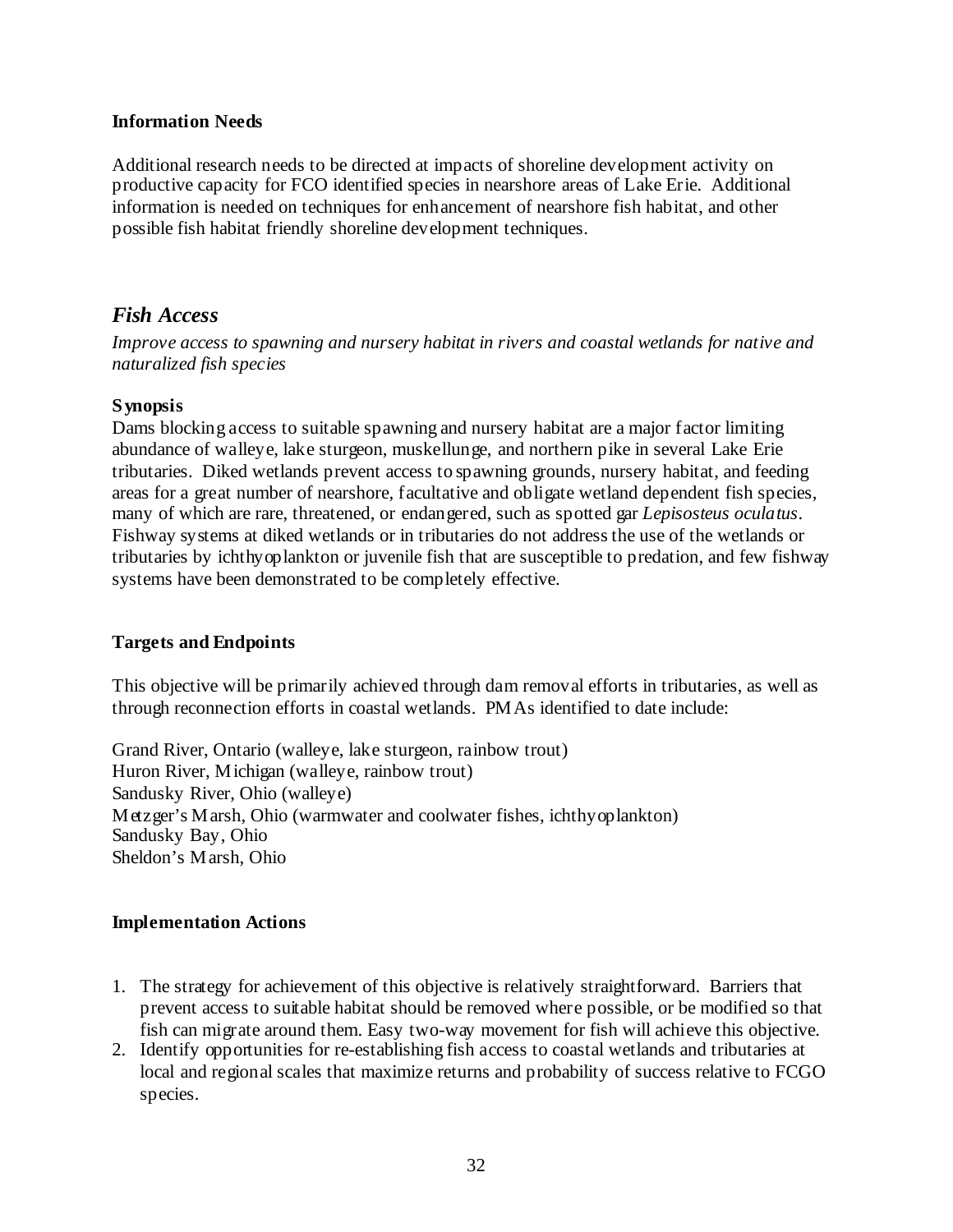- 3. Develop multi-agency partners to implement fish access and dam removals that address societal issues, as well as ecological and fish passage issues.
- 4. Promote research and development of fishways that allow for exclusion of non-desirable species, while allowing for free access of native and naturalized species.

### **Information Needs**

Habitat quantification field studies in tributaries, estuaries, and coastal wetlands should be directed at candidate sites and designed in such a way that results can be applied to similar systems. Further work needs to be conducted on effectiveness of current fish passage structures.

# *Habitat Impacts of Invasive Species*

*Prevent the unauthorized introduction and establishment of additional non-native biota into the Lake Erie basin, which have the capability to modify habitats in Lake Erie.* 

### **Synopsis**

This objective is focused upon those invasive species which have potential to modify the structure of habitat (habitat engineers), as illustrated by the effects of *Dreissena spp.*, Purple Loosestrife, *Phragmites spp.* and others.

### **Targets and Endpoints**

New habitat-engineering species must be prevented from accessing the Great Lakes and Lake Erie. Prevention of the introduction of new habitat-engineering species can best be administered at various points of entry into the Lake Erie from other watersheds outside of the Great Lakes basin. PMAs identified to date include:

Welland Canal, Ontario Portage Lakes, Ohio

#### **Implementation Actions**

1. Promote general recognition that NIS, especially those with habitat engineering potential, must be prevented from accessing the Great Lakes.

2. Continue to support research focussed to support identification of problem species, and prevention of access.

# **Information Needs**

Further work needs to be completed in identification of non-indigenous species that can potentially establish and become nuisance species. Additional research needs to be conducted to determine effective strategies for reduction of importation of NIS into Lake Erie.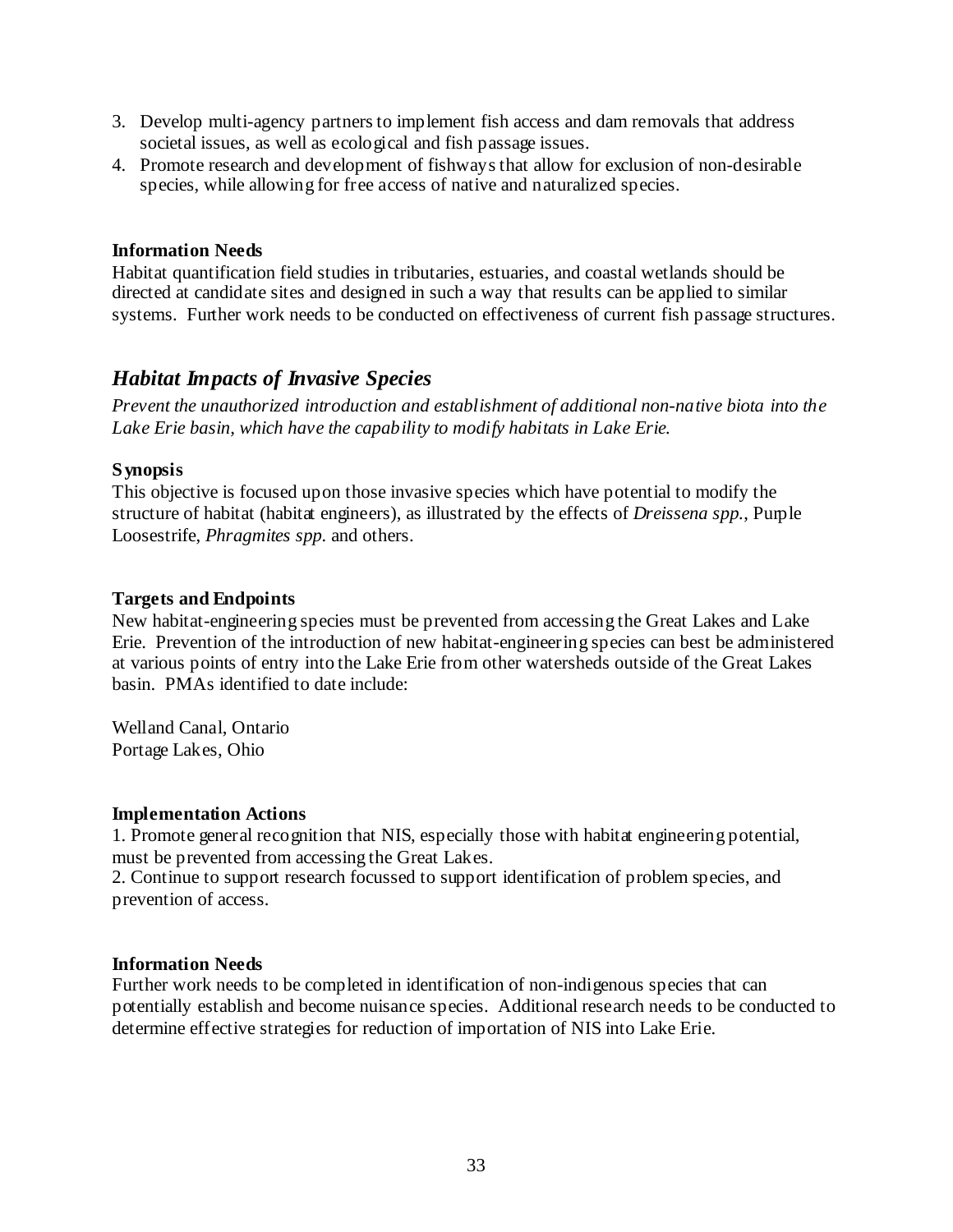# **LINKAGE WITH OTHER HABITAT INITIATIVES IN LAKE ERIE**

Fisheries management agencies around Lake Erie do not control all of the levers that must be operated to achieve Environmental Objectives. Fisheries managers must identify the ecological and economic benefits of targeted rehabilitation work, develop strategic alliances, and influence priorities for funding.

This process begins by identifying areas of common ground. The Environmental Objectives, like the Fish Community Goals and Objectives and the Lakewide Management Plan (LaMP) Habitat Strategy, share the recognition that watersheds are the relevant scale for aquatic management of ecological integrity and water quality.

Each EO has been developed to support the FCOs developed for Lake Erie. The objectives are interrelated and have been developed to benefit the entire Lake Erie ecosystem. The 13 FCOs can be grouped into four broad categories: Habitat Objectives, Biodiversity Objectives, Trophic Objectives and Basin Objectives (Fig. 5). Although EOs may be strongly linked to more than one FCO, only the primary linkages are displayed in the chart.

### *Habitat Objectives*

Habitat objectives encompass fish, nearshore, riverine and estuarine habitat FCOs to provide diversity and resilience to support a stable, healthy ecosystem. To maintain, or improve, habitat in Lake Erie, managers must consider managing the presence and availability of contaminants and nutrients (see Trophic Objectives), and restoring natural hydrologic functions. The habitat objectives are also closely linked to Biodiversity Objectives since changes in physical habitat structure influence food web structure and vice versa.

Specific EOs directed at preventing losses and degradation of habitat and improving access to pristine natural habitats are vital to meeting habitat FCOs. Specific area habitat protection requires explicit objectives, therefore, hydrologic fluctuations (within a normal range) should be restored so that nearshore, riverine, and estuarine habitats are maintained.

# *Biodiversity Objectives*

Biodiversity objectives encompass genetic diversity of populations and stocks that are healthy as well as those that are rare, threatened or endangered. Stocks and populations function at the food web level by helping to structure the entire community. The historic Lake Erie food web structure (including forage fish and invertebrates) was dominated by native species and was structured primarily by top predators such as walleye and lake trout (Ryan et al. 2003). Therefore, the community would benefit from fewer non-endemic species introductions (particularly unauthorized introductions) and a food web structure that is, once again, dominated by self-sustaining native populations.

#### *Trophic Objectives*

Trophic objectives are linked to the conditions in the lake, specifically the chemical and physical characteristics of the ecosystem that support and help to structure the fish community. Trophic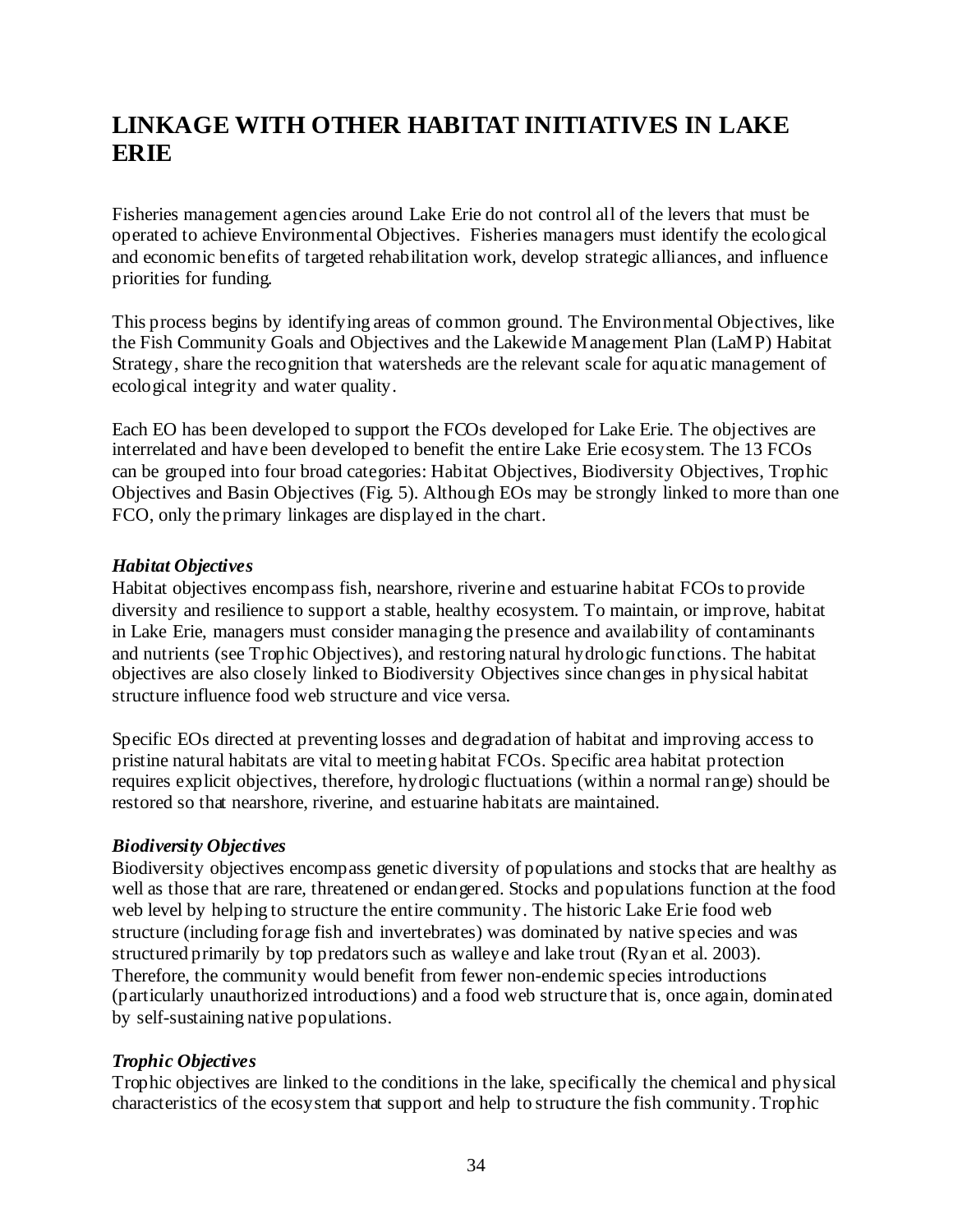objectives are not independent of other objectives, but rather are considered as components of habitat, biodiversity, and basin objectives that reflect a healthy ecosystem.

## *Basin Objectives*

Basin objectives reflect basin productivity and yield that are derived from the fisheries in each basin. The basin objectives are influenced by chemical, physical, and biological objectives throughout the watershed and are grouped together in this category to reflect the management of Lake Erie fisheries and fish communities. Appropriate management of fisheries harvest and the restoration or rehabilitation of stocks at the watershed scale often requires efforts to be directed at specific locations, basins, or lake affected zones in the lake.

The LaMP, taking direction from the Great Lakes Water Quality Agreement, is a delivery vehicle used to address ecosystem level concerns. The LaMP Habitat Strategy was developed to specifically address habitat loss and alteration with an emphasis on "action". The Habitat Strategy also provides a framework to guide and coordinate habitat protection and restoration work in the Lake Erie basin. Therefore, integration of the Environmental Objectives with the LaMP Habitat Strategy will facilitate achievement of desired outcomes for mutual benefit.

Working within the umbrella of the Lake Erie LaMP, efforts toward achieving the Environmental Objectives have a much better chance of succeeding. Although independent efforts will still occur, the coordinated efforts may benefit from synthesis with efforts to implement Remedial Action Plans (LaMP); develop Great Lakes indicators (State of the Lakes Ecosystem Conference); preserve land (The Nature Conservancy/Nature Conservancy of Canada); reduce pollution (Great Lakes Binational Toxics Strategy); identify and prioritize research needs (Lake Erie Millennium Plan); and implement fishery management plans including the Coordinated Percid Management Strategy, and Walleye and Yellow Perch Management Plans (Lake Erie Committee, Great Lakes Fishery Commission).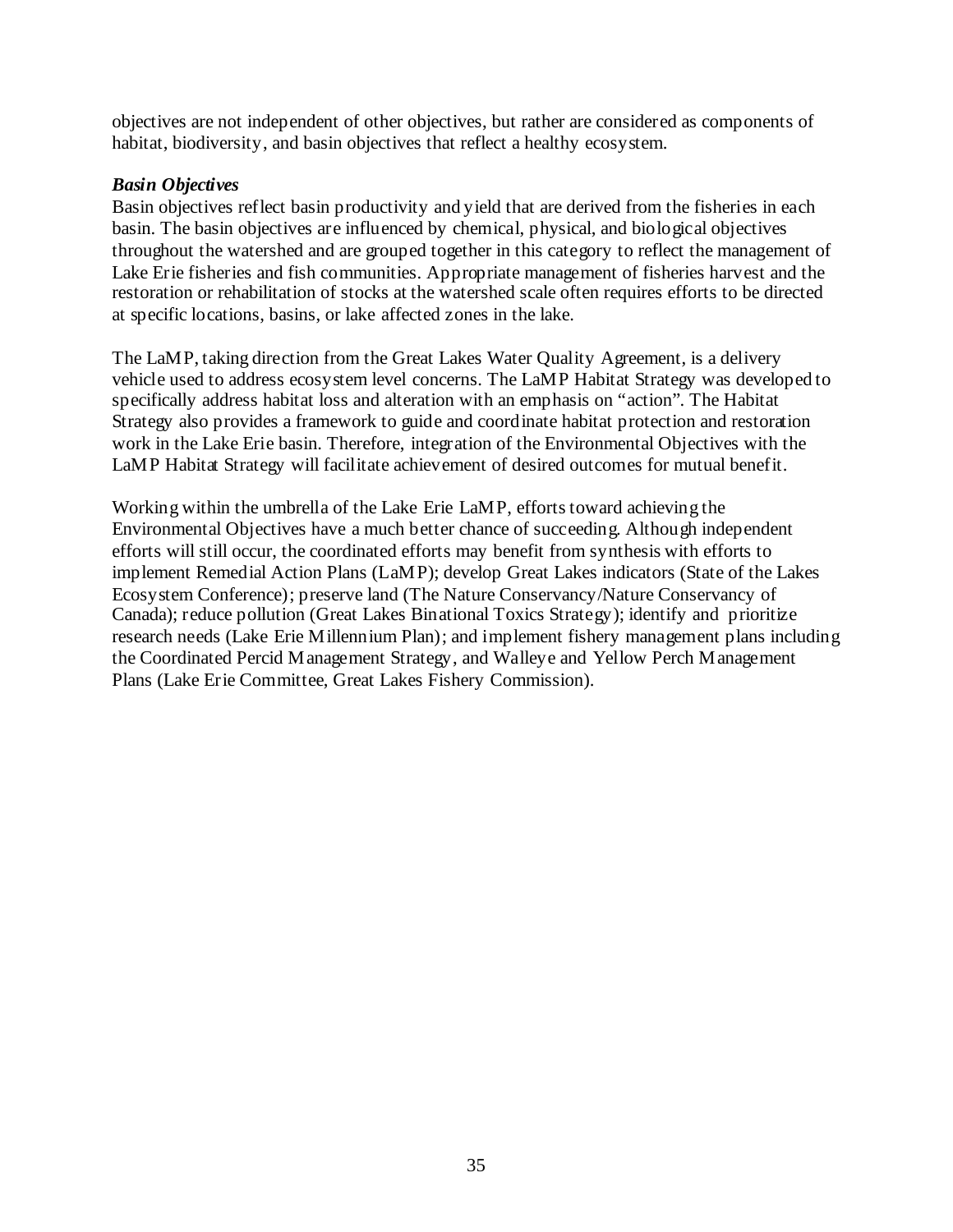

Figure 5. Lake Erie basin ecosystem objectives grouped to show alignment: Fish Community Objectives (black), Environmental Objectives (red), Lakewide Management Plan Objectives (LaMP) (blue), LaMP Habitat Strategy Objectives (green), and Lake Erie Committee initiatives (purple).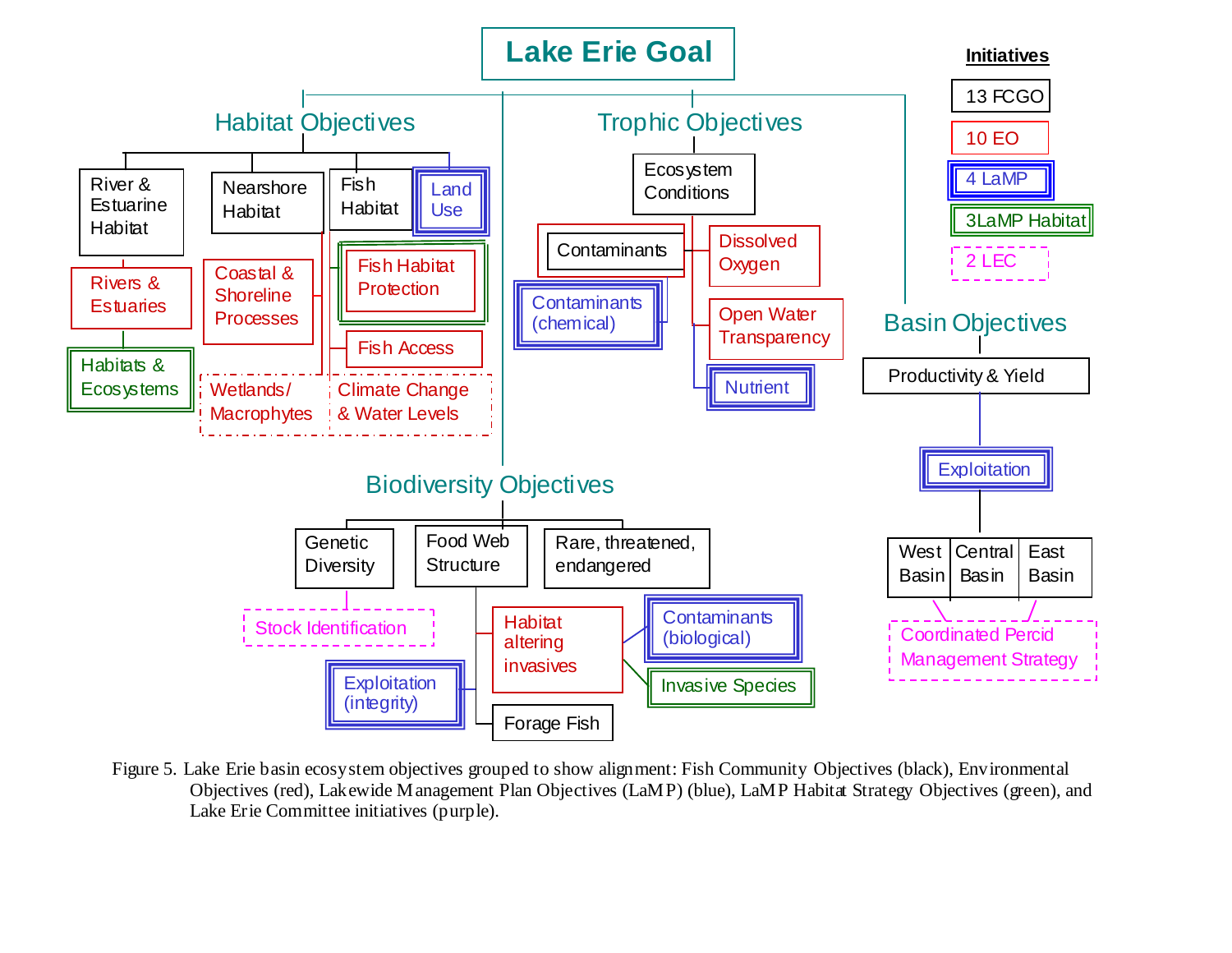# **ACKNOWLEDGEMENTS**

The Habitat Task Group was comprised of agency staff representing each state and province of the Lake Erie Committee (LEC) and was charged to guide and coordinate the development of the Environmental Objectives.

Several individual ecosystem specialists played important support and advisory roles and the participation of the following individuals is gratefully acknowledged:

| Joseph Koonce           | Case Western Reserve University (HAB Chair) |
|-------------------------|---------------------------------------------|
| Ken Minns               | Department of Fisheries and Oceans          |
| <b>Heather Morrison</b> | AquaLink (Biological Consultant to DFO)     |
| Dieter Busch            | Atlantic States Marine Fisheries Council    |
| <b>Betsy Trometer</b>   | U.S. Fish and Wildlife Service              |
| Michael Bur             | USGS-Biological Resources Division          |
| Dr. Ed Rutherford       | University of Michigan                      |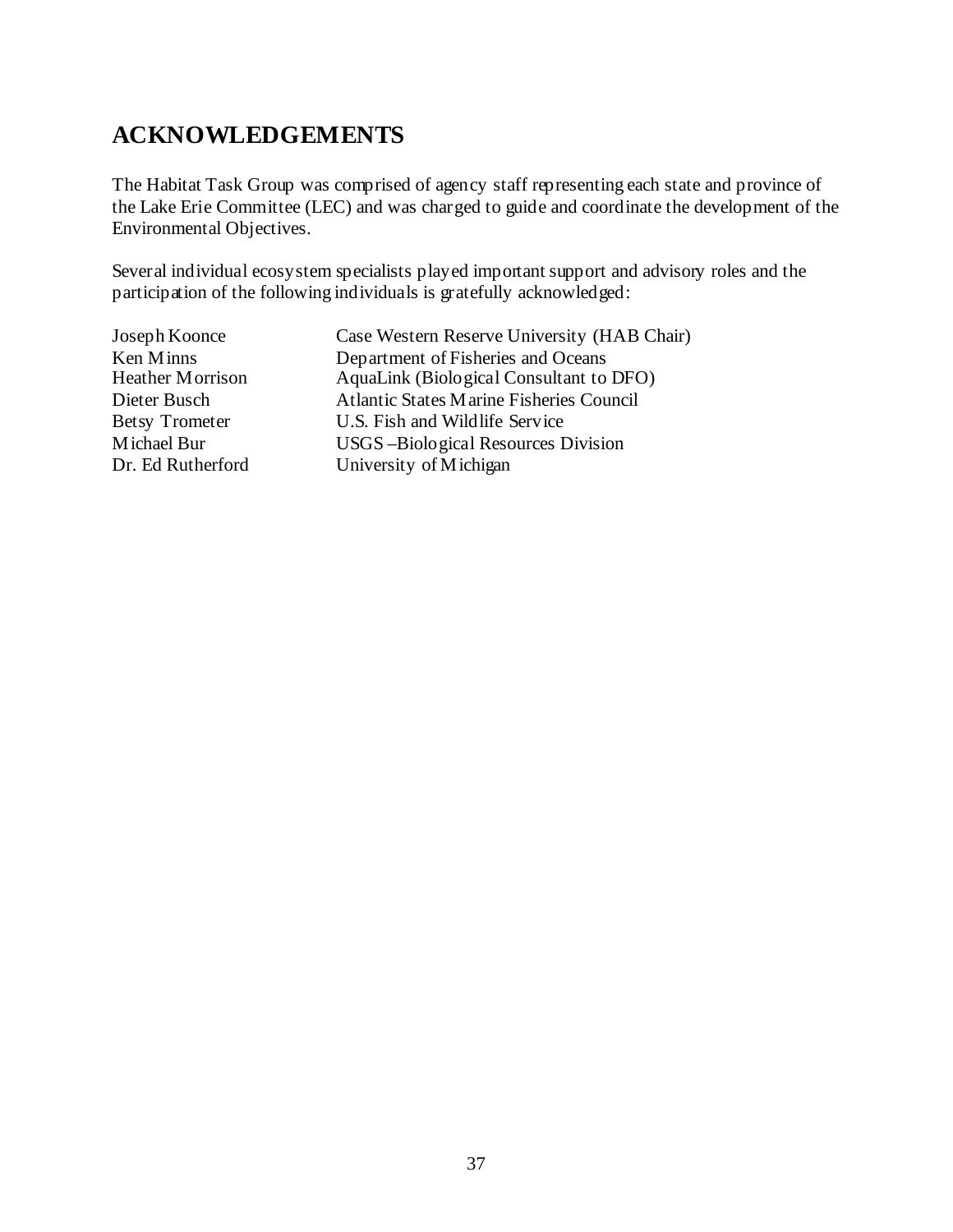# **REFERENCES**

- Annear, T., I. Chisholm, H. Beecher, A. Locke, P. Aarrestad, N. Burkhart, C. Coomer, C. Estes, J. Hunt, R. Jacobson, G. Jobsis, J. Kauffman, J. Marshall, K. Mayes, C. Stalnaker, and R. Wentworth. 2002. Instream flows for riverine resource stewardship. Instream Flow Council, USA, 410pp.
- Baker, D.B., R. P. Richards, T. T. Loftus, and J. W. Kramer. 2004. A new flashiness index: characteristics and applications to Midwestern rivers and streams. Journal of the American Water Resources Association 40(2): 503-522.
- Batiuk, R.A., P. Bergstrom, M. Kemp, E. Koch, L. Murray, J. Court Stevenson, R. Bartelson, V. Carter, N.B. Rybicki, J.M. Landwehr, C. Gallegos, L. Karrh, M. Naylor, D. Wilcox, K.A. Moore, S. Ailstock, and M. Teichberg. 2000. Submerged aquatic vegetation water quality and habitat-based requirements and restoration targets. U.S. EPA 903-R-00-014, 217 pp.
- Bodaly, R.A., J.W.M. Rudd, R.J.P. Fudge and C.A. Kelly. 1993. Mercury concentrations in fish related to size of remote Canadian shield lakes. Canadian Journal of Fisheries and Aquatic Sciences 50: 980-987.
- Bolsenga, S.L. and C.E. Herdendorf, editors. 1993. Lake Erie and St. Clair handbook. Wayne State University Press, Detroit.
- Brandt, S., D. Mason, M. McCormick, B. Lofgren and T. Hunter. 2002. Climate change: implications for fish growth performance in the Great Lakes. Pages 61-76 *in* N.A. McGinn, editor. Fisheries in a Changing Climate. American Fisheries Society Symposium 32. Bethesda, Maryland.
- Brazner, J.C. and E.W. Beals. 1997. Patterns in fish assemblages from coastal wetland and beach habitats in Green Bay, Lake Michigan: A multivariate analysis of abiotic and biotic forcing factors. Canadian Journal of Fisheries and Aquatic Sciences 54: 1743-1761.
- Brit, N.W. 1955. Stratification in western Lake Erie in the summer of 1953: Effects on the *Hexagenia* (Ephemeroptera) population. Ecology 36: 239-244.
- Carlson, R.E. 1977. A trophic state index for lakes. Limnology and Oceanography 22: 361-369.
- Casselman, J.M. 2002. Effects of temperatures, global extremes, and climate change on yearclass production of warmwater, coolwater and coldwater fishes in the Great Lakes basin. Pages 39-60 *in* N.A. McGinn, editor. Fisheries in a Changing Climate. American Fisheries Society Symposium 32. Bethesda, Maryland.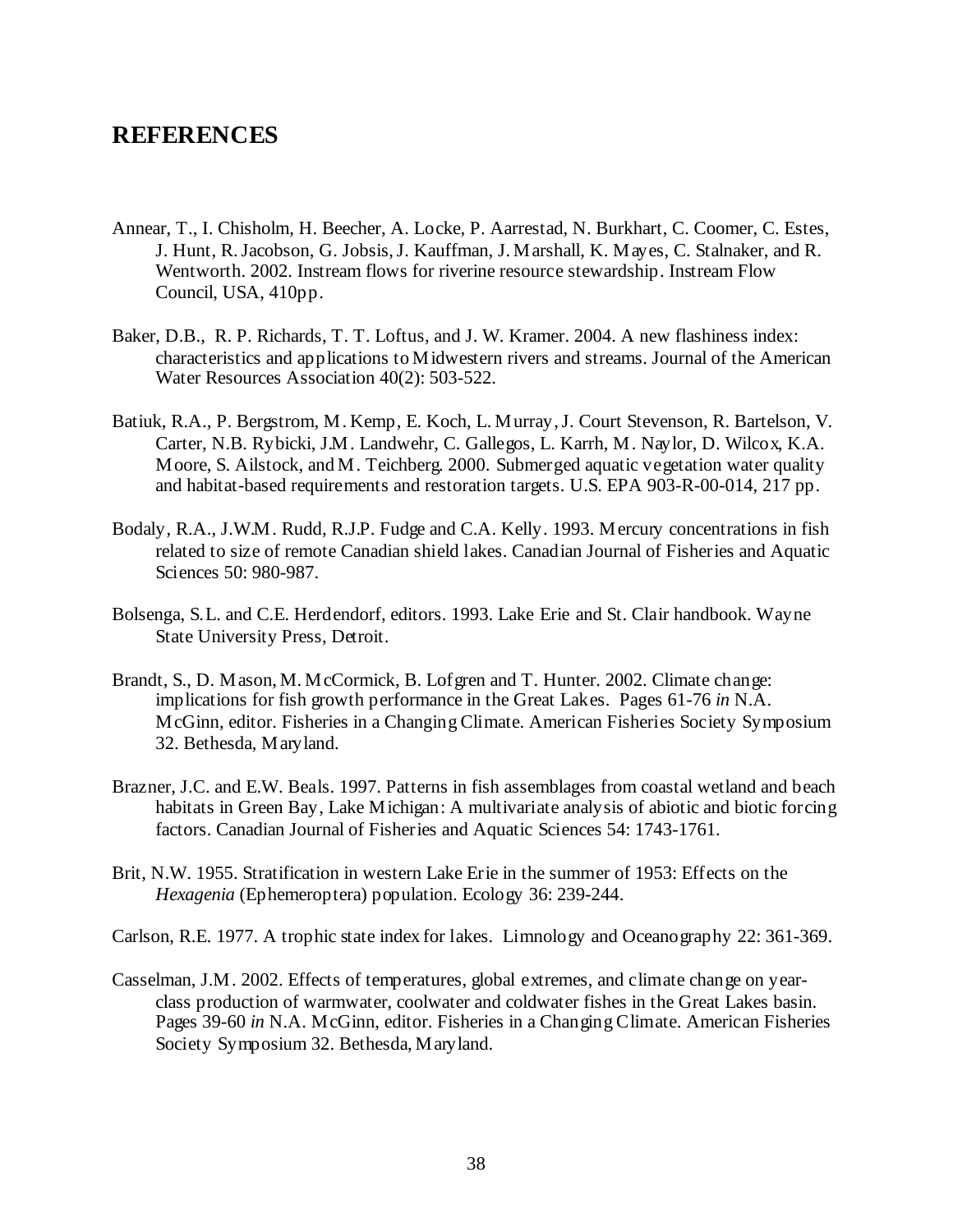- Casselman, J. M. and C. A. Lewis. 1996. Habitat requirements of northern pike (*Esox lucius*): Canadian Journal of Fisheries and Aquatic Sciences 53 (Suppl. 1): 161-174.
- Charlton, M.N. 1987. Lake Erie oxygen revisited. Journal of Great Lakes Research 13: 697-708.
- Charlton, M.N. 1994. The case for research on the effects of zebra mussels in Lake Erie: Visualization of information from August and September 1993. Journal of Biological Systems 2: 467-480.
- Charlton, M.N. and J.E. Milne. 2004. Review of Thirty Years of Change in Lake Erie Water Quality, NWRI Contribution No. 04-167, Burlington, ON, Canada.
- Charlton, M.N., R. Le Sage, and J.E. Milne. 1999. Lake Erie in transition: the 1990s. Pages 97- 123 *in* M. Munawar, T. Edsall, and I.F. Munaware, editors. State of Lake Erie (SOLE) - Past, Present and Future. Ecosvision World Monograph Series. Backhuys Publishers. Lieden, The Netherlands.
- Christie, G.C. and H.A. Regier. 1988. Measures of optimal thermal habitat and their relationship to yields for four commercial fish species. Canadian Journal of Fisheries and Aquatic Sciences 45: 301-314.
- Chubb, S and C. R. Liston. 1985. Relationships of water level fluctuations and fish. Pages 121- 140 *in* H.H. Prince and F.M. D'Itri, editors. Coastal Wetlands. Lewis Publishers, Inc., Chelsea, Michigan.
- Ciborowski, J.H. 1998. Hexagenia mayfly populations in western Lake Erie: Status and research needs - 1998. Draft summary document and discussion paper prepared for the Lake Erie Mayfly Research Group (LEMARG). 6 pp.
- Colby, P.J. and S.J. Nepszy. 1981. Variation among stocks of Walleye (*Stizostedion vitreum vitreum*): Management Implications. Canadian Journal of Fisheries and Aquatic Sciences 38: 1814-1831.
- Corkum, L.D., J.J.H. Ciborowski, and R. Lazar. 1997. The distribution and contaminant burdens of adults of the burrowing mayfly, *Hexagenia*, in Lake Erie. Journal of Great Lakes Research 23: 383-390.
- Davis, J.C. 1975. Minimal dissolved oxygen requirements of aquatic life with emphasis on Canadian species: a review. Journal of Fisheries Research Board of Canada 32: 2295-2332.
- Delorme, L.D. 1982. Lake Erie oxygen, the prehistoric record. Canadian Journal of Fisheries and Aquatic Sciences 39: 1021-1029.
- Dermott, R.M. and D. Kerec. 1997. Changes to the deepwater benthos of eastern Lake Erie since the invasion of *Dreissena*: 1979-1993. Canadian Journal of Fisheries and Aquatic Sciences 54: 922-930.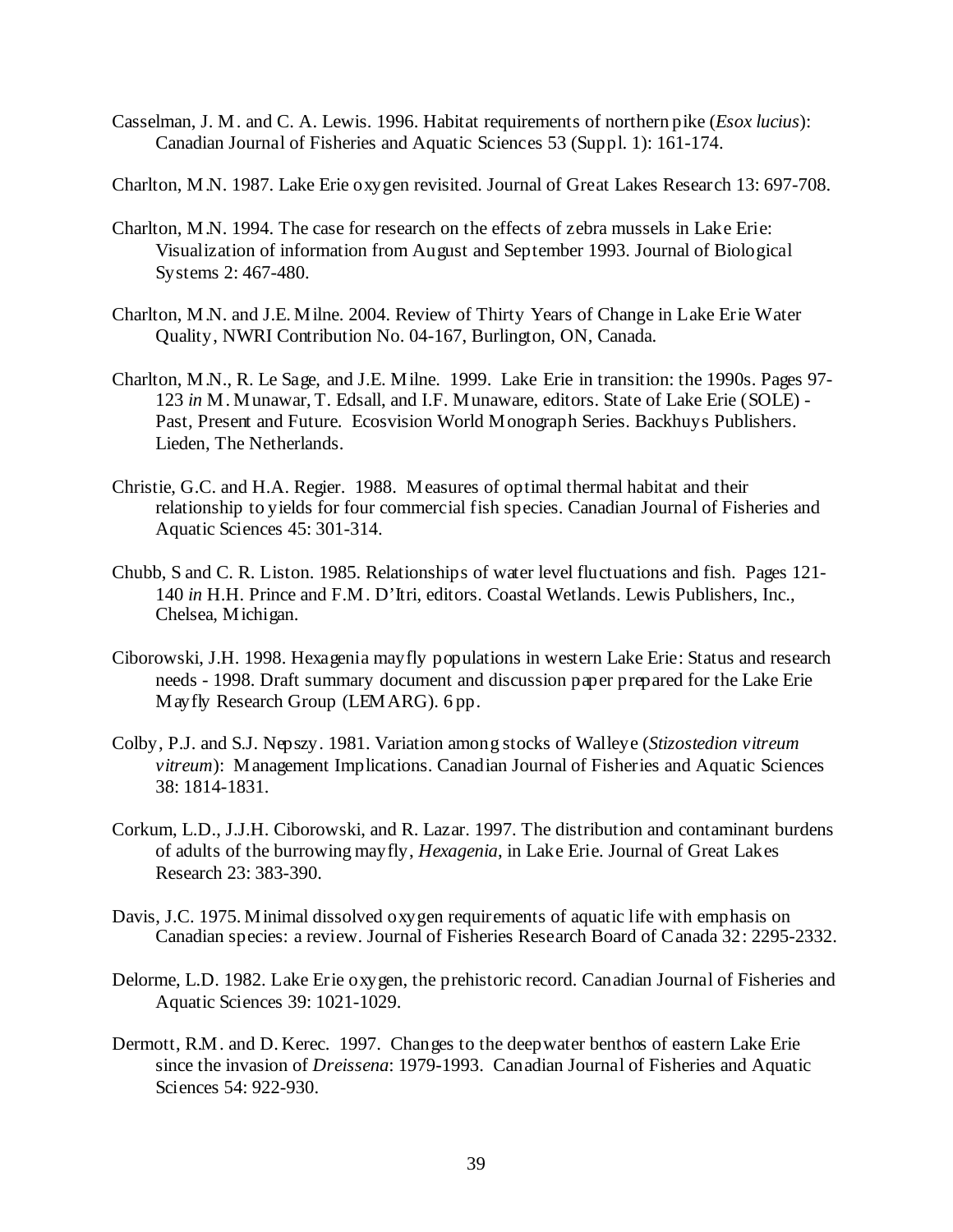- Environment Canada. 2004. How much habitat is enough? Great Lakes Fact Sheet, Second Edition. Minister of Public Works and Government Services, Burlington, ON, Canada.
- Ericksen, C.H. 1963. Respiratory regulation in *Ephemera simulans* Walker and *Hexagenia limbata* (Serville) (Ephemeroptera). Journal of Experimental Biology 40: 455-467.
- Eshenroder, R.L. 2004. Persistence of upper Great Lakes walleye (*Sander vitreus*) populations in relation to river flow. Pages 69-70 *in* T.P. Barry and J.A. Malison, editors. Proceedings of Percis III: The third International Percid Fish Symposium. University of Wisconsin Sea Grant, Madison, Wisconsin.
- Fish, C.J., and Associates. 1960. Limnological survey of eastern and central Lake Erie 1928- 1929. U.S. Fish Wildl. Serv. Spec. Sci. Rep. Fish. No. 334.
- Galat, D.L. and 16 coauthors. 1998. Flooding to restore connectivity of regulated, large-river wetlands. Bioscience 48: 721-733.
- Gatt, M.H., T.L. McParland, L.C. Halyk and M.M. Ferguson. 2003. Mitochondrial DNA variation and mixed-stock analysis of recreational and commercial walleye fisheries in eastern Lake Erie. North American Journal of Fisheries Management 23: 431-440.
- Great Lakes Fishery Commission. 1980. A joint strategic plan for the management of Great Lakes fisheries. Great Lakes Fishery Commission, Ann Arbor, Michigan, http://www.glfc.org/pubs\_out/docs.htm.
- Great Lakes Fishery Commission. 1997. A joint strategic plan for the management of Great Lakes fisheries. Great Lakes Fishery Commission, Ann Arbor, Michigan, http://www.glfc.org/pubs\_out/docs.htm.
- Goodyear, C.S., T.A. Edsall, D.M. Ormsby Dempsey, G.D. Moss, and P.E. Polanski. 1982. Atlas of the spawning and nursery areas of Great Lakes fishes. 14vols. U.S. Fish and Wildlife Service. Washington, D.C. FWS/OBS-82/52.
- Halyk, L.C. and D.H. Davies. 1998. Impairment of the Beneficial Use of Lake Erie fish habitat. Draft summary. Prepared for the Lake Erie LaMP Beneficial Use Sub-Committee. 61 pp.
- Hartman, W.L. 1973. Effects of exploitation, environmental changes, and new species on the fish habitats and resources of Lake Erie. Great Lakes Fishery Commission Technical Report No. 22. 43 pp.
- Hjort, J. 1914. Fluctuations in the great fisheries of northern Europe. Rapports et Proces-Verbaux des Reunion Conseil Internationale Exploration de la Mer 20: 1-228.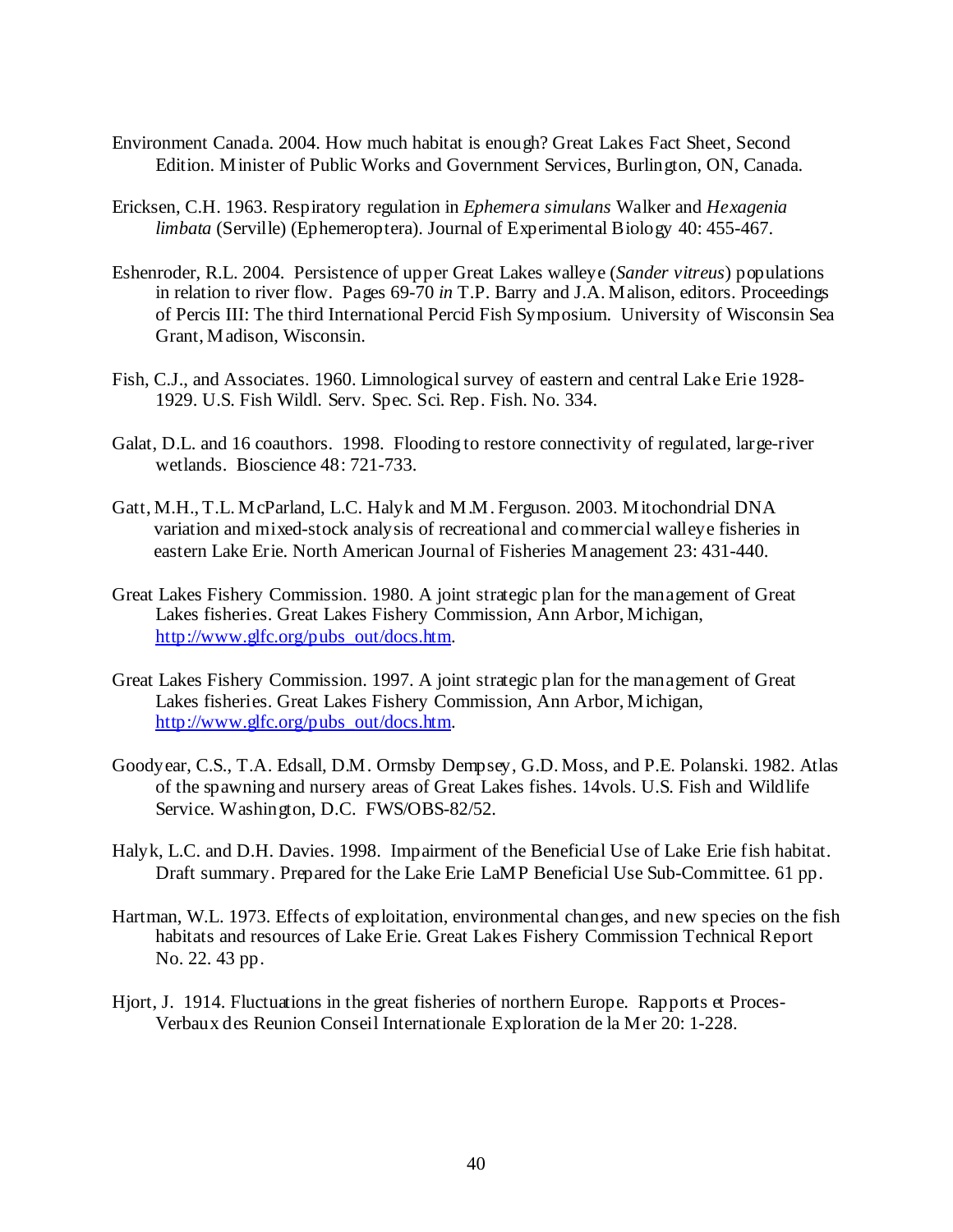- International Joint Commission. 1993. Methods of alleviating the adverse consequences of fluctuating water levels in the Great Lakes – St. Lawrence River Basin. A Report to the Governments of Canada and the United States. 132 pp.
- Ihssen, P.E., H.E. Booke, J.M. Casselman, J.M. McGlade, N.R. Payne, and F.M. Utter. 1981. Stock identification: materials and methods. Canadian Journal of Fisheries and Aquatic Sciences 38(12): 1838-1855.
- Illes, T.D. and M. Sinclair. 1982. Atlantic herring: stock discreteness and abundance. Science 215: 627-633.
- Jones, M.L., R.G. Randall, D. Hayes, W. Dunlop, J. Imhof, G. Lacroix, and N.J.R. Ward. 1996. Assessing the ecological effects of habitat change: moving beyond productive capacity. Canadian Journal of Fisheries and Aquatic Sciences 53 (Suppl. 1): 446-457.
- Kelso, J.R.M., R.J. Steedman and S. Stoddart. 1996. Historical causes of change in Great Lakes fish stocks and the implications for ecosystem rehabilitation. Canadian Journal of Fisheries and Aquatic Sciences 53 (Suppl. 1): 10-19.
- Kling, G.W., K. Hayhoe, L.B. Johnson, J.J. Magnuson, S. Polasky, S.K. Robinson, B.J. Shuter, M.M. Wander, D.J. Wuebbles, D.R. Zak, R.L. Lindroth, S.C. Moser, and M.L. Wilson. 2003. Confronting Climate Change in the Great Lakes Region: Impacts on our Communities and Ecosystems: Union of Concerned Scientists, Cambridge, Massachusetts, and Ecological Society of America, Washington, D.C., 105 p.
- Krieger, K.A., D.W. Schloesser, B.A. Manny, C.E. Trisler, S.E. Heady, J.J.H. Ciborowski and K.M. Muth. 1996. Recovery of burrowing mayflies (Ephemeroptera: Ephemeridae: *Hexagenia*) in western Lake Erie. Journal of Great Lakes Research 22: 254-263.
- Lam, D.C.L., W.M. Schertzer and McCrimmon, 2002, Modelling changes in phosphorus and dissolved oxygen pre- and post-zebra mussel arrival in Lake Erie. NWRI Contribution No. 02-198, Environment Canada, Burlington, ON, Canada.
- Lam, D.C.L., W.M. Schertzer and A.S. Fraser. 1987. A post-audit analysis of the NWRI ninebox water quality model for Lake Erie. Journal of Great Lakes Research 13: 782-800.
- Lake Erie LaMP. 2004. The Lake Erie Lakewide Management Plan. Prepared by the Lake Erie LaMP Work Group under the direction of the Lake Erie LaMP Management Committee, J. Letterhos and J. Vincent, editors. Environment Canada, Ontario Region and U.S. Environmental Protection Agency, Region 5.
- Lane, J.A., C.B. Portt and C.K. Minns. 1996. Nursery Habitat Characteristics of Great Lakes Fishes. Canadian Manuscript Report of Fisheries and Aquatic Sciences No. 2338.
- Langlois, T.H. 1954. The Western End of Lake Erie and Its Ecology. Edwards Press, Ann Arbor, MI.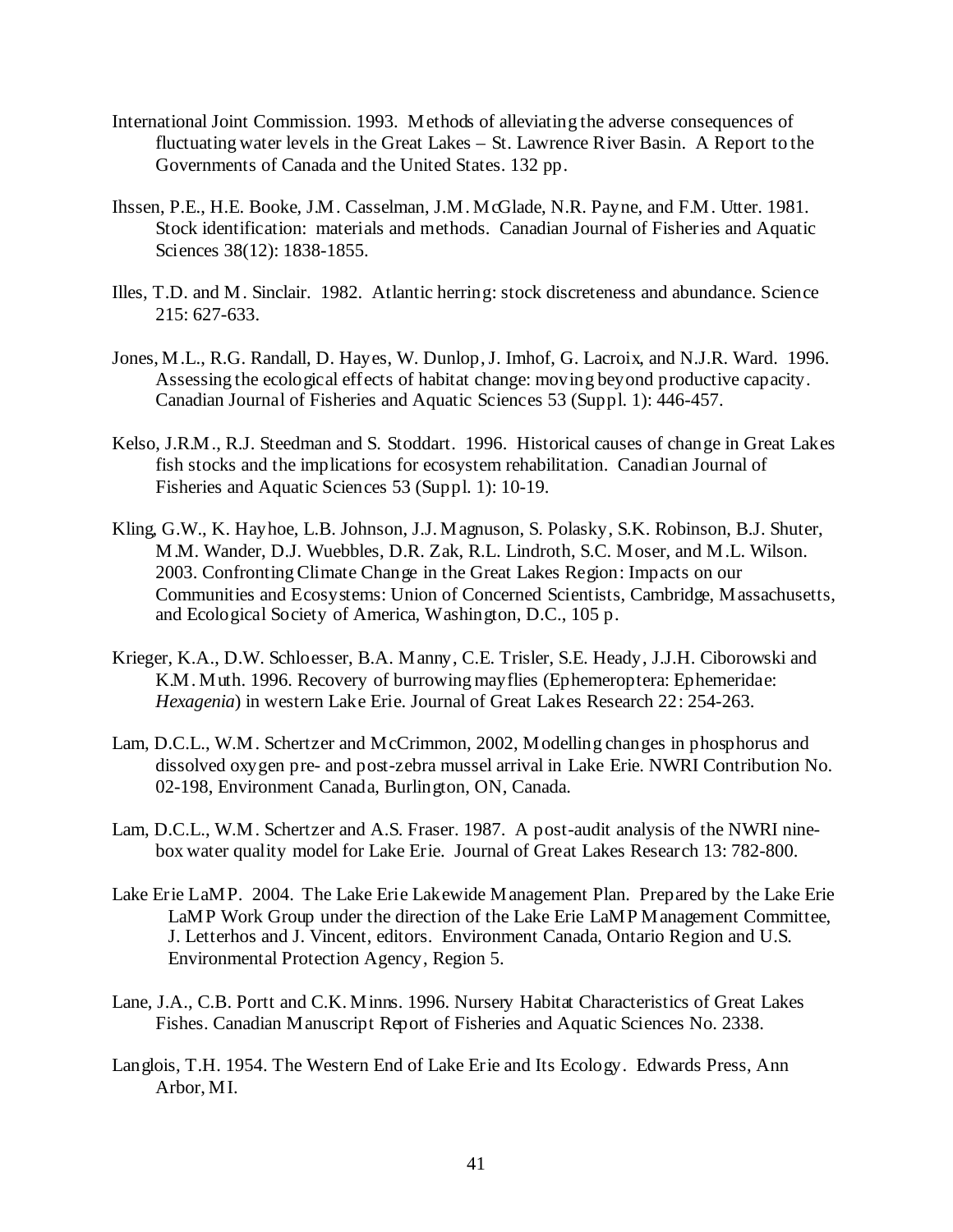- Lee, D.H., R. Moulton, and D.A. Hibner. 1996. Climate change impacts on Western Lake Erie, Detroit River, and Lake St. Clair water levels: Great Lakes – St. Lawrence Basin Project, Environment Canada and NOAA, GLERL Contribution #985, 44 p.
- Legendre, L. and S. Demers. 1984. Towards dynamic biological oceanography and limnology. Canadian Journal of Fisheries and Aquatic Sciences 41: 2-19.
- Lenters, J.D. 2001. Long-term trends in the seasonal cycles of Great Lakes water levels. Journal of Great Lakes Research 27(3): 342-353.
- Lester, N.P., A.J. Dextrase, R.S. Kushneriuk, M.R. Rawson and P.A. Ryan. 2004. Light and temperature: key factors affecting walleye abundance and production. Transactions of the American Fisheries Society 133: 588-605.
- Lofgren, B.M., F.H. Quinn, A.H. Clites, R.A. Assel, A.J. Eberhardt, and C.L. Luukkonen. 2002. Evaluation of potential impacts on Great Lakes water resources based on climate scenarios of two GCM's. Journal of Great Lakes Research 28: 537-554.
- Ludsin, S.A., and R.A. Stein. 2001. Exploration of spatiotemporal patterns in recruitment and community organization of Lake Erie fishes: a multiscale, mechanistic approach. Doctoral dissertation, The Ohio State University, Columbus, OH. 259 pp.
- Mackey, S.D. and D.H. Davies. 1996. Identification, protection, and rehabilitation of fisheries habitat in riverine and coastal systems - a geological approach. Oral presentation to the American Fisheries Society 126<sup>th</sup> Annual Meeting, Dearborn, Michigan.
- Mandrak. N.E. 1989. Potential invasion of the Great Lakes by fish species associated with climate warming. Journal of Great Lakes Research 15: 306-316.
- Manny, B.A. 1991. Burrowing mayfly nymphs in western Lake Erie, 1942-1944. Journal of Great Lakes Research 19: 1-54.
- Marshall, T.R. and P.A. Ryan. 1987. Abundance patterns and community attributes of fishes relative to environmental gradients. Canadian Journal of Fisheries and Aquatic Sciences 44(Suppl. 2): 198-215.
- Maynard, L. and D. Wilcox. 1996. Coastal Wetlands. State of the Great Lakes Ecosystem Conference (SOLEC) Working Paper.
- Mazumder, A. 1994. Patterns of algal biomass in dominant-odd vs. even-link ecosystems. Ecology 75: 1141-1149.
- McCormick, M.J., and G. L. Fahnenstiel. 1999. Recent climatic trends in nearshore water temperatures in the St. Lawrence Great Lakes. Limnology and Oceanography 44: 530– 540.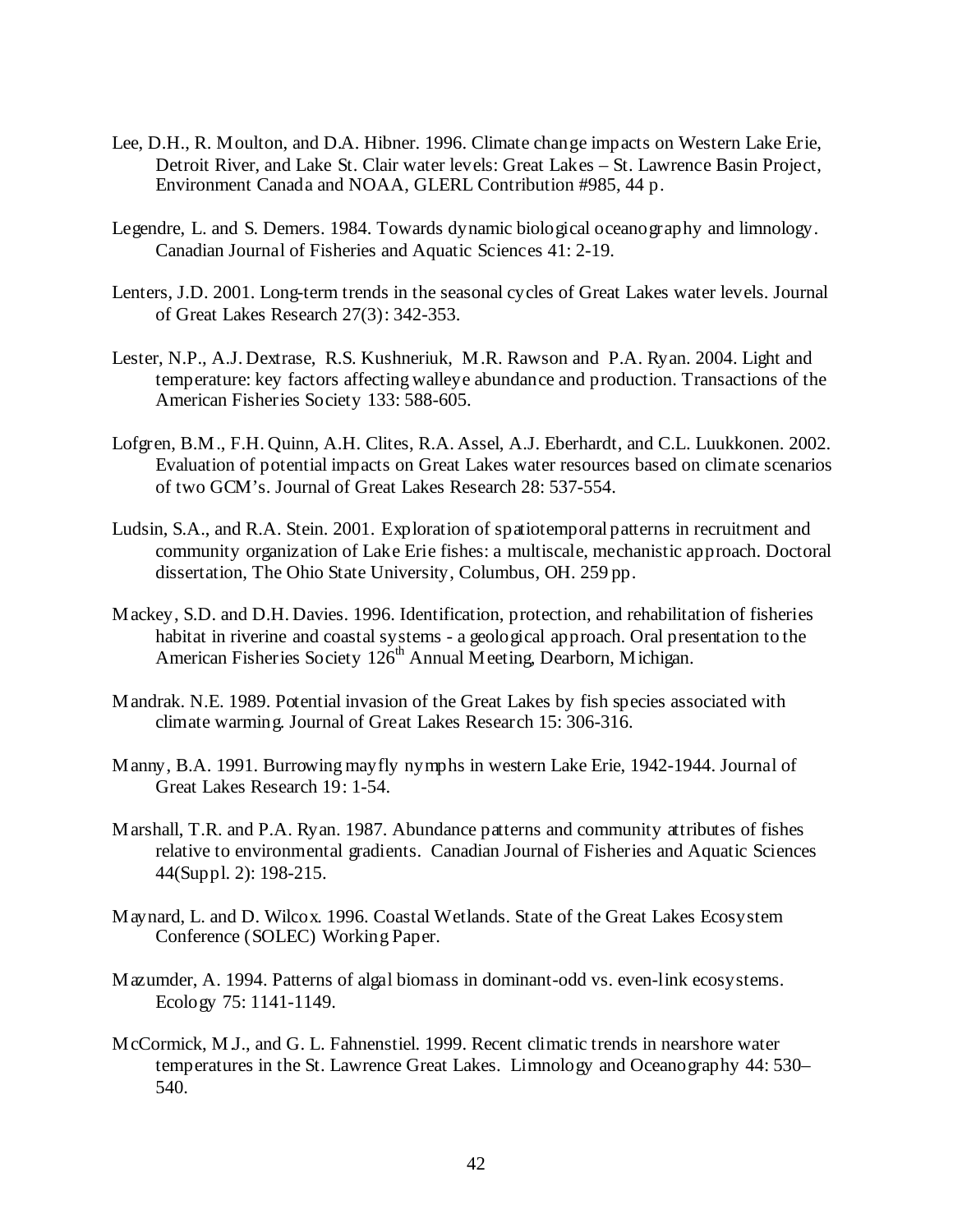- Millard, E.S., E.J. Fee, D.D. Myles, and J.A. Dahl. 1999. Comparison of phytoplankton methodology in Lakes Erie, Ontario, the Bay of Quinte and the northwest Ontario lake size series. Pages 441-448 *in* M. Munawar, T. Edsall, and I.F. Munawar editors. State of Lake Erie (SOLE)-past, present, and future. Ecovision World Monograph Series. Backhuys, The Netherlands.
- Minns, C.K., and J.E. Moore. 1992. Predicting the impact of climate change on the spatial pattern of freshwater fish yield capability in eastern Canadian lakes. Climatic Change 22: 327–346.
- Mion, J.B., R.A. Stein, and E.A. Marschall. 1998. River discharge drives differential survival of larval walleye. Ecological Applications 8: 88-103.
- Mitsch, W.J., X. Wu, R.W. Nairn, P.E. Weihe, N. Wang, R. Deal, C.E. Boucher. 1998. Creating and restoring wetlands: A whole-ecosystem experiment in self-design. BioScience 48: 1019-1030.
- Mortsch, L.D. and F.H. Quinn. 1996. Climate change scenarios for Great Lakes Basin ecosystem studies. Limnology and Oceanography 401: 903-911.
- Mullen, M.D. 1980. Lake Erie nutrient control: effectiveness regarding assessment in eastern basin. US EPA Technical Report EPA-600/3-80-067.
- National Geophysical Data Center. 1998. Bathymetry of Lake Erie and Lake Saint Clair. In World Data Center for Marine Geology and Geophysics report #MGG-13. L.A. Taylor, P. Vincent, and J.S. Warren, editors. National Geophysical Data Center. Boulder, CO.
- Nelson, W.M., M. Ingham, and W. Schaaf. 1977. Larval transport and year class strength of Atlantic menhaden, *Brevoortia tyrannus*. U.S. Fisheries Bulletin 75: 23-41.
- Odum, E.P. 1968. A research challenge: evaluating the productivity of coastal and estuarine water. Proceedings of the 2<sup>nd</sup> Sea Grant Conference, University of Rhode Island, Kingston. pp. 63-64.
- Poff, N.L., J.D. Allan, M.B. Bain, J.R. Karr, K.L. Prestegaard, B.D. Richter, R.E. Sparks, and J.C. Stomberg. 1997. The natural flow regime: a paradigm for river conservation. Bioscience. 47(11): 769-784.
- Quinn, F.H. 2002. Secular changes in Great Lakes water level seasonal cycles. Journal of Great Lakes Research 28: 451-465.
- Rabeni, C.F. and S.P. Sowa. 1996. Integrating biological realism into habitat restoration and conservation strategies for small streams. Canadian Journal of Fisheries and Aquatic Sciences 53(Suppl. 1): 252-259.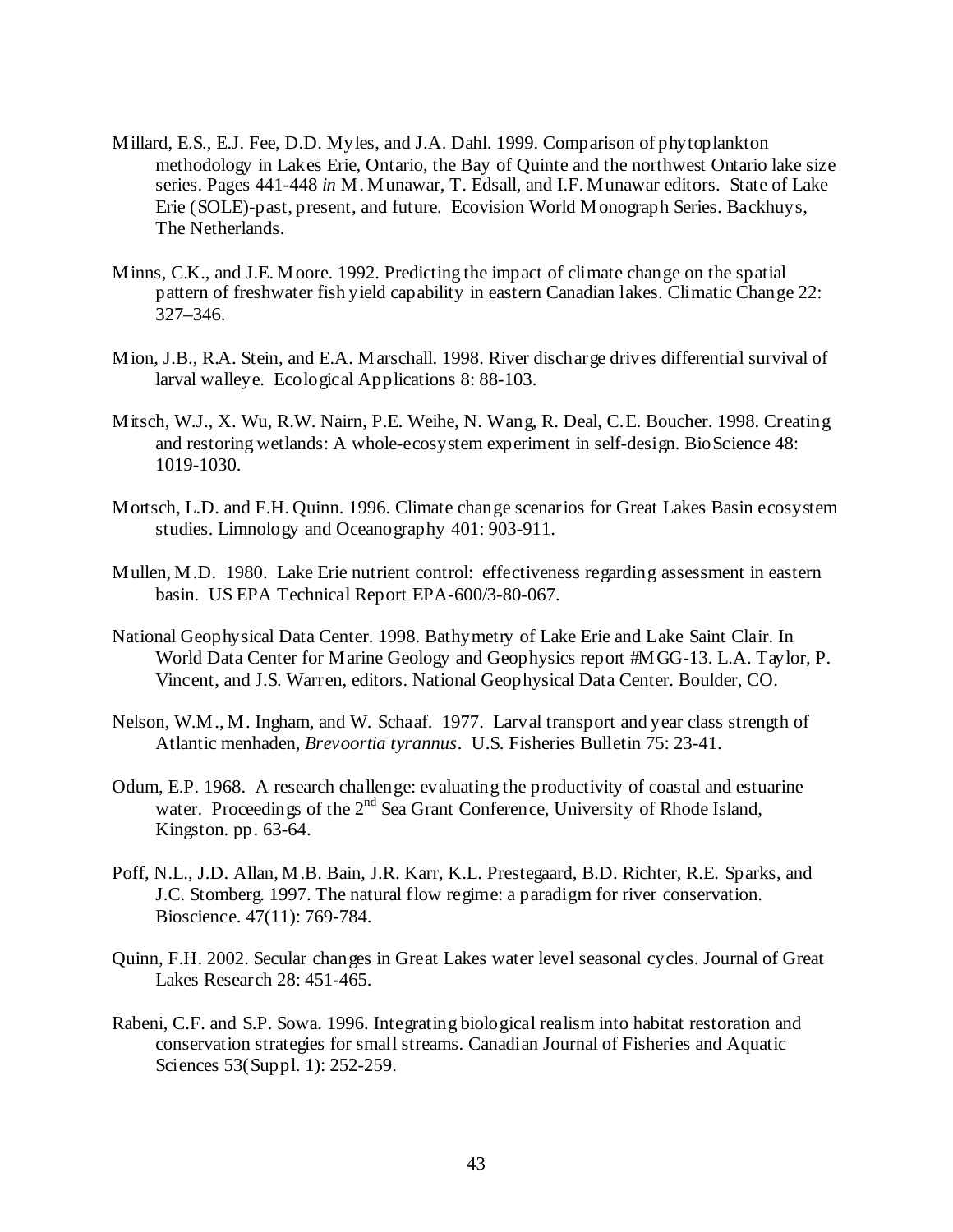- Reynoldson, T.B. and A.L. Hamilton. 1993. Historic changes in populations of burrowing mayflies (*Hexagenia limbata*) from Lake Erie based on sediment tusk profiles. Journal of Great Lakes Research 19:250-257.
- Roseman, E.F. 2000. Physical and biological processes influencing walleye early life history in western Lake Erie. Doctoral Dissertation, Michigan State University, East Lansing, MI, 139 pp.
- Ryan, P.A., Knight, R., MacGregor, R., Towns, G., Hoopes, R., Culligan, W. 2003. Fish-Community Goals and Objectives for Lake Erie. Great Lakes Fishery Commission Special Publication 03-02. 56 p.
- Ryan, P.A., Witzel, L.D., Paine, J., Freeman, M., Hardy, M., Scholton, S., Sztramko, L. and R. MacGregor. 1999. Recent trends in fish populations in eastern Lake Erie in relation to changing lake trophic state and food web. Pages 241-289 *in* M. Munawar, T. Edsall, and I.F. Munawar, editors. State of Lake Erie (SOLE) - Past, Present and Future. Ecosvision World Monograph Series. Backhuys Publishers. Lieden, The Netherlands.
- Ryder, R.A. 1977. Effects of ambient light variations on behavior of yearling, subadult, and adult walleyes (*Stizostedion vitreum vitreum*). Canadian Journal of Fisheries and Aquatic Sciences 34: 1481-1491.
- Ryder, R.A., S.R. Kerr, W.W. Taylor, and P.A. Larkin. 1981. Community consequences of fish stock diversity. Can. J. Fish. Aquat Sci. 38: 1856-1866.
- Ryder, R.A. and C.J. Edwards, editors. 1985. A Conceptual Approach for the Application of Biological Indicators of Ecosystem Quality in the Great Lakes Basin. Great Lakes Science Advisory Board, International Joint Commission, Windsor, Ont., and Great Lakes Fishery Commission, Ann Arbor, Mich.
- Saunders, R.L. 1981. Atlantic salmon (*Salmo salar*) stocks and management implications in the Canadian Atlantic Provinces and New England, USA. Canadian Journal of Fisheries and Aquatic Sciences 38(12): 1612-1625.
- Saylor, J.H. and G.S. Miller. 1987. Studies of large-scale currents in Lake Erie, 1979-1980. Journal of Great Lakes Research 13(4): 487-514.
- Schindler, D.W. 1977. Evolution of phosphorus limitation in lakes: natural mechanisms compensate for deficiencies of nitrogen and carbon in eutrophied lakes. Science 195: 260- 262.
- Shuter, B.J. and K.K. Ing. 1997. Factors affecting the production of zooplankton in lakes. Canadian Journal of Fisheries and Aquatic Sciences 54: 359-377.
- Shuter, B.J. and J.D. Meisner. 1992. Tools for assessing the impact of climate change on freshwater fish populations. GeoJournal 28: 7-20.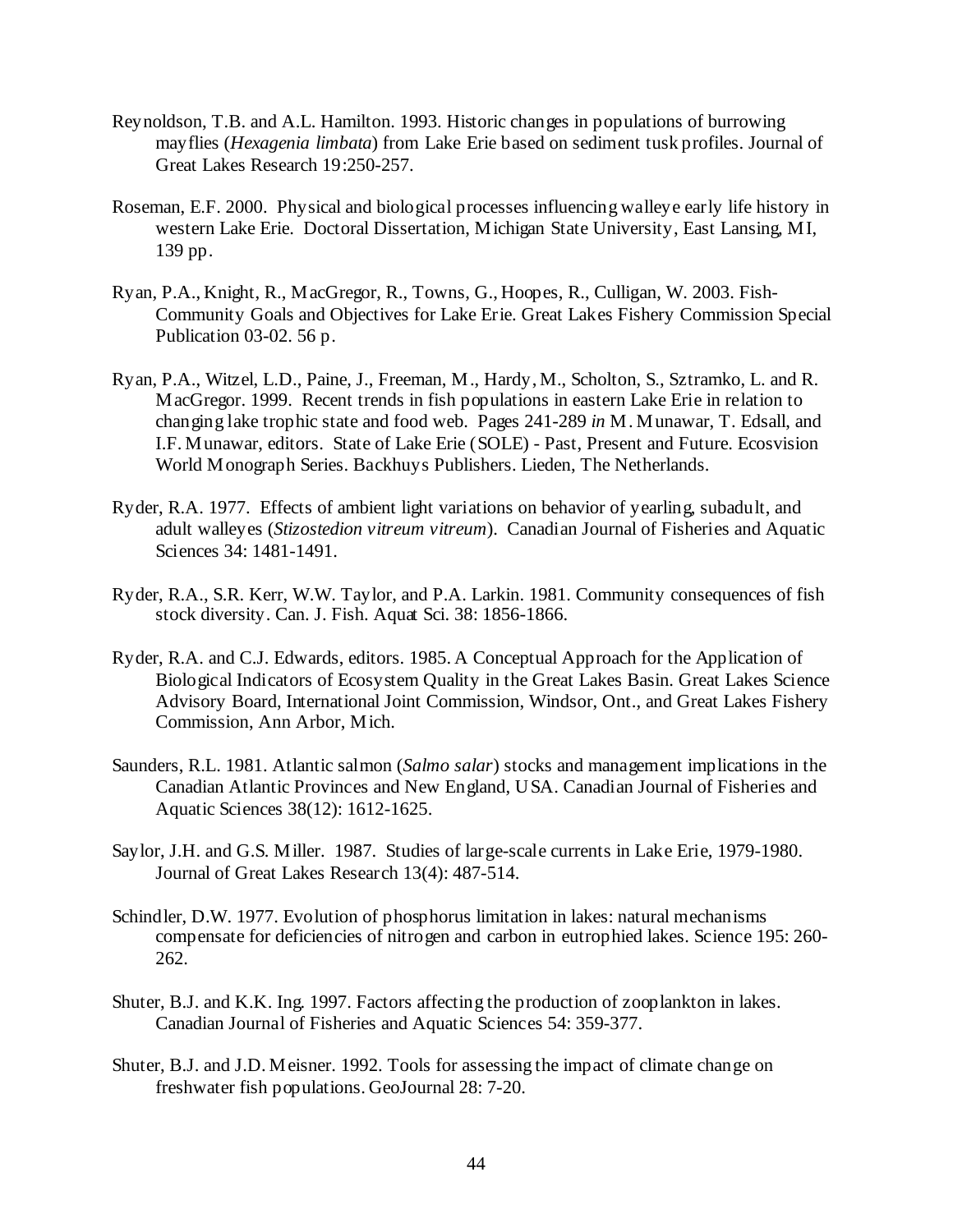- Sly, P.G., and W.D.N. Busch. 1992. Introduction to the process, procedure, and concepts used in the development of an aquatic habitat classification system for lakes. Pages 1-13 *in* W.D.N. Busch and Sly, P.G. editors. The Development of an Aquatic Habitat Classification System for Lakes. CRC Press. Boca Raton, Florida.
- Snell, E.A. 1987. Wetland distribution and conversion in southern Ontario. Canada Land Use Monitoring Program. Working Paper No. 48. Inland Lands and Waters. Directorate. Environment Canada.
- Sousounis, P.J. and E.K. Grover. 2002. Potential future weather patterns over the Great Lakes region: Journal of Great Lakes Research 28: 496-520.
- Stepien, C. A. and J. E. Faber. 1998. Population genetic structure, phylogeography, and spawning philopatry in walleye (*Stizostedion vitreum*) from mtDNA control region sequences. Molecular Ecology 7(12): 1757-1769.
- Thoma, R. F. 1999. Biological Monitoring and an Index of Biotic Integrity for Lake Erie's Nearshore Waters. Pages 417-461 *in* T.P. Simon, editor. Assessing the Sustainability and Biological Integrity of Water Resources Using Fish Communities. CRC Press, New York.
- Tyson, J.T., D.H. Davies, and S.D. Mackey. 2001. Influence of riverine inflows on western Lake Erie: implications for fisheries management. Proceedings of the 12th Biennial Coastal Zone Conference. Cleveland, Ohio. 2001.
- Tyson, J.T., and R.L. Knight. 2001. Response of yellow perch to changes in the benthic invertebrate community of western Lake Erie. Transactions of the American Fisheries Society 130(5): 766-782.
- Van Vooren, A.R. 1978. Characteristics of walleye spawning stocks. Final Report, Dingell-Johnson Project F-35-R, Study 4, Ohio Department of Natural Resources, Division of Wildlife. 27p.
- Wang, N. and W.J. Mitsch. 1999. Water Budgets of the two Olentangy River experimental wetlands in 1998. Pages 17-36 *in* W.J. Mitsch and V. Bouchard, editors. Olentangy River Wetland Research Park at The Ohio State University, Annual Report 1998, pp. 17-36.
- Werner, F.E., J.A. Quinlan, B.O. Blanton, and R. A. Luettich Jr. 1997. The role of hydrodynamics in explaining variability in fish populations. Journal of Sea Research 37: 195-212.
- Winter, A., Ciborowski, J.J.H., and T.B. Reynoldson. 1996. Influence of chronic hypoxia and reduced temperature on survival and growth of burrowing mayflies, *Hexagenia limbata* (Ephemeroptera: Ephemeridae). Canadian Journal of Fisheries and Aquatic Sciences 53: 1565-1571.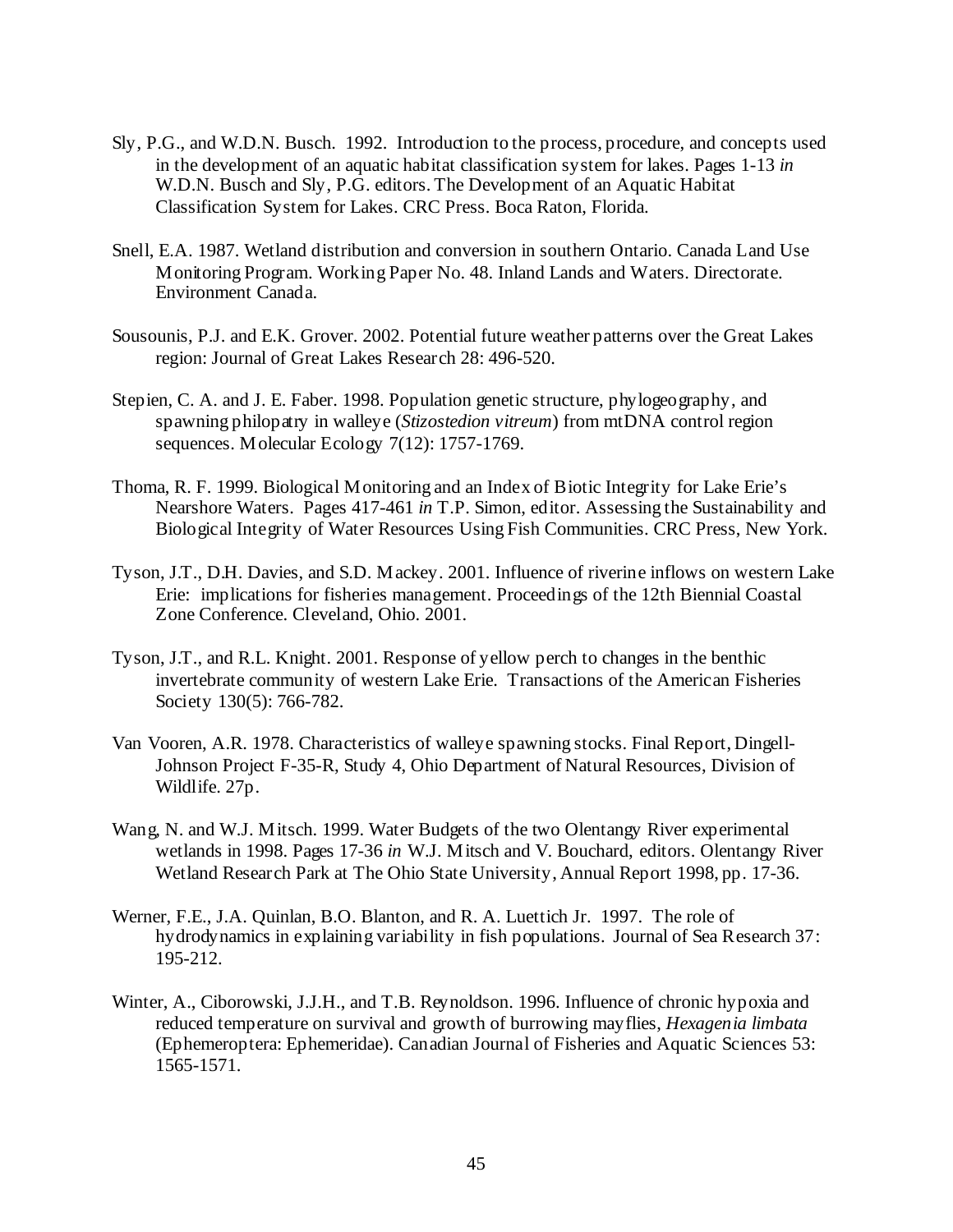- Wolfert, D.R. and H.D. Van Meter. 1978. Movements of walleye tagged in eastern Lake Erie. New York Fish Game Journal 25: 16-22.
- Yediler, A. and J. Jacobs. 1995. Synergistic effects of temperature-oxygen and water-flow on the accumulation and tissue distribution of mercury in carp (*Cyprinus carpio* L.). Chemosphere 31: 4437-4453.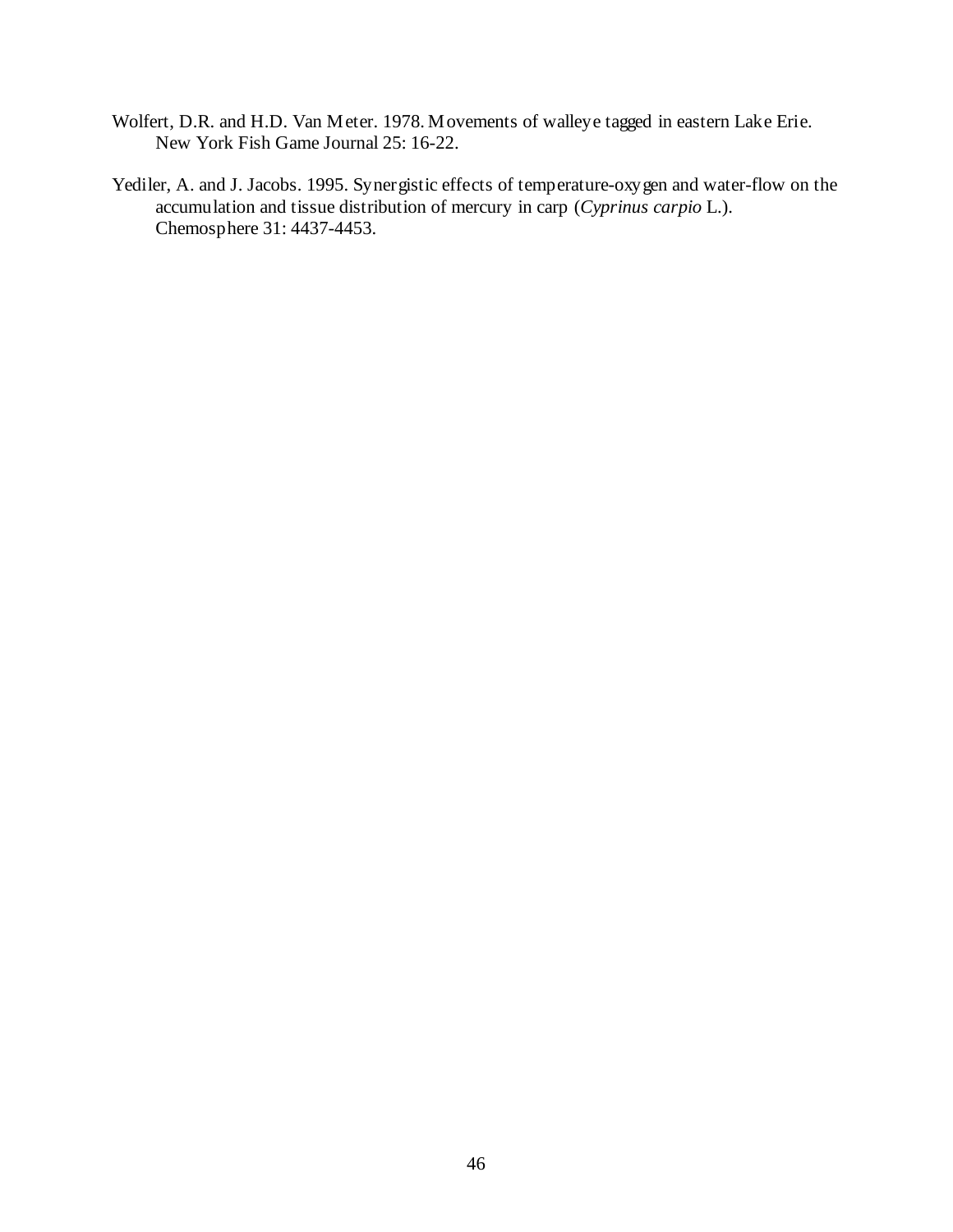# **APPENDIX 1: LAKE ERIE COMMITTEE POSITION STATEMENTS**

Endorsed By:

The LAKE ERIE COMMITTEE, Great Lakes Fishery Commission

Michigan Department of Natural Resources New York Department of Environmental Conservation Ohio Department of Natural Resources Ontario Ministry of Natural Resources Pennsylvania Fish and Boat Commission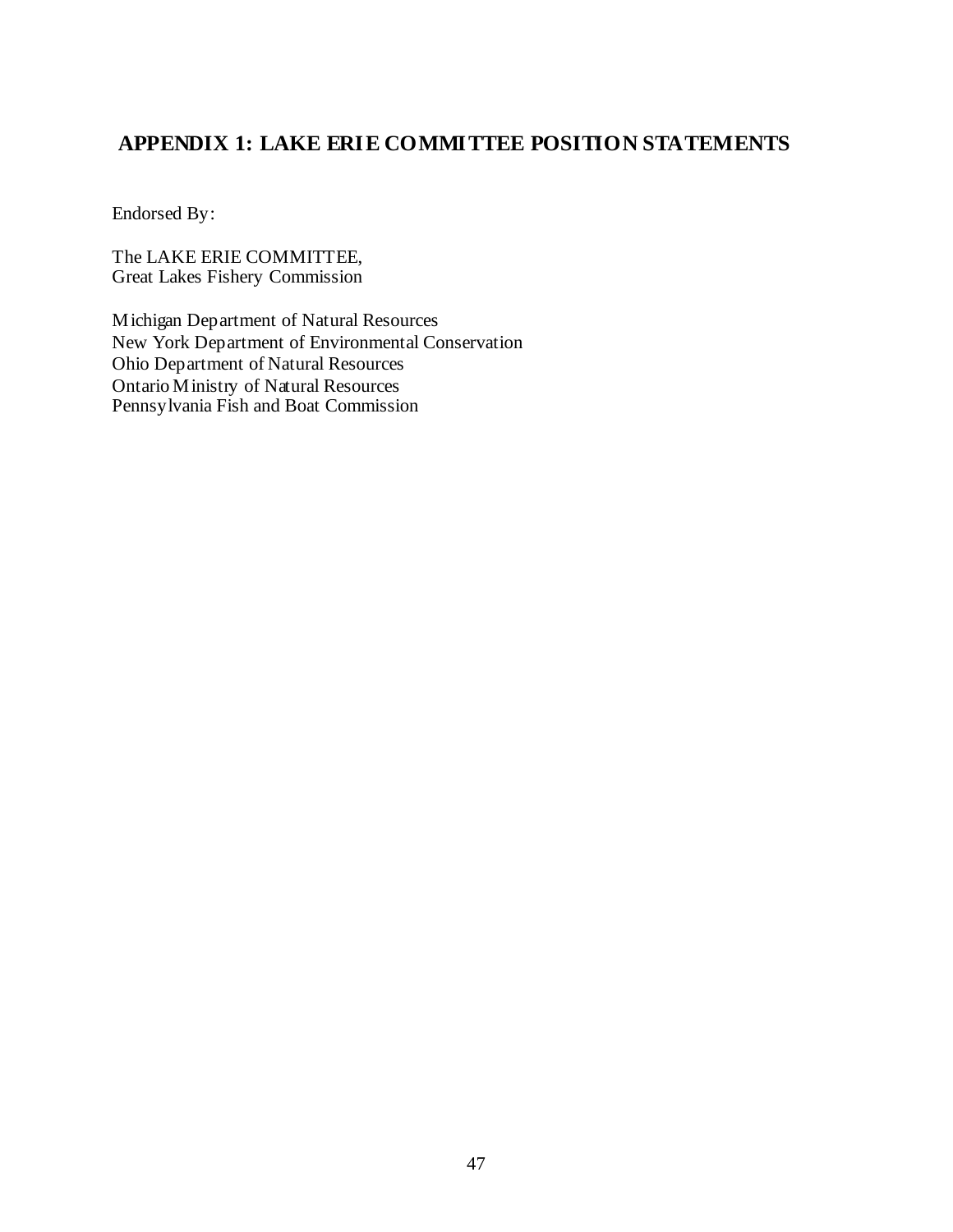#### **POSITION STATEMENT**

#### **On**

#### *Productivity and Rainbow Smelt*

As the Committee has pointed out for the past several years, the Lake Erie ecosystem has experienced declines in productivity that are most pronounced in the East Basin.

With respect to rainbow smelt, the Committee would like to point out that rainbow smelt is an exotic species that flourished in Lake Erie at a time when productivity was higher and predator populations were low. The conditions were well suited to smelt at that time. In the 1990s we have observed significant declines in smelt in the East Basin.

Given the changes that are occurring in the East Basin with respect to top-down and bottom-up effects, the expectation for a large, stable supply of smelt in the East Basin is not high. Should we experience further productivity declines in the Central Basin, similar concerns over smelt may emerge there as well.

**Adopted:**  Annual Lake Erie Committee Meeting March 24, 1997 Ann Arbor, MI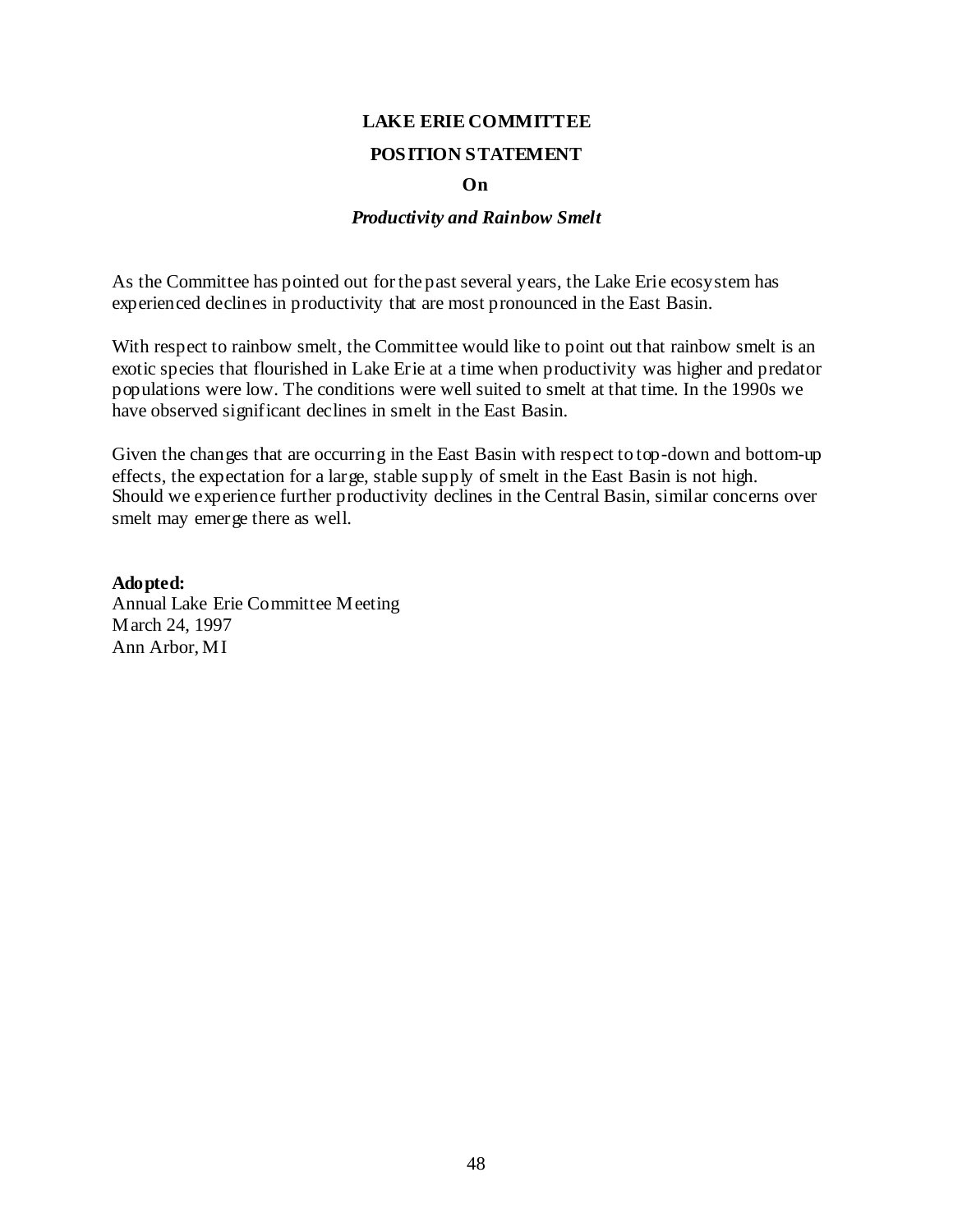#### **POSITION STATEMENT**

#### **On**

#### *Lower Trophic Level Changes and Their Implications to Fish Community Composition and Productivity in Lake Erie*

The Lake Erie Committee is committed to ensuring that the management of the very important fisheries of Lake Erie has been grounded in the best available science and information. The five jurisdictions along the lake have worked together in a highly successful and cooperative manner to ensure that the critical fisheries data series are maintained, and that the expertise in fisheries science is available.

The recent major changes occurring within the ecosystem of Lake Erie have major influence on the fish communities of the lake, and on the people who derive a living or enjoyment from them. Many of the changes underway appear to be driven by changes at the lower trophic levels of the ecosystem that have profound influence on both the composition and productivity of the fish communities within the lake. The collection of important scientific information at the lower trophic levels is an area beyond the immediate influence and expertise of the fisheries management agencies. However, as we attempt to understand the driving forces behind the changes in the lake, we find that very important data and knowledge at the lower trophic levels of the ecosystem is missing. The Committee feels that it is critical to come to a common scientific understanding of the causes of these changes in Lake Erie, and of their highly significant implications to fish community composition and productivity.

The Lake Erie Committee has been active in developing and adopting position statements on current issues and on issues the Committee believes will be important in the future. Most recently the LEC released a position statement on phosphorus management in Lake Erie, followed by a press release in February. The committee registered concern over the implications of further changes in phosphorus loadings to the lake until we come to a scientific understanding of how such changes will influence the composition and productivity of fish communities within the lake. The committee stands behind this statement and further wishes to make the point that phosphorus is a critical element in all freshwater ecosystems. Phosphorus is an essential nutrient, and finding the right balance is the important issue.

Phosphorus is only one influence at the lower trophic levels that needs to be examined as we attempt to understand the implications of the ecosystem change on Lake Erie fish communities. The Committee has called for immediate research concerning the changes within the ecosystem. Because of the complexity of the issue, this will require cooperation and collaboration among jurisdictions, agencies and Universities.

 The five fishery management agencies represented on the Lake Erie Committee are very interested in supporting research initiatives that will improve our understanding of the changes within the Lake Erie ecosystem, and of their implications to fish community composition and productivity. All five agencies are prepared to assist such research by providing vessel time,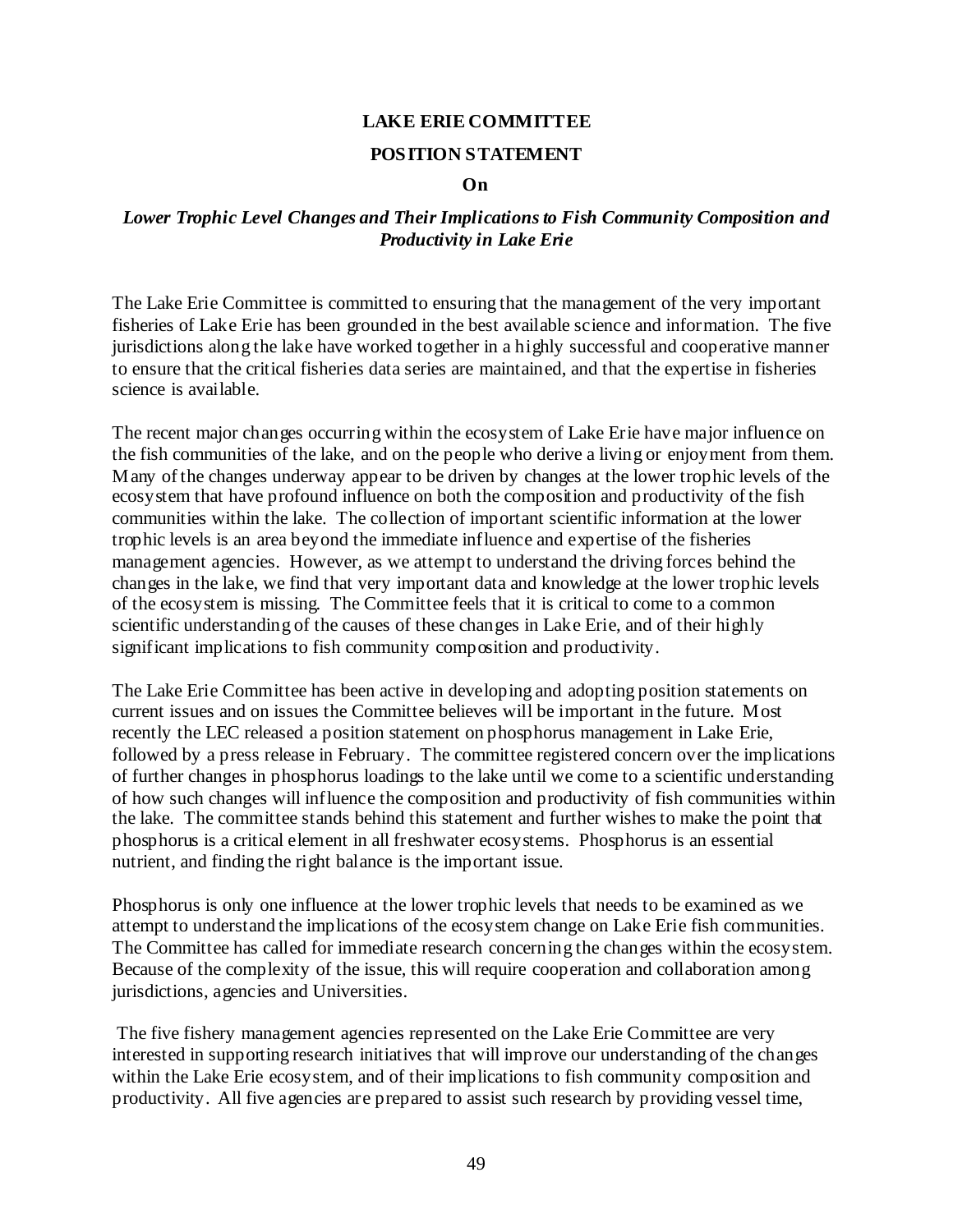facilities and staff for projects the LEC considers high priority in developing this scientific understanding and an ecosystem management approach for Lake Erie.

In the near future, the LEC intends to issue a clear statement of its priority research needs, and of the knowledge gaps that must be filled in order advance fishery management on Lake Erie. The five management agencies (Ontario Ministry of Natural Resources, Ohio Department of Natural Resources, Michigan Department of Natural Resources, Pennsylvania Fish and Boat Commission and New York State Department of Environmental Conservation) are committed to working with the various research institutions and other agencies to complete the necessary research. In the longer term, the five agencies wish to find means of ensuring that important data at all trophic levels are collected, and that the data series are maintained.

This is a major commitment on behalf of the agencies and we urge scientists and other agencies to take advantage of it.

**Adopted:** 

Annual Lake Erie Committee Meeting March 25-26, 1998 Niagara Falls, ON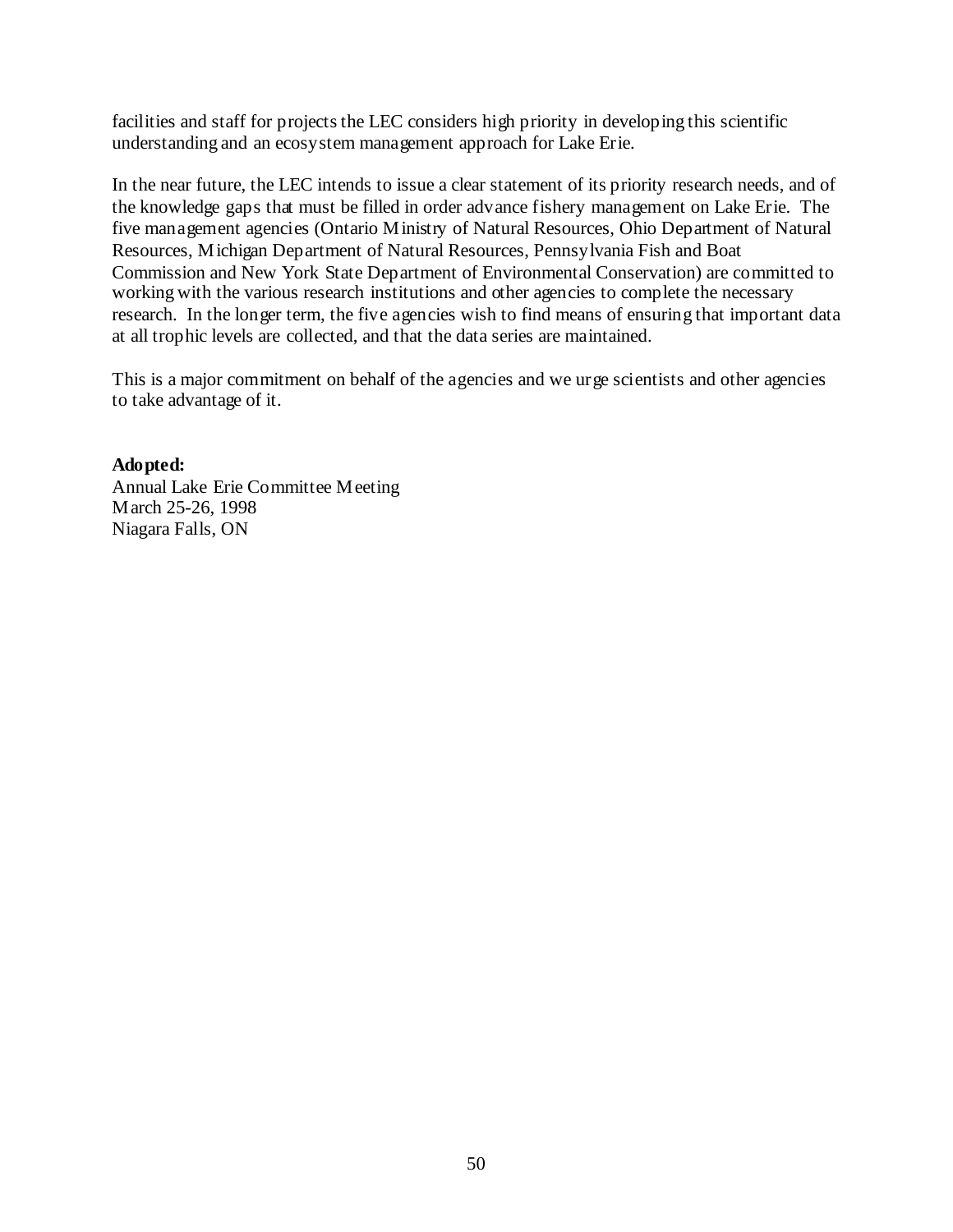## **POSITION STATEMENT**

#### **On**

#### *Phosphorus Management in Lake Erie*

The Lake Erie Committee of the Great Lakes Fisheries Commission recognizes:

- a) the many water quality and fisheries benefits achieved in Lake Erie from the phosphorus controls implemented under the auspices of the Great Lakes Water Quality Agreement,
- b) that elevated phosphorus concentrations in some nearshore waters and tributaries of Lake Erie continue to contribute to problems of over-enrichment in some localized areas of the watershed,
- c) that scientific understanding of the role of phosphorus in the food-web, fish production, fish community structure and other ecosystem dynamics of Lake Erie is currently inadequate to reliably predict the outcomes and consequences of changes in phosphorus management, and
- d) that target loadings of phosphorus established within the Great Lakes Water Quality Agreement appear to have been achieved for Lake Erie, and that in some recent years loadings have been well under the target.

Given the incomplete scientific understanding of the role of phosphorus in the Lake Erie ecosystem, and the many problems that arose from over-enrichment of the lake during the 1960s and 1970s, the Lake Erie Committee suggests that it would be irresponsible to advocate adding phosphorus to Lake Erie until there is clear scientific evidence that this would be an appropriate strategy.

The Lake Erie Committee:

- e) remains concerned over the rapid changes in the Lake Erie ecosystem and the unknown consequences of these changes to fish production and to the fish community structure of the lake,
- f) remains concerned over the current incomplete scientific understanding of the ecosystem changes within the lake (the roles of exotic species and phosphorus in these changes are particularly poorly understood),
- g) remains concerned over the potential consequences of further reductions in phosphorus loadings to the production and composition of Lake Erie's highly valued fish communities,
- h) remains committed to its goal of managing walleye as a keystone species within a harmonic percid community,
- i) remains committed to its objective of high quality mesotrophic conditions (and the associated phosphorus concentrations) in the western basin, central basin and nearshore waters of the eastern basin of Lake Erie, and
- j) remains concerned over the inability of agencies to find resources that can be directed in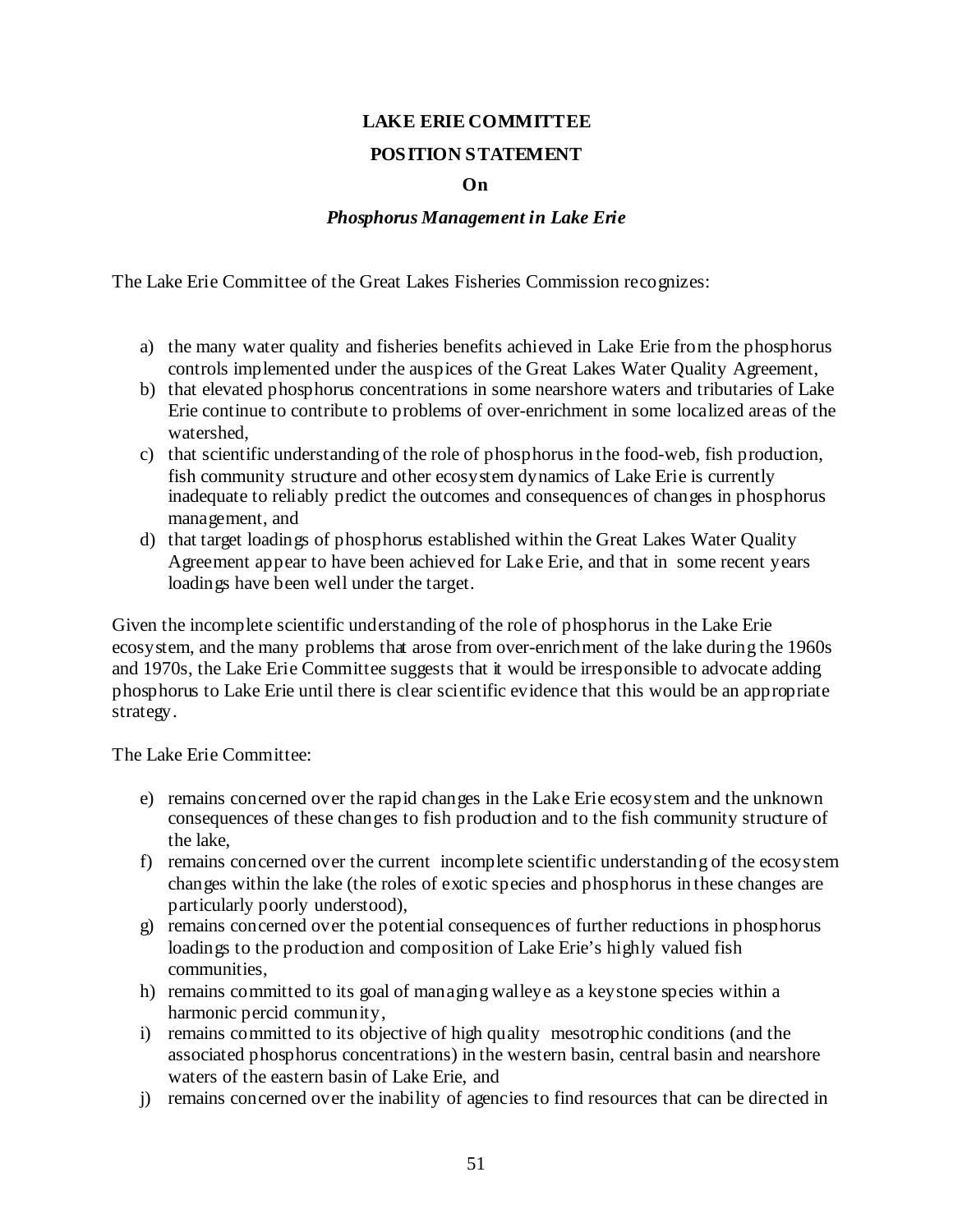a concentrated fashion towards developing a sound understanding of the relationships of phosphorus to fish community dynamics in Lake Erie.

Given the incomplete scientific understanding of the relationships of phosphorus to fish production and fish community structure in Lake Erie, the Lake Erie Committee does not support deviation from the phosphorus targets established within the Great Lakes Water Quality Agreement until a thorough scientific review of target phosphorus concentrations for Lake Erie has been carried out in an ecosystem (rather than control) context. The Lake Erie Committee strongly encourages all relevant agencies to commit resources and work together to undertake such a review of phosphorus management on Lake Erie; this review must consider both water quality and fisheries issues.

#### **Adopted:**

Annual Lake Erie Committee Meeting March 25-26, 1998 Niagara Falls, ON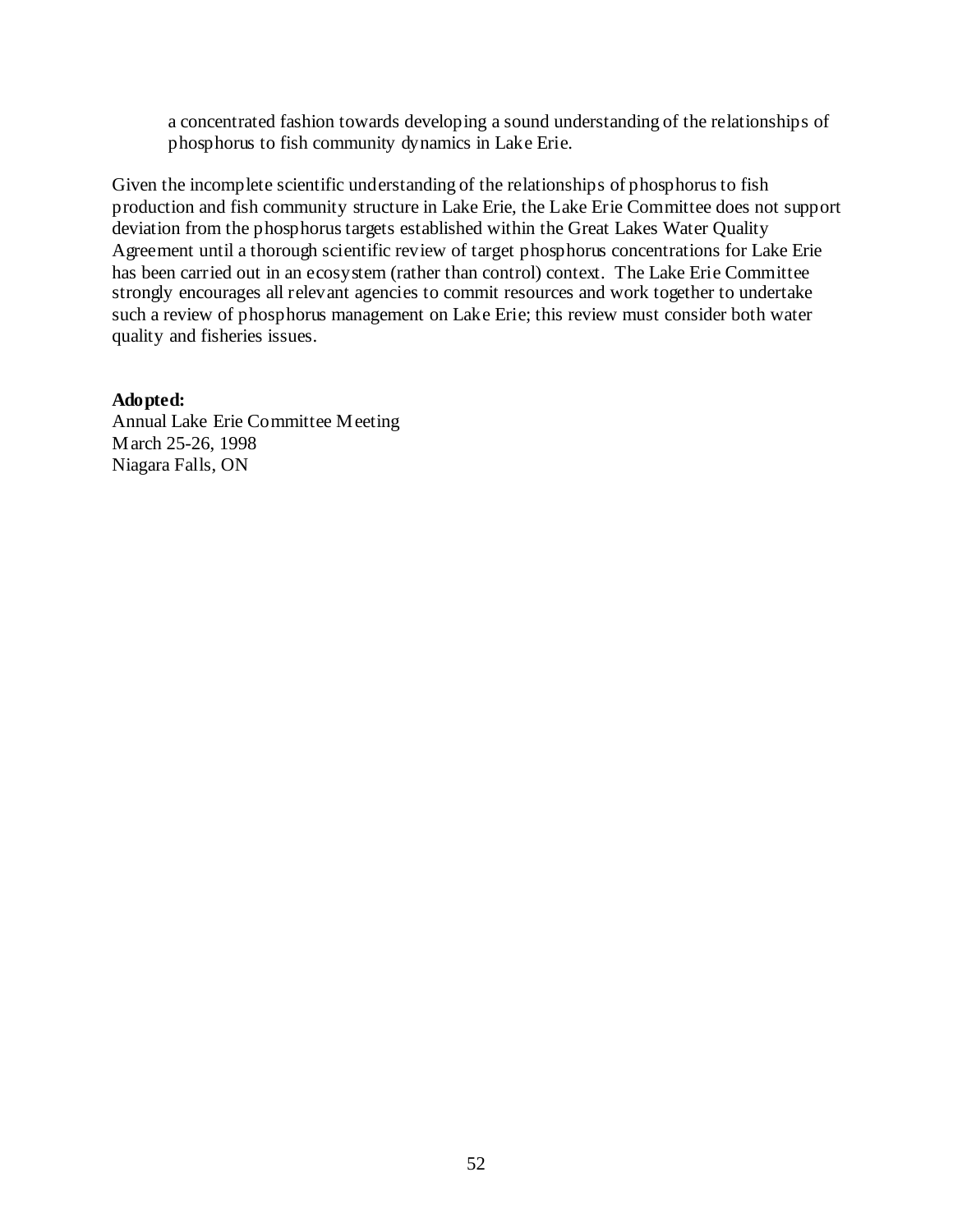#### **POSITION STATEMENT**

#### **On**

#### *Structuring Native Fish Communities in the Twenty-first Century*

The Lake Erie Committee (LEC) has recently finalized its Lake Erie fish community goal stating, in part, "To secure a balanced, largely coolwater fish community, based upon a foundation of self-sustaining indigenous and naturalized species that occupies diverse habitats, provides valuable fisheries and reflects a healthy Lake Erie ecosystem." The LEC has acknowledged the myriad of ecosystem disturbances over the past 165 years, including the reversal of nutrient enrichment during the past 30 years, which have resulted in the disparity between the current fish community and the goal.

The LEC's concern over the rapid reversal of nutrient enrichment resulted in the issuance, in March 1998, of a position statement concerning lower trophic level changes and their implications to fish community composition and productivity in Lake Erie, and an "interim" position statement on phosphorus management in Lake Erie. The recent changes in trophic status, coupled with introductions of nonindigenous species, may be causing a shift in the lake's energy flow from the pelagic zone to the benthic zone. In response, some native fish species, most notably whitefish and burbot, have experienced dramatic population increases. There has also been an obvious increase in abundance of small lake sturgeon and these fish community changes are creating much discussion within management agencies and among the publics for restoration of additional native fish species.

The LEC recognizes that reintroduction and restoration of indigenous fish species / stocks is a responsibility of the committee, which is comprised of representatives form the fishery management agencies of Ontario, Michigan, New York, Ohio, and Pennsylvania. The LEC accepts this responsibility and will actively, and in a timely manner, address the potential, feasibility, biological implications, commercial and recreational fishing impacts and costs associated with restoration and rehabilitation of species such as lake sturgeon, lake herring, sauger, etc. The LEC may actively seek partners in pursuing restoration efforts, but the LEC will implement and coordinate all reintroduction and restoration programs approved by the five jurisdictional management agencies.

#### **Adopted:**

Annual Lake Erie Committee Meeting March 31 – April 1, 1999 Grand Island, NY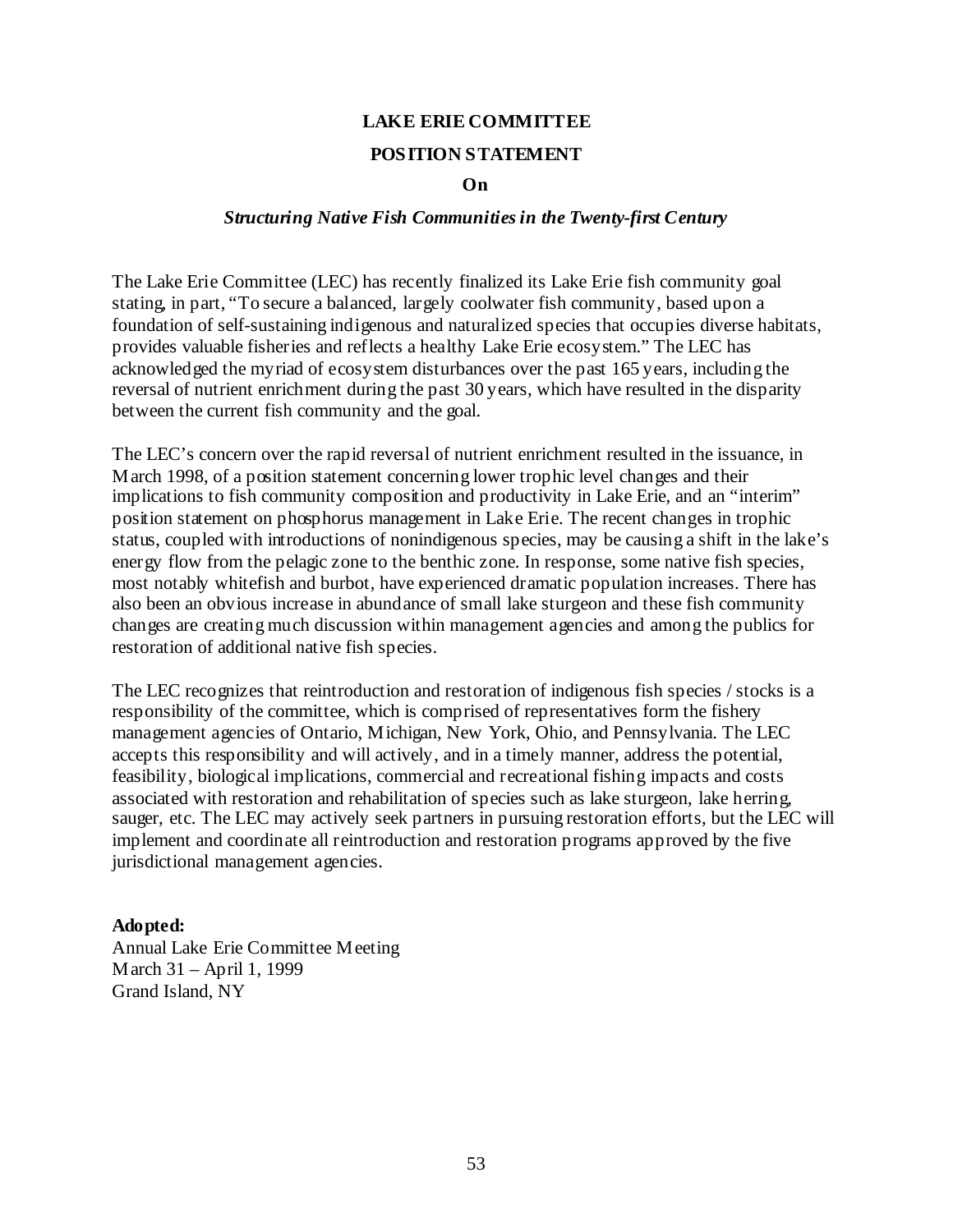#### **POSITION STATEMENT**

#### **On**

#### *Ballast Water Management*

The Great Lakes have been subject to invasions of aquatic species since the settlement of the region by Europeans. Since the 1800's, over 140 non-native aquatic species have been introduced in the Great Lakes ecosystem. Some of these introductions have been intentional, and have resulted in benefits to society. However, the unplanned (ballast) introductions of nonnative, harmful aquatic species have caused ecological, economic and public health impacts that threaten the value of Great Lake's resources.

Since 1959, most unintentional introductions of species into the Great Lakes are traceable to shipping. Approximately 85% of the vessels entering the St. Lawrence Seaway have "NOBOB"(No Ballast On Board) status and are exempt from laws requiring a high-seas exchange of ballast water. However, these vessels contain residual ballast water, sediment and sludge totaling several metric tons, which is later discharged in the course of changing cargoes. The total amount of ballast dumped into the Great Lakes is approximately six million metric tons per year. Since this ballast is not presently treated or filtered, non-native aquatic organisms can survive the journey across oceans from fresh water shipping ports around the world – to be discarded alive in Great Lakes waters via ballasting and deballasting.

Several non-native, and very destructive organisms are believed to have entered the Great Lakes via ballast in the past 15 years including: zebra mussels, round gobies, European ruffe and Russian water flea. All of these species have had profound influences on native species and food webs. *Diporeia*, an important food item of young lake trout and yellow perch has declined substantially in SE Lake MI due to zebra mussel filtration. Zebra mussels alone have caused the near extinction of native clams in Lake St. Clair and in the western basin of Lake Erie. The U.S. Fish and Wildlife Service estimates the economic impact caused by the zebra mussel at \$5 billion over the next 10 years to U.S. and Canadian industries in the Great Lakes. The European ruffe is already the most numerous species in some areas of Lake Superior and is estimated to have the potential to cause devastating impacts on yellow perch and walleye fisheries. Exotic water fleas disrupt sportfishing by clinging to fishing lines and clogging fishing poles and reels.

On average, at least one new non-native organism is introduced into the Great Lakes each year. The next introduction could have even more devastating effects than have been observed with the present exotic species. Because of this severe threat to Lake Erie's aquatic ecosystem, including its commercial and recreational fisheries, from any new introductions of exotic organisms by ballast exchange, the Lake Erie Committee encourages and supports efforts to totally control all biological components of ballast within the Great Lakes Basin.

#### **Adopted:**

Annual Lake Erie Committee Meeting March 29-30, 2000 Niagara-on-the-Lake, ON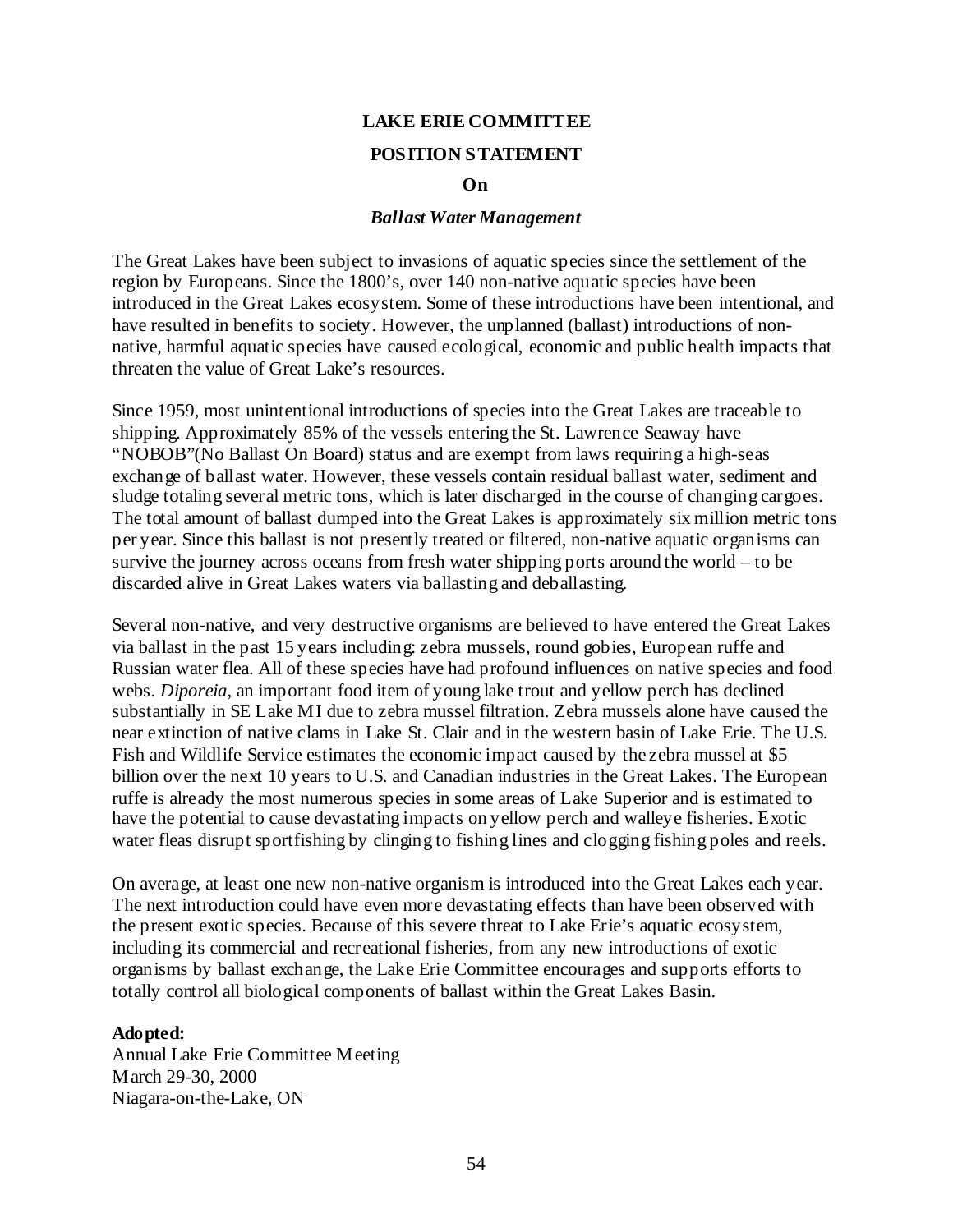#### **POSITION STATEMENT**

#### **On**

#### *LaMP Rehabilitation of Nearshore Habitat and Lower Tributaries*

Lake Erie Committee Endorses Lake Management Plan (LaMP 2002) Initiative under the Great Lakes Water Quality Agreement

The Lake Erie Committee believes that healthy fish communities are indicative of a healthy ecosystem;

- The governments of Canada and the USA, through the Great Lakes Water Quality Agreement, have directed the development of a Lakewide Management Plan for Lake Erie (LaMP);
- Ecosystem rehabilitation is a key objective of the LaMP;
- The LEC recognizes that degraded fish communities in near-shore waters and tributaries indicate environmental degradation and the need for rehabilitation;
- The Lake Erie Committee wants its interest groups to be aware of the LaMP 2002 initiative;
- The Lake Erie Committee supports the LaMP 2002 initiative for rehabilitation.

#### **Adopted:**

Annual Lake Erie Committee Meeting March 27-28, 2002 Buffalo, NY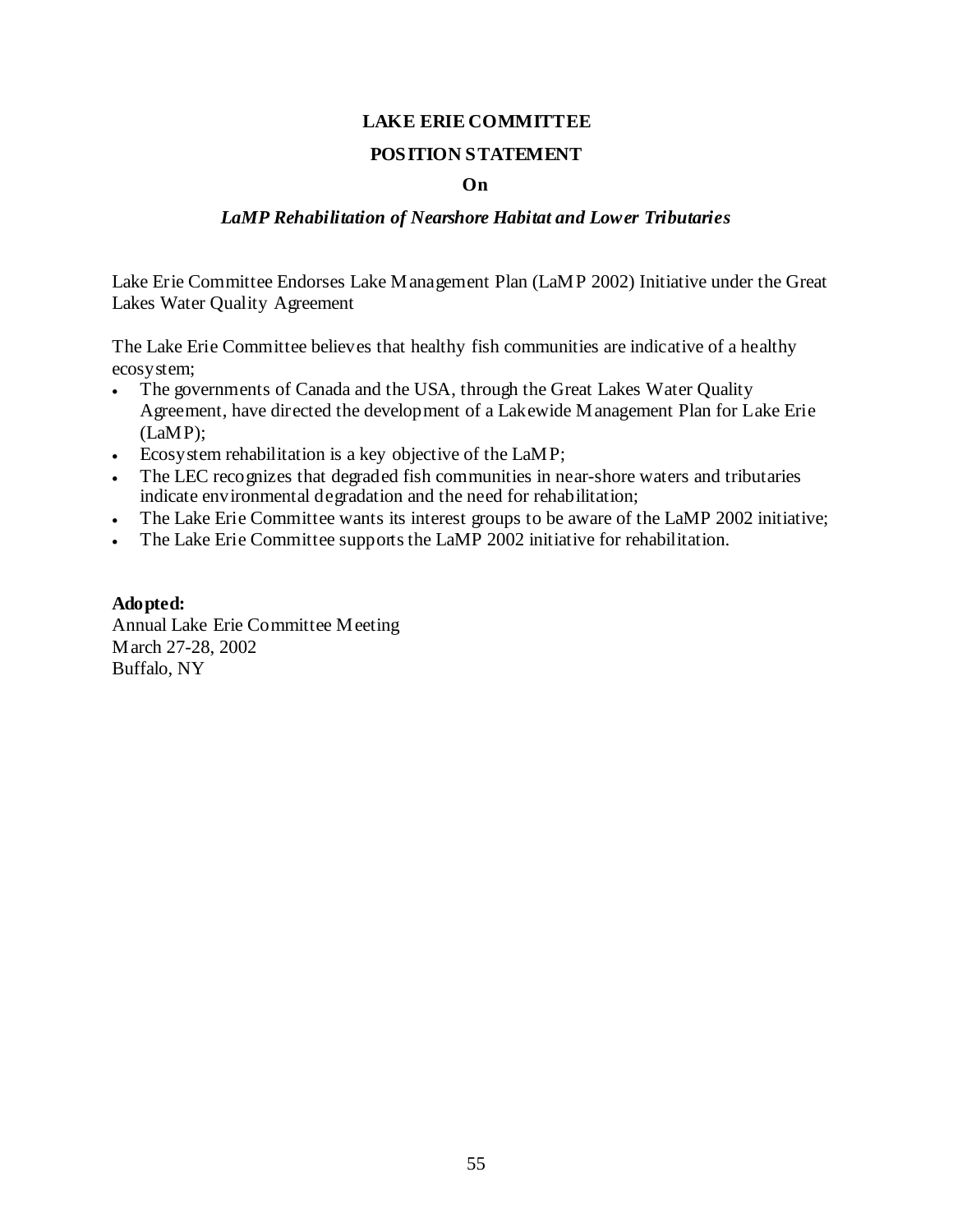#### **POSITION STATEMENT**

#### **On**

#### *Changing water level effects on Lake Erie and the Lake St. Clair Ecosystems*

The Lake Erie Committee of the Great Lakes Fishery Commission understands that fluctuating water levels and the subsequent shifting of the littoral zone are important to the structure, function, and productivity of aquatic systems.

The Lake Erie Committee recognizes that:

- a) a healthy fish community can be best achieved through strategies that include restoration of important coastal near-shore and tributary aquatic habitats (Fish Community Goals and Objectives for Lake Erie, 2003);
- b) Lake Erie water levels have historically fluctuated over a 2-meter range and the US Army Corps of Engineers has established the Ordinary High Water (OHW) elevation for Lake Erie at 174.8 m (IGLD 1985);
- c) associated with changing lake levels is a moving Aquatic Terrestrial Transition Zone (ATTZ) which needs to fluctuate freely in natural form;
- d) shoreline modifications have degraded near-shore fish habitat, reducing the ability of Lake Erie to support healthy fish communities and that more than 40% of Lake Erie's fish species are classified as wetland dependent or facultative wetland dependent species;
- e) given the low topographic relief associated with Lakes Erie and St. Clair, and the St. Clair, Detroit, and Niagara River systems, significant shoreline areas typically cover and uncover with decadal changes in water level;
- f) currently, more than 90% of the southern shoreline of the western basin is hydromodified and extensively armored, with very little near-shore aquatic vegetation or "shallow-water" habitat  $(< 0.5 \text{ m}$ ). As the shoreline recedes from this armoring, there is increased potential for re-establishment of near-shore emergent and submerged vegetation and restoration of natural near-shore and coastal processes and connectivity;
- g) there is the potential for Lake Erie water levels to change substantially over the next decade associated with natural lake level fluctuations, and the potential for significant declines in lake level associated with global climate change may create a new shoreline.

Given the potential gains associated with a newly exposed, and eventually re-vegetated, shoreline, and the impacts this will have in regards to restoration of fish community stability, and restoration of natural nearshore and coastal processes and associated ecosystem function, where practical, the Lake Erie Committee supports the free migration of the shoreline below the Ordinary High Water elevation which will allow for restoration of the fish communities associated with the Aquatic Terrestrial Transition Zone.

The Lake Erie Committee strongly encourages all resource agencies with management responsibilities on Lake Erie to commit resources to 1) re-establish natural vegetated shoreline within the range of decadal changes in Lake Erie water levels in balance with other coastal needs, 2) protect the right of the public trust, state, federal and provincial management agencies